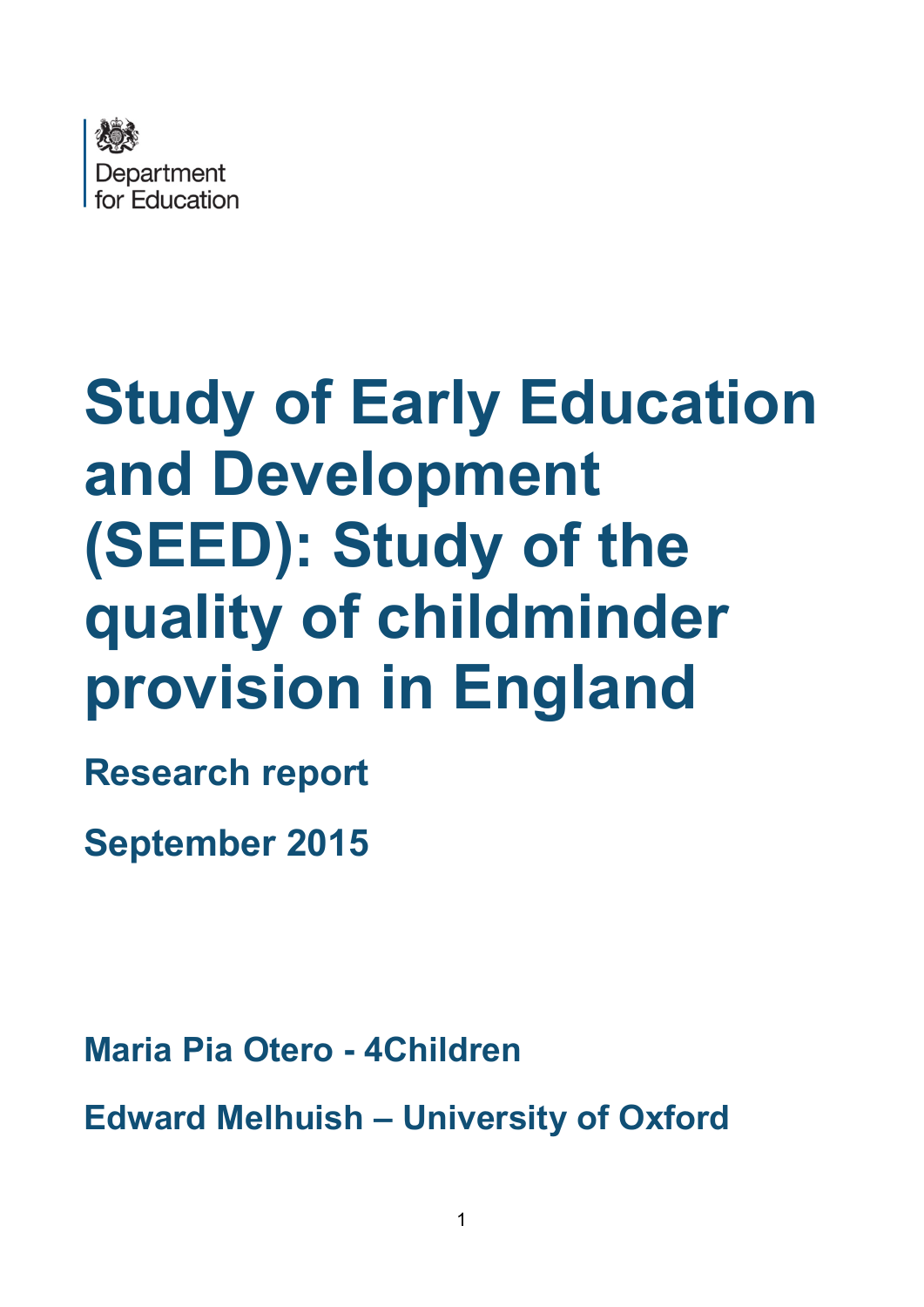# **Contents**

| List of figures                                                                                            | 4  |
|------------------------------------------------------------------------------------------------------------|----|
| List of tables                                                                                             | 5  |
| <b>Executive summary</b>                                                                                   | 7  |
| Background to the study                                                                                    | 7  |
| <b>Methods</b>                                                                                             | 7  |
| Key findings                                                                                               | 8  |
| <b>Summary of Findings</b>                                                                                 | 9  |
| 1 INTRODUCTION                                                                                             | 12 |
| 1.1 Policy Context                                                                                         | 12 |
| 1.2 Why Quality is Important                                                                               | 13 |
| 1.3 Aims of the Study of Childminders within the SEED Research                                             | 15 |
| 2 METHODS                                                                                                  | 16 |
| 2.1 Procedure and Measures                                                                                 | 16 |
| 2.2 Sample                                                                                                 | 21 |
| 2.3 Analytical Strategy                                                                                    | 22 |
| <b>3 RESULTS</b>                                                                                           | 23 |
| 3.1 Structural quality: Overview of Childminders' Characteristics and Key Practices in<br>Place            | 23 |
| 3.1.1 Background                                                                                           | 23 |
| 3.1.2 Characteristics of childminders' settings                                                            | 25 |
| 3.1.3 Provision of Care and Education: Offer and Current Take Up                                           | 26 |
| 3.1.4 Key Practices in Place                                                                               | 29 |
| 3.2 Process Quality                                                                                        | 33 |
| 3.3 Relationships between Process Quality and Structural Quality                                           | 38 |
| 3.3.1 Predictors of Process Quality by Structural Quality Indicators and Caregiver<br>Characteristics      | 39 |
| 3.3.2 Structural and Childminder's Characteristics linked to Different Ranges of<br><b>Process Quality</b> | 41 |
| <b>4 CONCLUSION</b>                                                                                        | 45 |
| Overview of Key findings                                                                                   | 45 |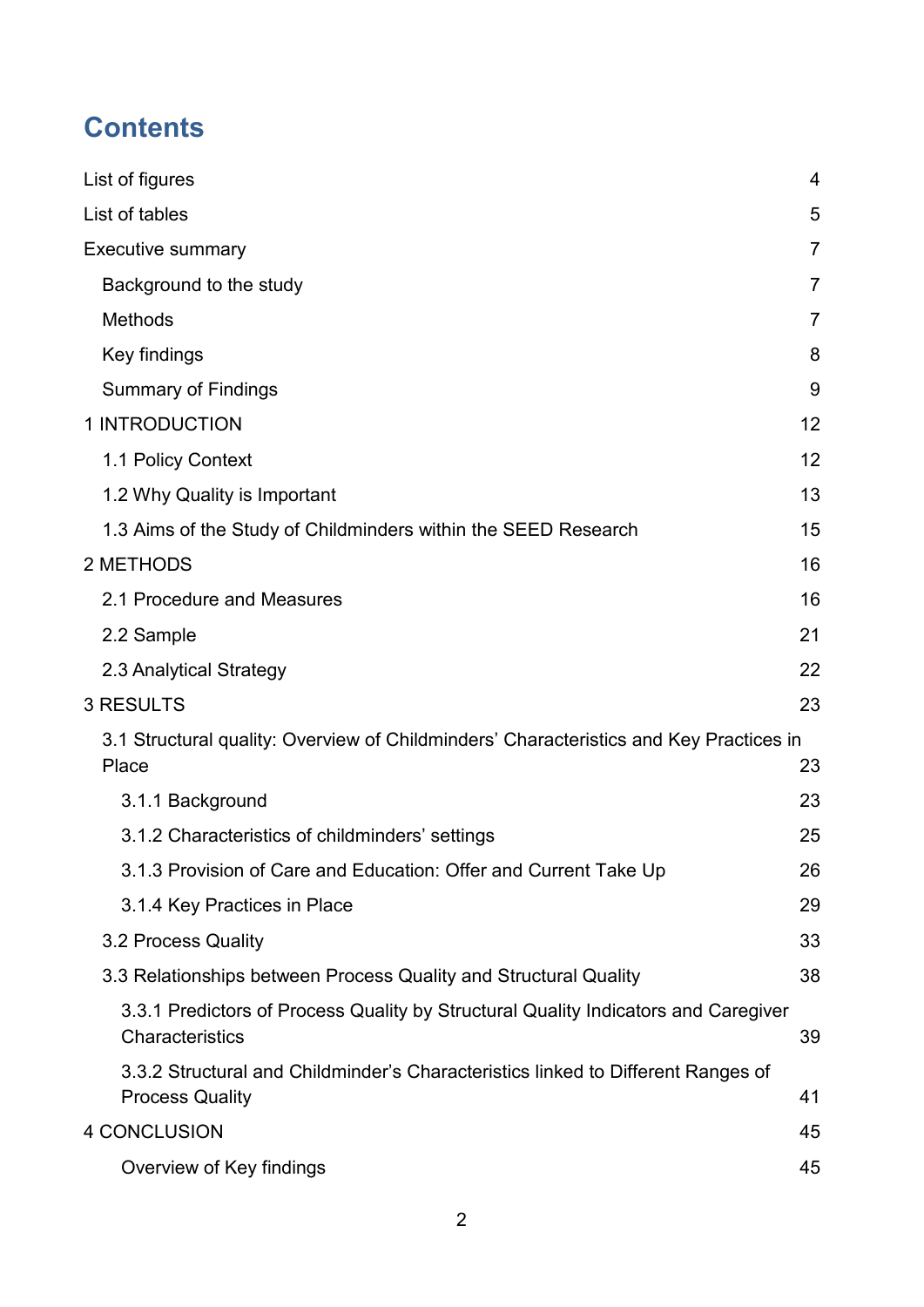| Relationships between Process Quality and Structural Quality | 46 |
|--------------------------------------------------------------|----|
| References                                                   | 50 |
| Appendix A                                                   | 54 |
| An example of a FCCERS-R item                                | 54 |
| An example of a SSTEW scale item                             | 55 |
| Appendix B                                                   | 56 |
| SEED Supplementary questions for childminding settings       | 56 |
| Appendix C - Tables                                          | 59 |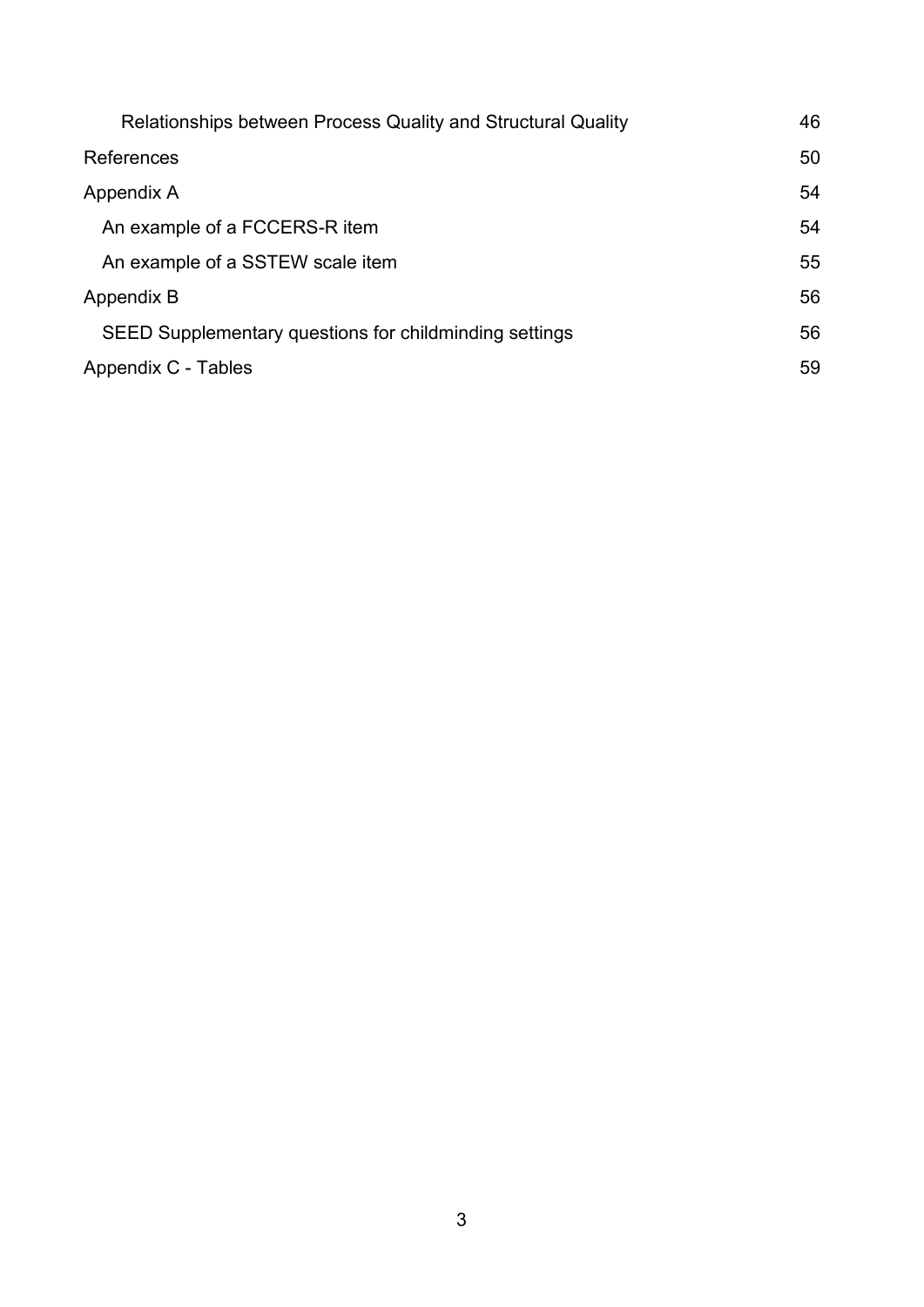# <span id="page-3-0"></span>**List of figures**

| Figure 1. Years of experience working in the early years sector                                                                      | 24 |
|--------------------------------------------------------------------------------------------------------------------------------------|----|
| Figure 2. Highest level of qualification in relation to working with children or young people 25                                     |    |
| Figure 3. Self-reported level of understanding of the requirements of the Early Years<br>Foundation Stage Statutory Framework (EYFS) | 30 |
| Figure 4. Local Authority (LA) support 2013-14                                                                                       | 33 |
| Figure 5. Histogram for overall Family Child Care Environmental Rating Scale-Revised<br>(FCCERS-R) average scores                    | 34 |
| Figure 6. FCCERS-R sub-scales and overall average scores                                                                             | 36 |
| Figure 7. Histogram for overall Sustained Shared Thinking and Emotional Wellbeing<br>(SSTEW) average scores                          | 37 |
| Figure 8. SSTEW sub-scales and overall average scores                                                                                | 38 |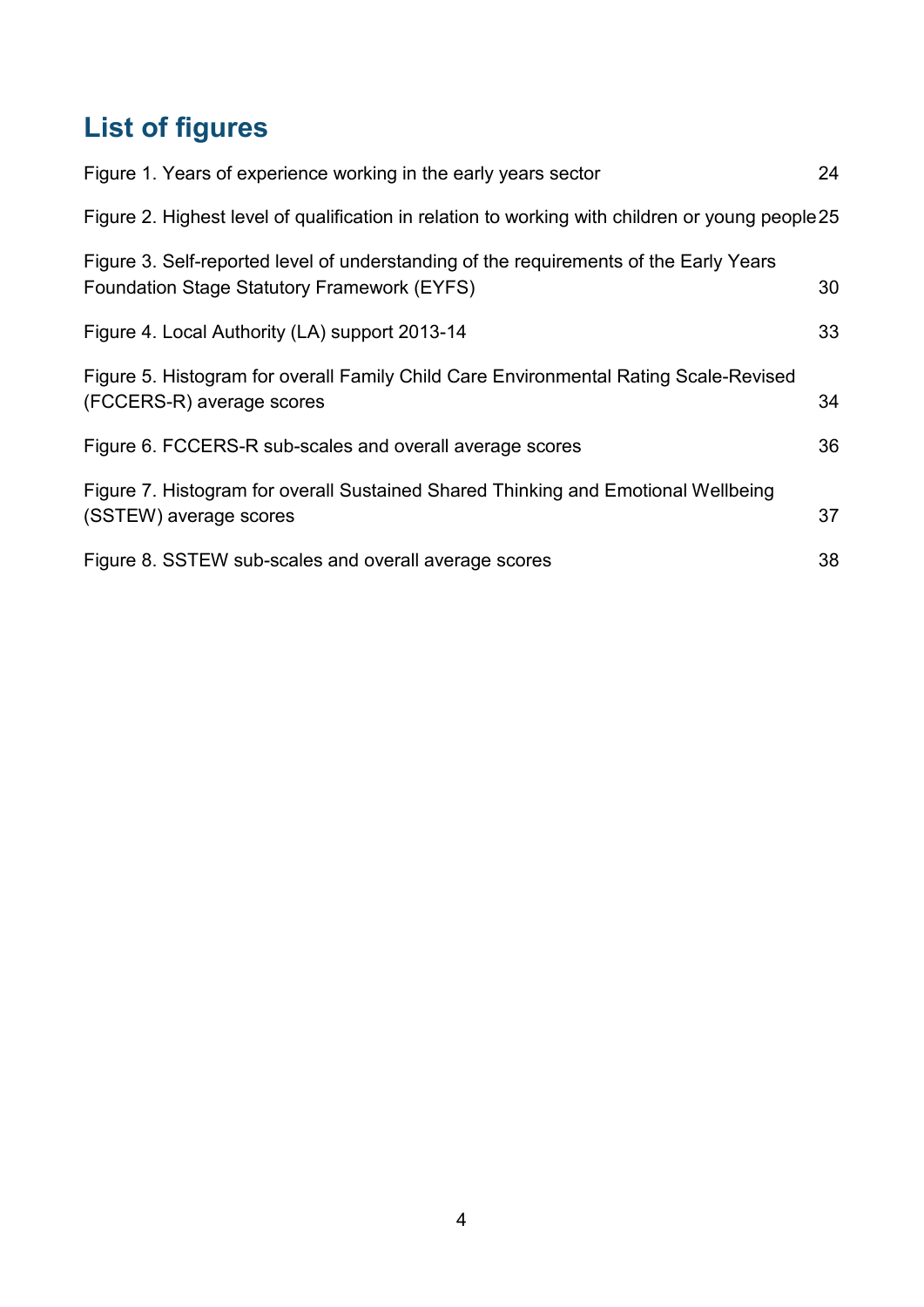# <span id="page-4-0"></span>**List of tables**

| Table i Overview of the Subscales and Items of the Family Child Care Environmental<br>Rating Scale (FCCERS-R)                                     | 19 |
|---------------------------------------------------------------------------------------------------------------------------------------------------|----|
| Table ii Overview of the Subscales and Items of the Sustained Shared Thinking and<br>Emotional Wellbeing Scale (SSTEW)                            | 20 |
| Table iii. Childminder sample by region and urbanity                                                                                              | 21 |
| Table 1. Number of children per setting                                                                                                           | 26 |
| Table 2. Age of the youngest child                                                                                                                | 27 |
| Table 3. Age of the oldest child                                                                                                                  | 27 |
| Table 4. Percentage of children from one-parent families                                                                                          | 28 |
| Table 5. Involvement in Quality Improvement Programme or Quality Assurance Scheme<br>(QIP/QAS) and the type of Programme or Scheme                | 29 |
| Table 6. Monitoring children's progress                                                                                                           | 31 |
| Table 7. Frequency of access to continued professional development                                                                                | 32 |
| Table 8. Means and Standard Deviations for FCCERS-R sub-scales scores                                                                             | 35 |
| Table 9. Means and Standard Deviations for SSTEW sub-scales scores                                                                                | 37 |
| Table 10. Overall SSTEW average scores outstanding (>= 6) vs. the rest by years of<br>experience as registered childminders                       | 41 |
| Table 11. Overall FCCERS-R average scores outstanding $(>= 6)$ vs. the rest by years of<br>experience as registered childminders                  | 42 |
| Table 12. Childminders FCCERS-R average scores good or above $(>= 5)$ vs. the rest by<br>QIP/QAS involvement                                      | 42 |
| Table 13. Childminders SSTEW average scores good or above $(>= 5)$ vs. the rest by<br><b>QIP/QAS</b> involvement                                  | 43 |
| Table 14. Overall SSTEW average scores adequate and above vs. minimal/inadequate by<br>adult-to-child ratio during observation                    | 44 |
| Table C.1 Childminders characteristics and Structural and Process Quality Indicators:<br>Pearson Correlations and Descriptive Statistics (n = 99) | 59 |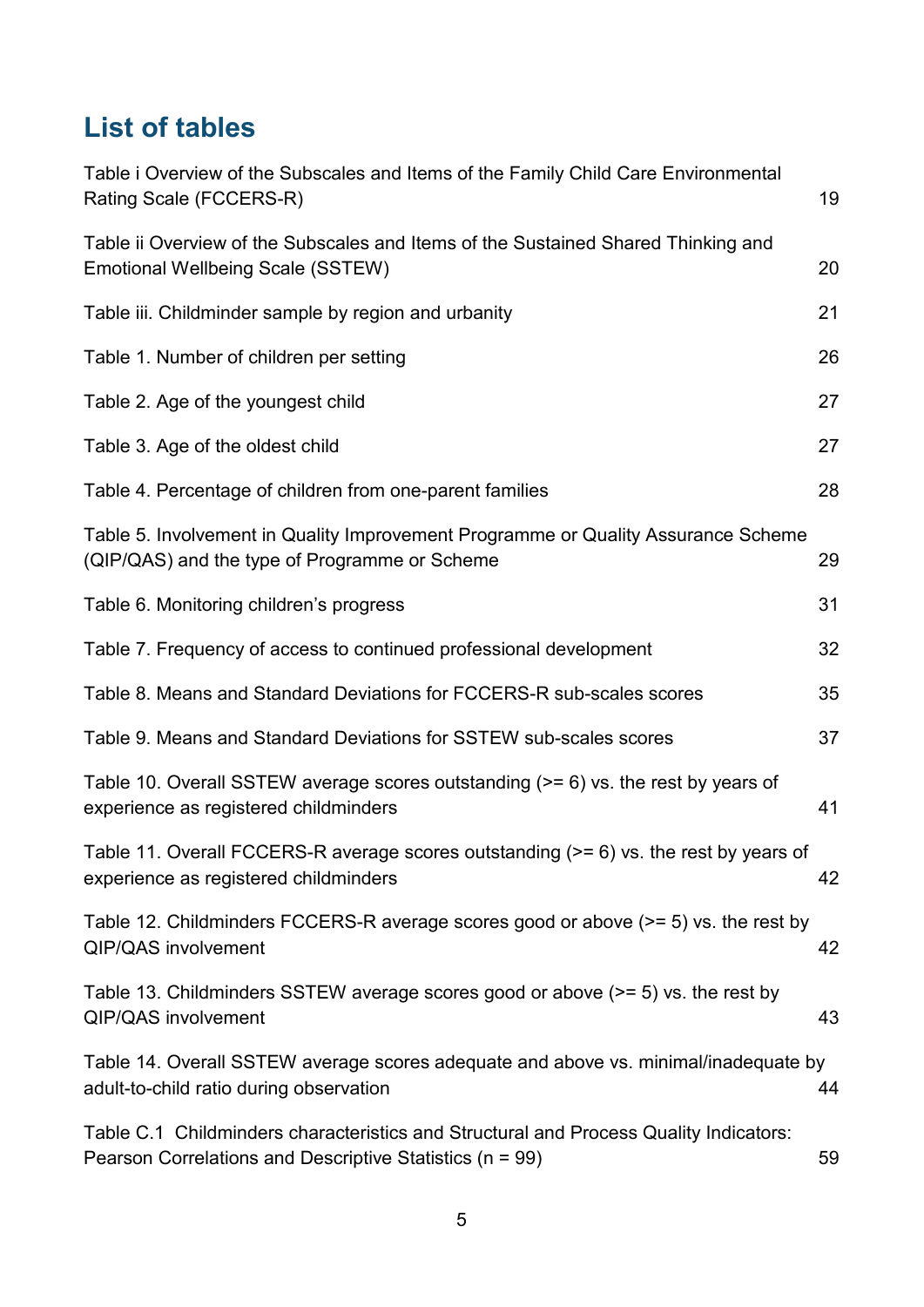| Table C.2 Overall FCCERS-R average scores in relation to QIP/QAS involvement and<br>early years' training frequency: multiple linear regression coefficients                                                                                            | 60 |
|---------------------------------------------------------------------------------------------------------------------------------------------------------------------------------------------------------------------------------------------------------|----|
| Table C.3 Overall SSTEW average scores in relation to QIP/QAS involvement and early<br>years' training frequency: multiple linear regression coefficients                                                                                               | 60 |
| Table C.4 Overall SSTEW average scores outstanding $(>= 6)$ vs. the rest by whether<br>childminder is part of a QIP/QAS, early years' training frequency and years of experience<br>as registered childminders: binary logistic regression coefficients | 60 |
| Table C.5 Overall FCCERS-R average scores good or above (>= 5) vs. the rest by<br>QIP/QAS involvement: binary logistic regression coefficients                                                                                                          | 61 |
| Table C.6 Overall SSTEW average scores good or above (>= 5) vs. the rest by QIP/QAS<br>involvement: binary logistic regression coefficients                                                                                                             | 61 |
| Table C.7 Overall SSTEW average scores adequate and above (>= 4) vs.<br>minimal/inadequate by early years' training frequency and adult-to-child ratio during<br>observation: binary logistic regression coefficients                                   | 61 |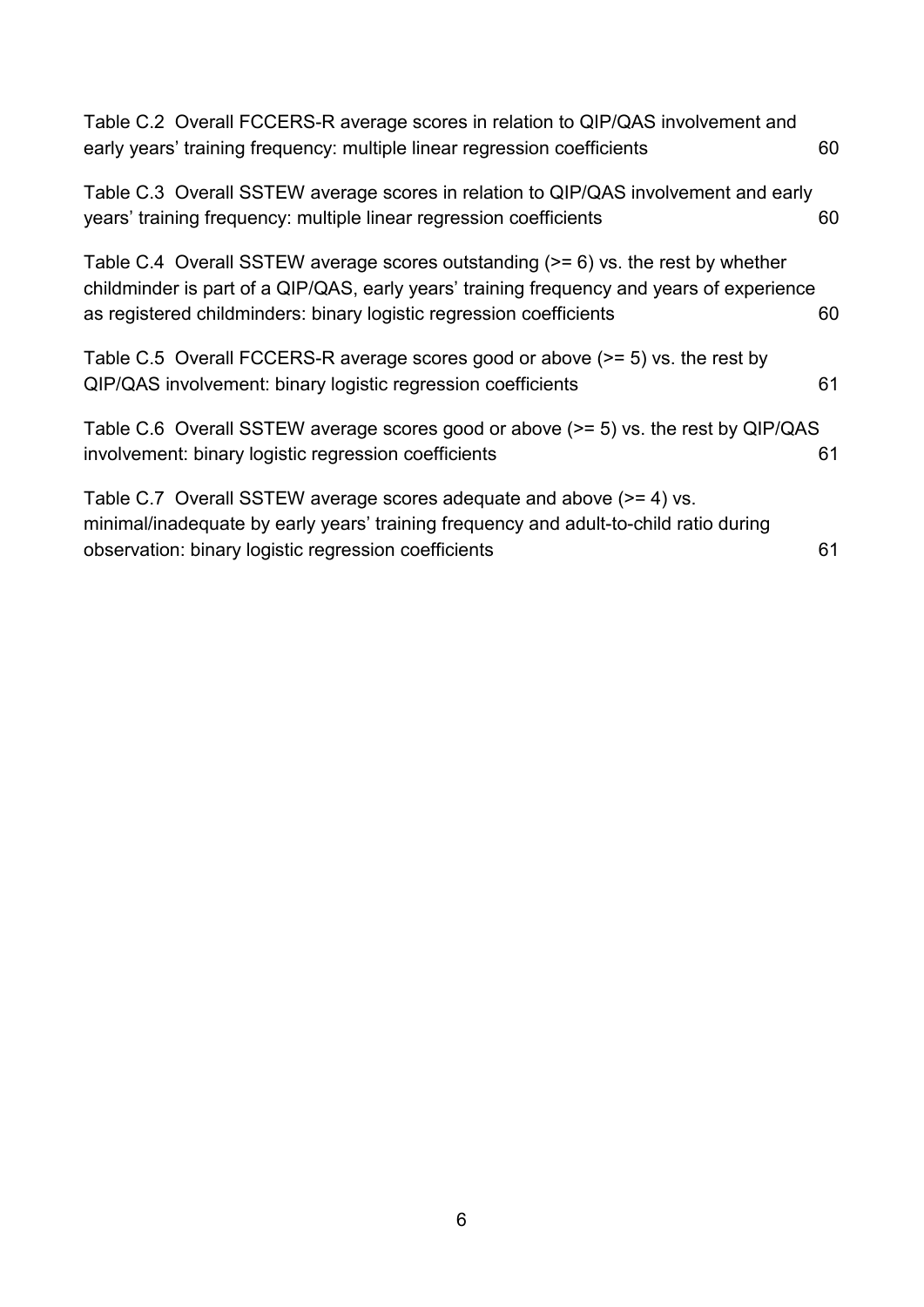# <span id="page-6-0"></span>**Executive summary**

# <span id="page-6-1"></span>**Background to the study**

The Study of Early Education and Development (SEED) is a major study evaluating early education in England including the introduction of a funded entitlement to early education for two-year olds from disadvantaged families in England and Wales. Childminders play a huge role in provision for this age group but previously little in depth research has been done on them. This study examines the key characteristics of childminding provision and looks at:

- The characteristics and processes of childminder settings and what childminder quality looks like in practice
- The key components of process and structural quality for early years provision in childminder settings
- The relationship between the structural characteristics of childminder settings and the process quality of care and education they offer

# <span id="page-6-2"></span>**Methods**

-

Quality of child care was measured in two ways.

- 1. **By observing process quality** (i.e. what actually occurs in the setting). This includes children's interactions with caregivers and other children, and particular activities such as language stimulation and health and safety measures. Two multidimensional scales, the Family Environmental Rating Scale-Revised (FCCERS-R)<sup>[1](#page-6-3)</sup> and the Sustained Shared Thinking and Emotional Wellbeing Scale (SSTEW) were used to measure process quality.
- 2. **The structural characteristics of the setting and the characteristics of the caregivers**, (for example, the child: adult ratio, the size of the group of children, and the formal education and training of the caregivers Vandell & Wolfe, 2000; Melhuish, 2004). This information was collected by interviewing the caregiver using a set of structured questions.

A sample of 99 childminders spread across five regions in England were selected in order to get an approximation to the diversity of contexts in which childminders work. As a result, while this is a good approximation to childminders' characteristics, it should be borne in mind that estimations to all childminders cannot be made.

<span id="page-6-3"></span> $1$  FCCERS is specifically designed for use in home-based childcare settings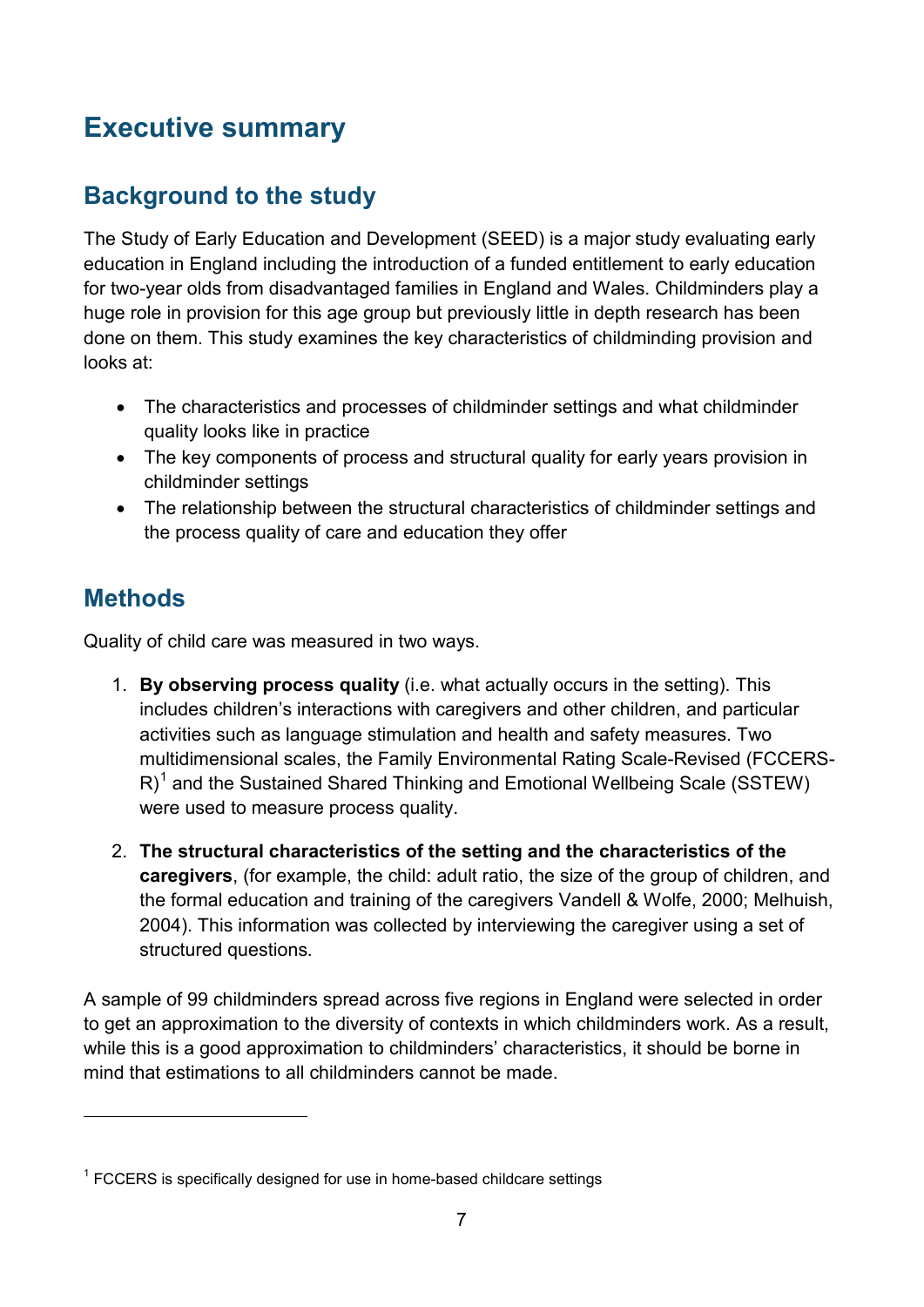Childminders settings observations and questionnaires were carried out from September 2014 to March 2015.

The analytical strategy started with descriptive statistics for the childminders' settings as well as results for the process quality measures. Next, the relationships between structural quality indicators, caregiver characteristics and process quality measures were examined. Subsequently, statistical analyses allowed us to look for what factors (if any) predicted the process quality scores. Finally, we explored the structural and caregiver characteristics that differentiate: 1) outstanding process quality provision; 2) good and above process quality level and 3) adequate and above from inadequate environmental quality.

# <span id="page-7-0"></span>**Key findings**

Analyses reveal three factors associated with process quality in childminder settings:

- 1. the adult-to-child ratio
- 2. the frequency of training and Quality Improvement Programme or Quality Assurance Scheme support, and
- 3. the years of experience as a childminder.

**Adult-to-child ratio** during observation partly explained the quality differences but only at the bottom end of the quality distribution – a setting with a lower adult-to-child ratio during observation was more likely to have an 'adequate' or above quality score, rather than a 'poor' rating. Adult –to-child ratio did not distinguish between settings rated above average on the quality distribution. This is likely to be linked to the legal restriction on the number of children childminders can look after.

**Early years training and support through Quality Improvement Programme or Quality Assurance Scheme** (QIP/QAS) involvement positively influenced childminder quality. The QIP/QAS participation involves extra training, advice and guidance and extra professional support. These professional development activities clearly helped as participating in such professional development distinguished childminders, with a 'good' rating, from those with a lower quality rating.

In looking at the top of the quality distribution- what additional factor(s) distinguish outstanding settings from the rest – only **years of experience** made that additional impact. At the upper end of the quality distribution childminders with more years of experience were more likely to receive an outstanding quality rating. More experienced childminders were more likely to have received more in-service training and had participated in a Quality Improvement Programme or Quality Assurance Scheme.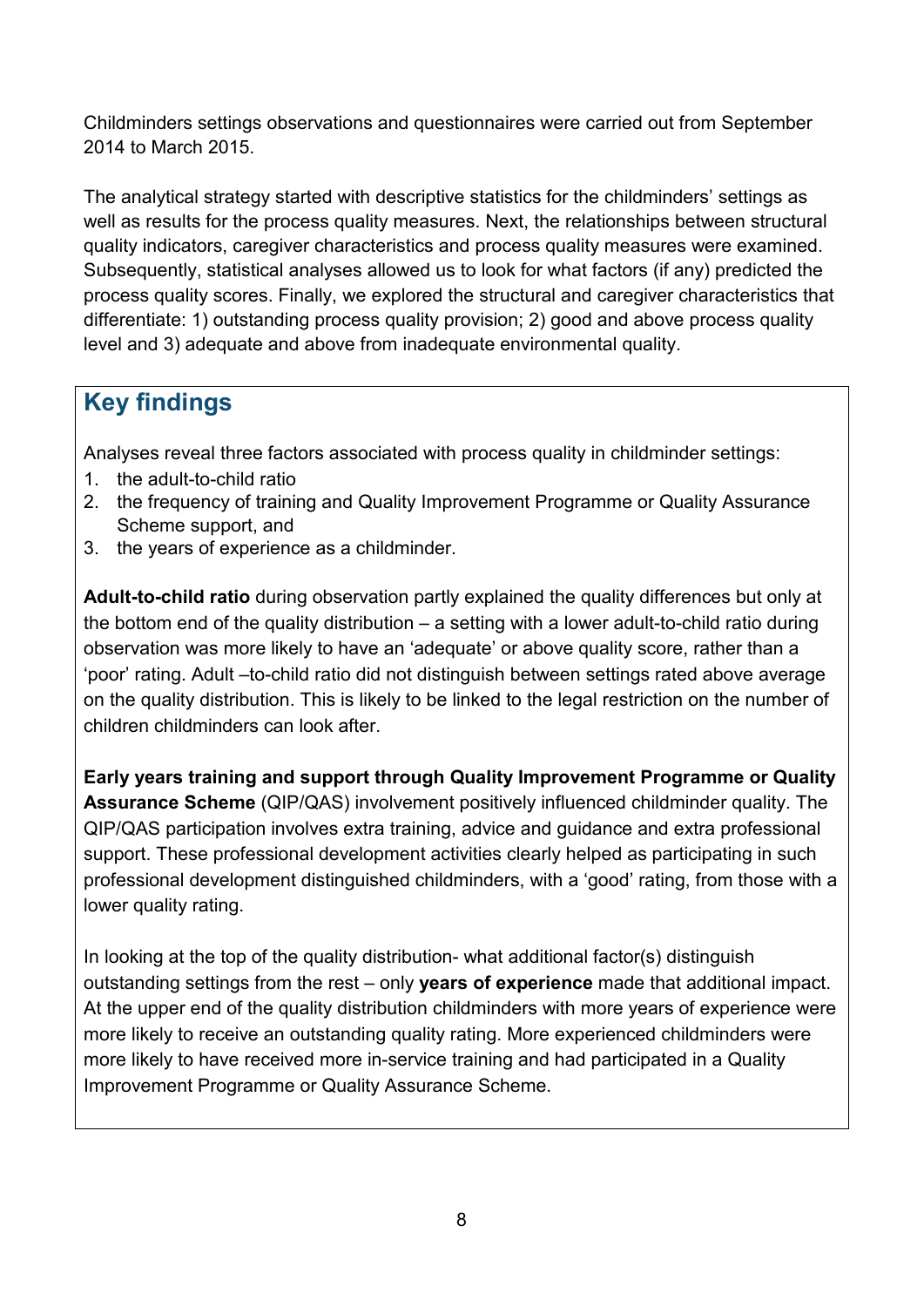# <span id="page-8-0"></span>**Summary of Findings**

### **Overview of childminders' characteristics and key practices put in place Childminders' background**

- Childminder's experience in working in early years and as childminders varied from less than a year to thirty plus years.
- Almost all childminders in the study had other jobs before becoming childminders. One third had previously worked in child care related employment.
- The most common qualification relevant to working with children was a Level 3 diploma (58%) with most childminders visited having a Level 3 or higher qualification (92%).

### **Characteristics of childminders' settings**

- Almost half of those visited worked with at least one assistant or co-childminder<sup>[2](#page-8-1)</sup>.
- Most assistants or co-childminders had up to five years of experience with a substantial number having six to ten years of experience working in the early years' sector.
- Half of the assistants or co-childminders had a Level 3 qualification relevant to working with children, and a quarter had no formal education related to working with children.

### **Provision of care and education: offer and current take up**

- More than half of childminders had six Ofsted registered places and one fifth offered 12 registered places when employing assistants or working with another registered childminder.
- The age of children in settings varied from 1 to 15 years<sup>[3](#page-8-2)</sup>. Most childminders cared for babies, toddlers, pre-schoolers and school aged children.
- Almost two thirds of childminders cared for children from a one-parent home.
- Childminder hours were typically from 8:00 am or earlier, to 5-6pm weekdays. Only a few offered weekend and overnight care. The childminders visited represented a typical social mix of England.

### **Key processes in place in childminding settings**

-

- Half of childminders were participating in a quality improvement programme or a quality assurance scheme (QIP/QAS).
- The level of understanding of the Early Years Foundation Stage statutory framework was self-reported as very good.

<span id="page-8-2"></span><span id="page-8-1"></span>

 $2^2$  A co-childminder is a childminder working alongside another childminder<br> $3$  Note: most observations of process quality were carried out when only children in the early years' age range were present. The children of school age attended for out-of-school care.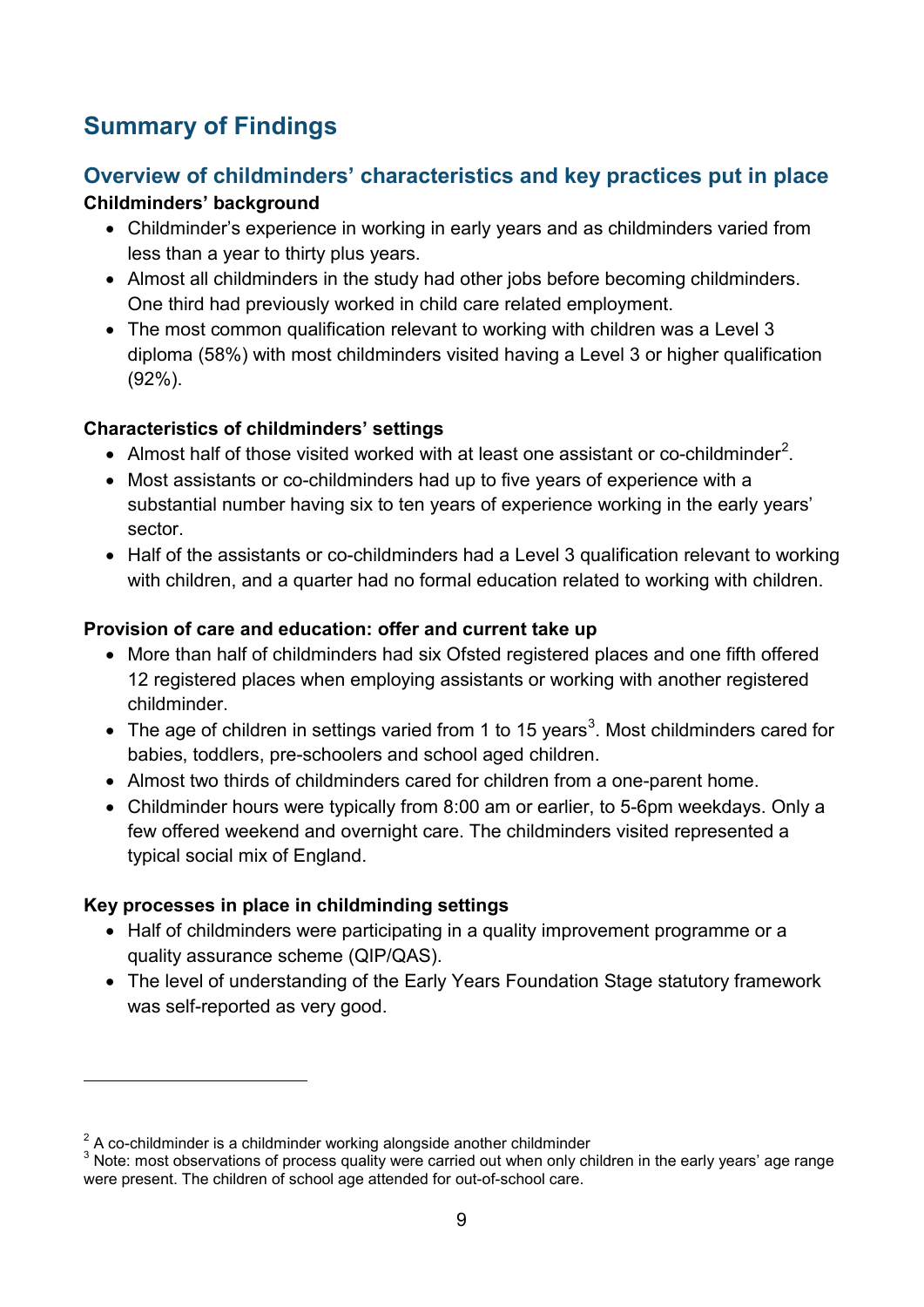- Monitoring children's progress was usual. Half made daily observations on children's progress to plan children's learning, in line with the EYFS statutory framework. Of the remaining half, many monitored children at least once a week.
- The majority of childminders monitored children's progress using Development Matters and/or Early Years Outcomes documents. One third had their own system to track children's progress based on the EYFS.
- Three quarters of childminders were registered with the local authority to deliver funded places for two-year-old children This is a high percentage (especially when compared to the 2013 Childcare Survey) and needs to be taken into account when considering the findings of this report,
- Almost half of childminders were providing one or more funded early education places for three- and four- year-olds. Again this is a high percentage and should be taken into consideration when considering the findings of this report.
- Almost all childminders were open to care for children with Special Educational Needs or Disabilities (SEN/D). One fifth cared for a child with SEN/D.
- Nine out of ten childminders attended CPD training other than the mandatory safeguarding and first aid - at least twice a year.
- Local authority support (i.e. training, advice and guidance, setting visits as support) varied, half had some support and the other half did not.
- The majority of childminders used the Internet to support their childminding work.

### **Process Quality**

- The overall average score was 'Good (5)' for the two quality measures with a close to normal distribution (the scores range from 1- Inadequate up to 7- Outstanding).
- Some childminders' settings received an outstanding quality score: 11% on the FCCERS-R quality measure and 16% on the SSTEW quality scale.
- Very few had an inadequate or minimal overall quality score: 1% and 7% respectively on the FCCERS-R; 3% and 11% respectively on the SSTEW quality scale.
- The FCCERS-R sub-scale with the highest average score was 'Interaction'.
- The FCCERS-R sub-scale with the lowest average score was 'Activities'.
- The SSTEW sub-scale with the highest average score was 'Supporting and extending language and communication.'
- The SSTEW sub-scale with the lowest scores were for the sub-scales 'Supporting learning and critical thinking' and 'Assessing learning and language.'

# **Relationships between process quality and structural quality**

**Predictors of process quality measures by structural quality indicators and caregiver characteristics**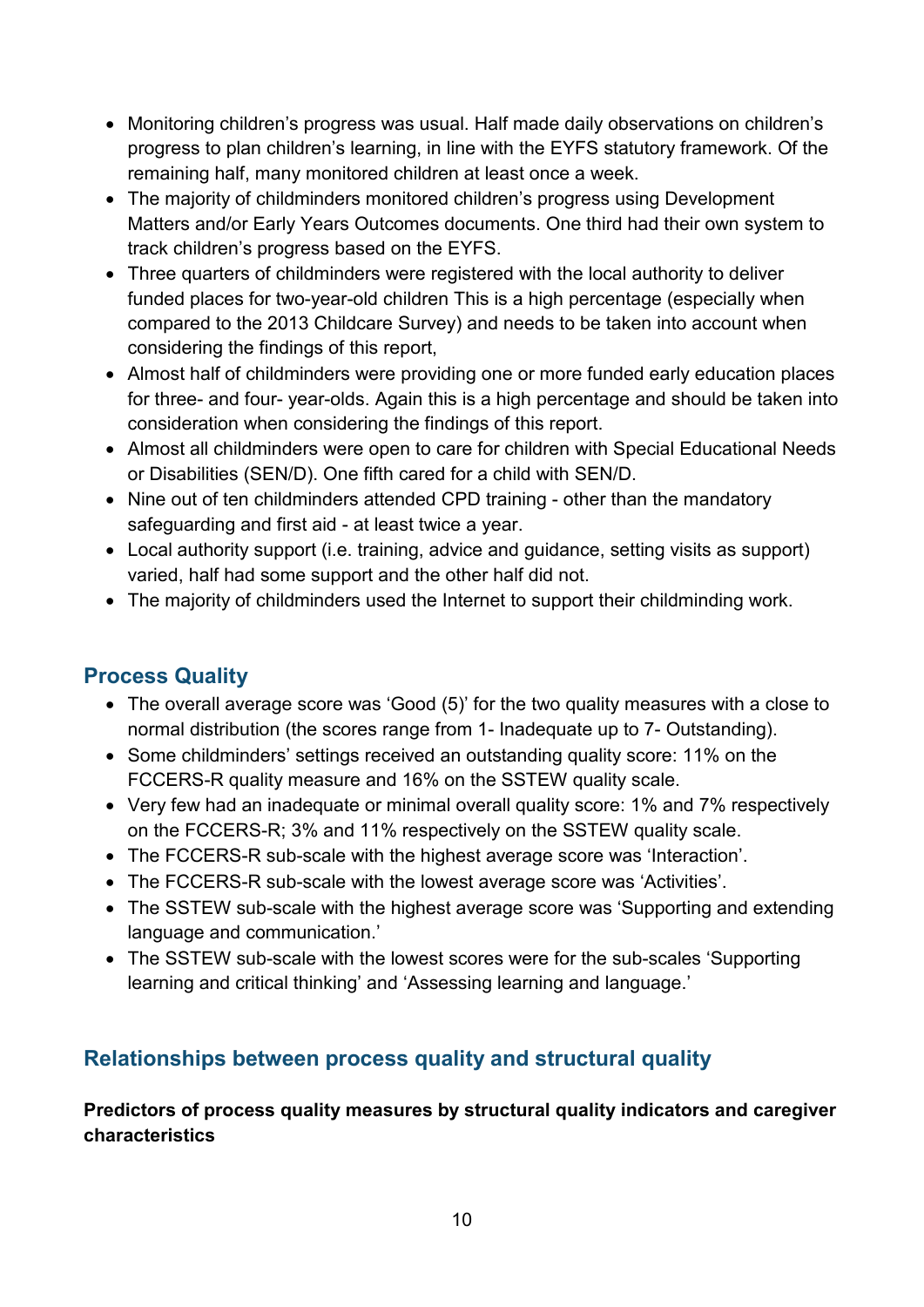- Participation in networks providing a Quality Improvement Programme or Quality Assurance Scheme (QIP/QAS) was associated with better quality (both scales).
- Participating in specialised continued professional development (CPD) (at least twice a year) was associated with higher overall quality (both scales).
- Experience of being a childminder is a significant asset. More experienced childminders tended to display better sustained shared thinking and emotional wellbeing environments for the children under their care. Childminders with more experience tended to have higher SSTEW scores.
- Early years' training frequency and QIP/QAS involvement were separately correlated to the FCCERS-R average score.
- QIP/QAS participation showed a higher association with higher average SSTEW scores than the frequency of early years training.

### **Effects upon different ranges of process quality**

- Outstanding childminding settings (scoring 6 and above on the SSTEW scale), tended to be led by more experienced childminders.
- Participation in a Quality Improvement Programme or Quality Assurance Scheme (QIP/QAS) was associated with increased chances of a score of 5 or above (good, very good or excellent) for both scales.
- The adult-to-child ratio during the observation and the childminder's frequency of training differentiated adequate and above settings from those with a minimal or inadequate quality score (i.e. a more favourable adult-to-child ratio [lower] and more frequent training was associated with scores that were adequate and above).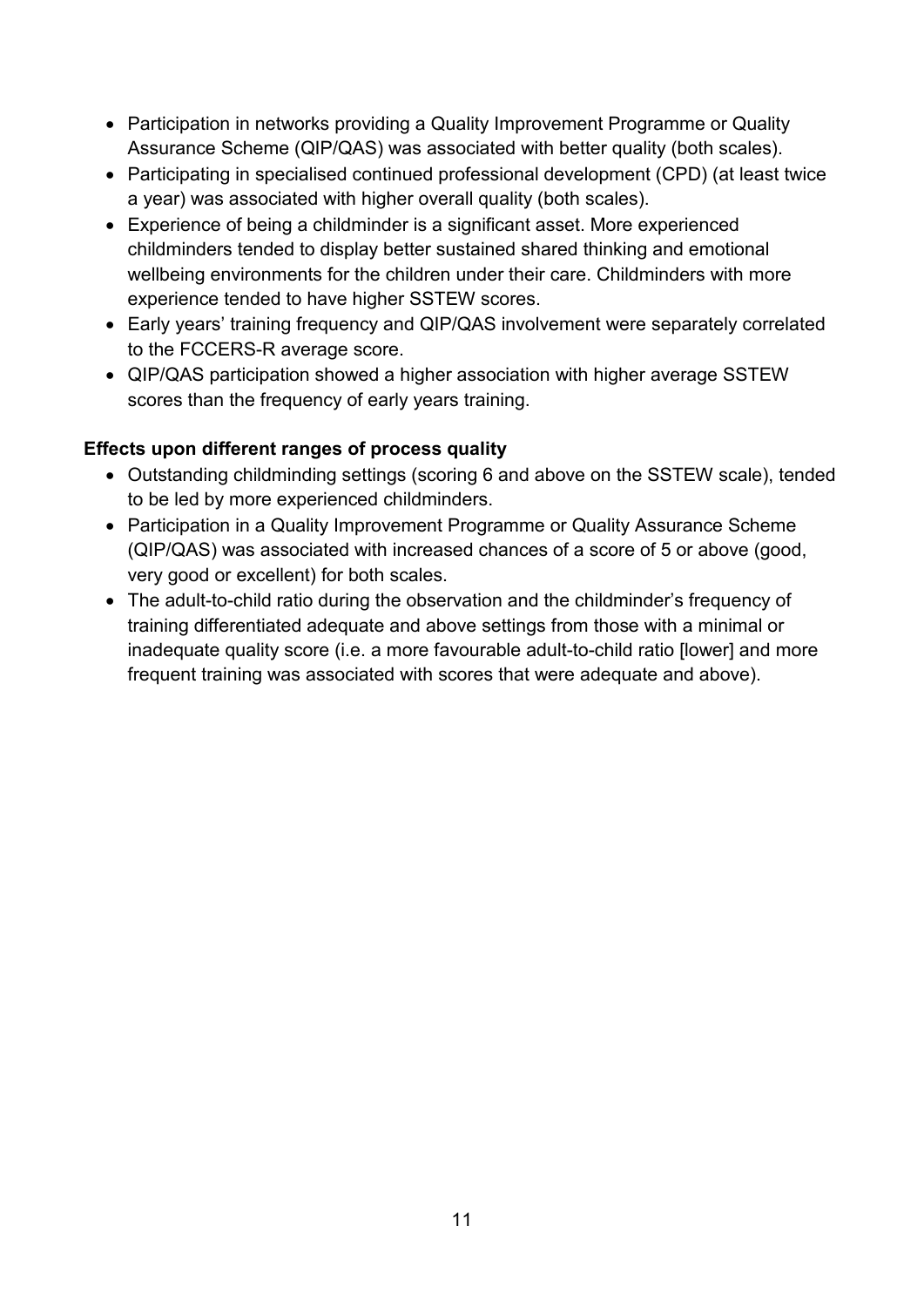# <span id="page-11-0"></span>**1 INTRODUCTION**

This report presents the findings of a study of quality of provision for children in registered childminding settings. It is a specific element of the longitudinal research project the Study of Early Education and Development (SEED) a major new study commissioned by the Department for Education (DfE) and undertaken by NatCen Social Research, the University of Oxford, 4Children and Frontier Economics. Below we summarise the policy context and research aims.

# <span id="page-11-1"></span>**1.1 Policy Context**

-

In September 2013, children aged two and in the 20 per cent most disadvantaged households in England became eligible for 570 hours of funded early education per year (often taken as fifteen hours per week for 38 weeks of the year). From September 2014 this funded provision was extended to include all two-year-old children in the 40 per cent most disadvantaged households in England. This provision for disadvantaged two-year-olds builds on the existing universal entitlement of 570 hours of funded early education for threeand four-year-olds, available to all children from the term after their third birthday.

The possible consequences of this change in policy is being assessed by the Study of Early Education and Development (SEED) an eight-year study following approximately 6,000 children across England from the age of two, through to the end of Key Stage 1. The study aims to assess the impact of early education on children's school readiness and longerterm outcomes, as well as its impact on the most disadvantaged children.

Childminders have an important role in the delivery of early education and child care in England. Ofsted data in August 2014 indicated that there were 50,416 childminders on the Early Years Register (EYR) with the capacity to provide 263,129 child care places for children under the age of 8 (around 21% of places available<sup>[4\)](#page-11-2)</sup>. Currently a childminder in England can care for three children under the age of 5 - one under the age of 1- and a total of six children under the age of 8. Childminders may care for four children under 5 years old in exceptional circumstances to maintain continuity of care. Within a childminding setting these numbers of children may increase pro rata as the number of caregivers increase. This may happen where there are co-childminders or assistants working in the childminding setting. In order for a childminder to be able to offer funded places for two-year-olds, childminders must be rated 'good' or 'outstanding' by Ofsted. In exceptional circumstances, it is at the discretion of the local authority (LA) to offer funded two year-old provision when the rating is less than good. This means some childminders who would like to offer

<span id="page-11-2"></span><sup>4</sup> Ofsted (2014) Registered child care providers and places in England March 2014 - Key Findings [\(http://www.ofsted.gov.uk/resources/registered-child care-providers-and-places-england-december-2008](http://www.ofsted.gov.uk/resources/registered-childcare-providers-and-places-england-december-2008-onwards) [onwards\)](http://www.ofsted.gov.uk/resources/registered-childcare-providers-and-places-england-december-2008-onwards)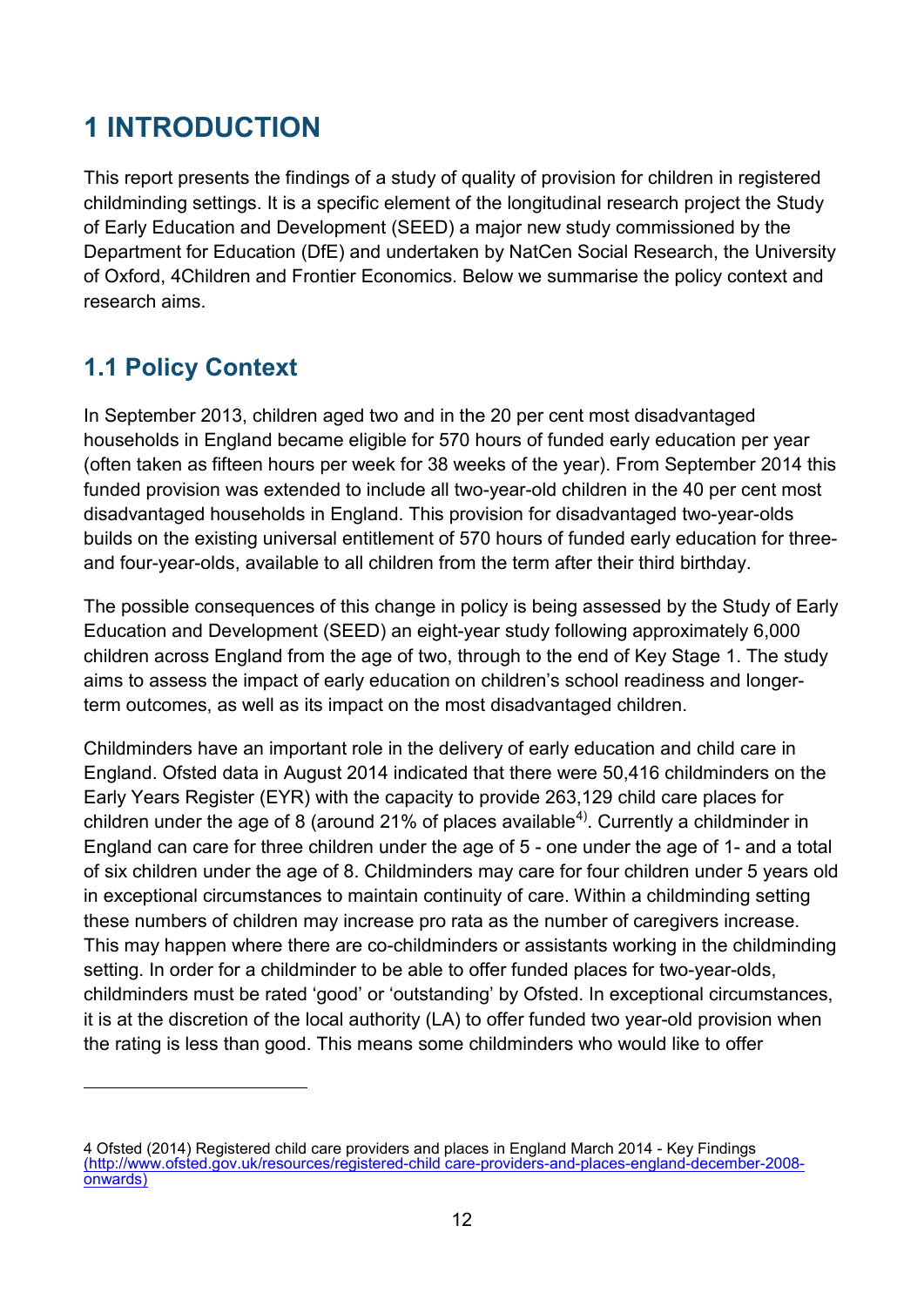provision for two-year-olds are currently ineligible.

Government policy is clear that Ofsted is the sole arbiter of quality and that local authorities have a statutory duty to work with those childminders that are rated less than good. In addition Childminder Agencies who are inspected by Ofsted have a statutory role in providing professional development, support and advice to childminders through their quality assurance and improvement programme.

Childminders can access support, professional development and guidance from a range of possible sources which will vary from area to area. These possible sources include:

- Local authority co-ordinators, development officers, and/or quality assurance officers: either employed directly by the local authority or as a contracted service, for example, through the Professional Association for Child care and Early Years (PACEY).
- Local authority training, training opportunities provided by sector organisations, for example 4Children, National Children's Bureau and commercial organisations.
- Childminder networks as organised by co-ordinators may be a source of support with regular meetings to share ideas, practice and seek advice.
- Professional associations, including PACEY and the Pre-School Learning Alliance (PsLA), offer help to members in accessing training, advice and guidance.
- Children's Centres may hold childminder groups providing opportunities to meet with peers and colleagues in the early years sector, to share information and advice while children used the play and stay facilities. Whilst in the past these groups were often facilitated by a local authority co-ordinator this is now less common.
- Childminder agencies have a statutory duty to provide their member childminders with ongoing advice, support, continuing professional development as well as to quality assurance.
- The internet may also be used for information.

Another strand of the SEED study based on 20 in-depth interviews with childminders, found that childminders drew on a variety of sources to maintain and improve the quality of their provision: quality standards and support provided by local authorities, participation in childminders networks, access to CPD, as well as feedback from Ofsted inspections (Callanan, 2014).

# <span id="page-12-0"></span>**1.2 Why Quality is Important**

Generally research on the effects of early child care and education quality has indicated that high process quality child care and education (e.g. child-caregiver relationships and interactions) is prospectively related to cognitive and language development (Loeb et al, 2004) and more social competence and less behaviour problems in children (Burchinal et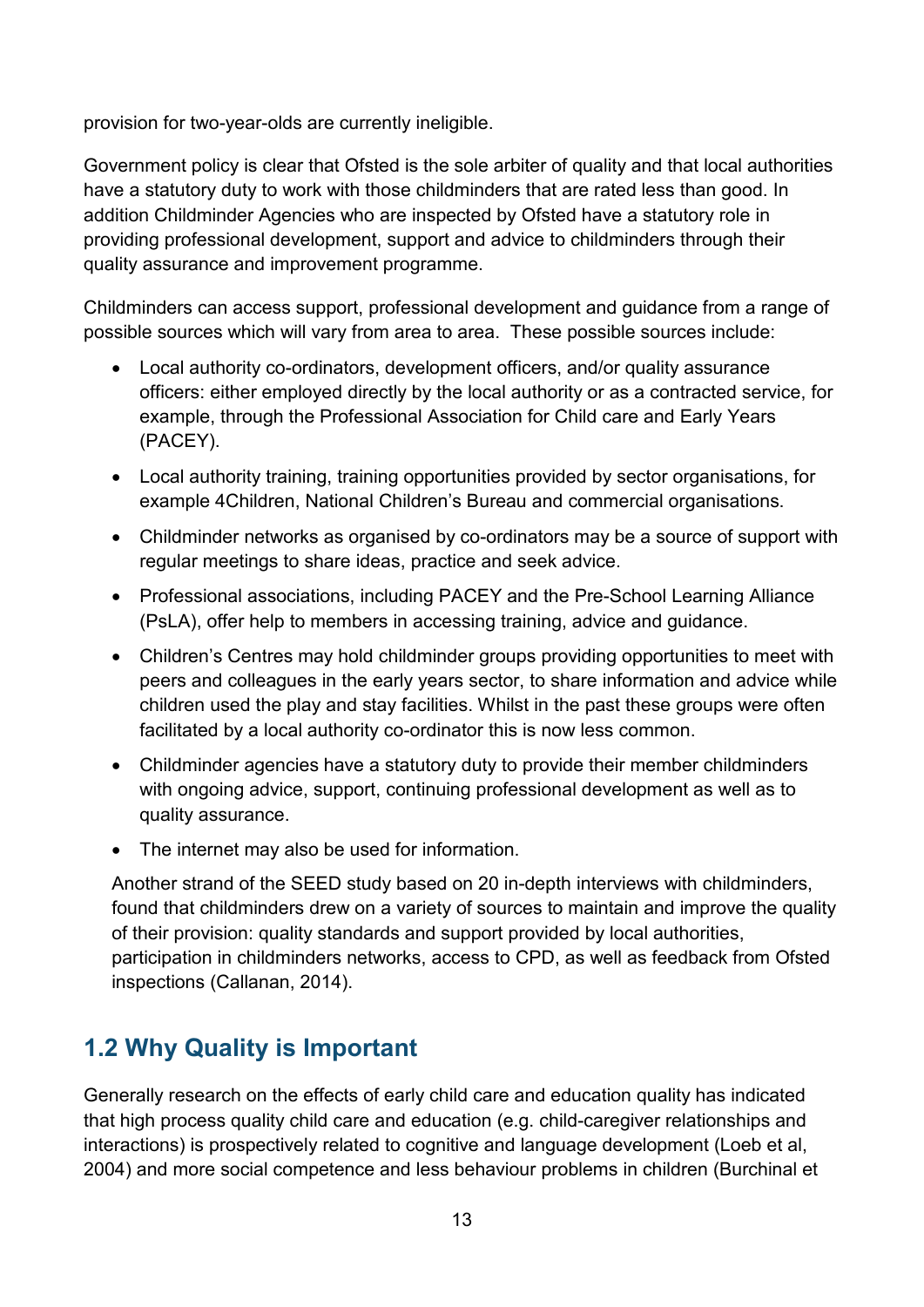al, 2008; NICHD ECCRN, 2006; Peisner-Feinberg et al, 2001), with effects sometimes even lasting into adolescence (Vandell et al, 2010) and beyond (Melhuish, 2011).

Quality is critical in determining the direction, strength and persistence of the effects of Early Childhood Education and Care (ECEC) on children's development. It has been argued that, especially for the birth to three age group, the quality and stability of care are particularly crucial (Anders, 2013; Burchinal et al, 2009).

International research has shown that high quality child care provides children with warm and positive relationships with their child care providers, a safe and healthy environment and opportunities for children to learn (Shonkoff and Phillips, 2000). On the basis of their very thorough review covering the birth to five age range, Zaslow et al (2010) concluded that the research on young children's exposure to ECEC identified an increase in positive outcomes (and in some studies, decrease in negative outcomes) when children attend high quality early care and education programme for more time. This was the case for both cognitive and social emotional outcomes. Moreover, more sustained exposure to high quality care has been found to narrow the gap on measures of achievement between children from low income and higher income households.

The Effective Pre-School, Primary and Secondary (EPPSE) study showed that preschool quality and effectiveness predicted child outcomes consistently over time, with continuing effects on academic attainment lasting up to the age of 16 (Sammons et al, 2011; Sammons et al, 2014a, 2014b, 2014c, 2014d; Sylva et al, 2011). Similar results also emerged in a parallel study of over 800 children in Northern Ireland - the effective preschool provision in Northern Ireland (EPPNI) project. Those who had attended high quality preschool were 2.4 times more likely to attain the highest grade in national assessments at age 11 in English, and 3.4 times more likely in mathematics, than children without preschool (Melhuish et al, 2001; Melhuish et al, 2002a; Melhuish et al, 2002b).

While people working in early childhood education and care hold varying views on what makes up programme quality, two broad dimensions have been identified consistently as critical facilitators of children's development and learning. They include

(a) process quality, which includes the quality of the curriculum and pedagogical practices, and supporting positive relationships and children's emotional development; and (b) the quality of structural aspects of child care (e.g, adult-child ratios, caregiver qualifications, group size and characteristics of the physical space) (Early et al, 2007). Measures of the global quality of settings take account of a wide spectrum of quality dimensions, including process as well as structural aspects of the environment.

Structural and process quality indicators are often related. For example, the structural variable caregiver training is frequently associated with process quality as found in the EPPE study in England (Sylva et al, 1999) and the EPPNI study in Northern Ireland (Melhuish et al 2006).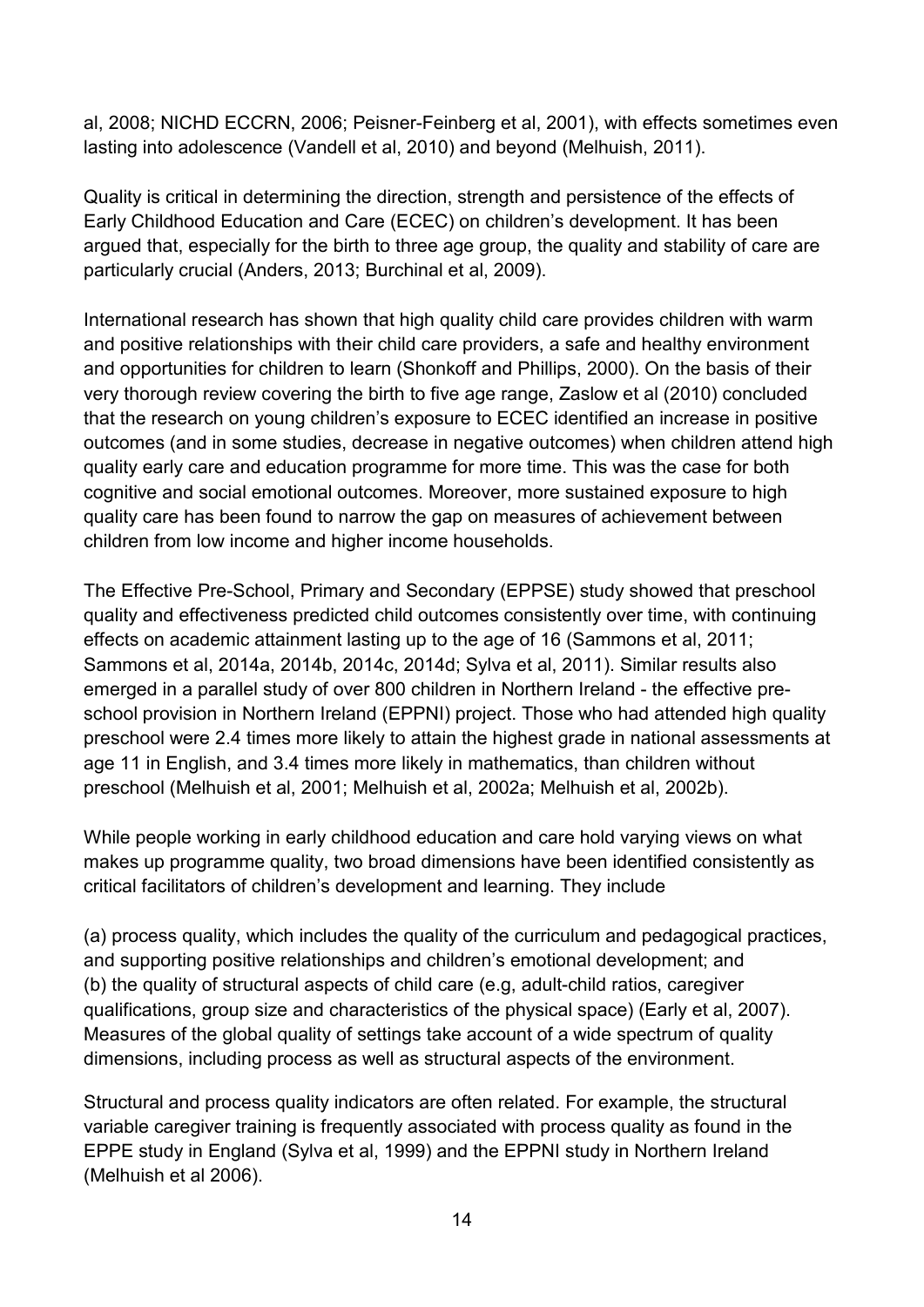In this study, information about these aspects of quality of provision and other structural and caregiver characteristics as well as process quality was collected through observations and interviews with childminders working in different regions of England.

# <span id="page-14-0"></span>**1.3 Aims of the Study of Childminders within the SEED Research**

Following the recent changes in the provision of funded early education being extended, this study was commissioned to shed light on the characteristics of provision, including quality of early care and education, as provided by childminders in England.

The main objectives of this study were to explore:

- What are the characteristics and processes of a childminder setting and what does childminder quality look like in practice
- What are the key components of process and structural quality for early years provision in childminder settings
- The relationship between the structural characteristics of a childminder setting and the process quality of care and education they offer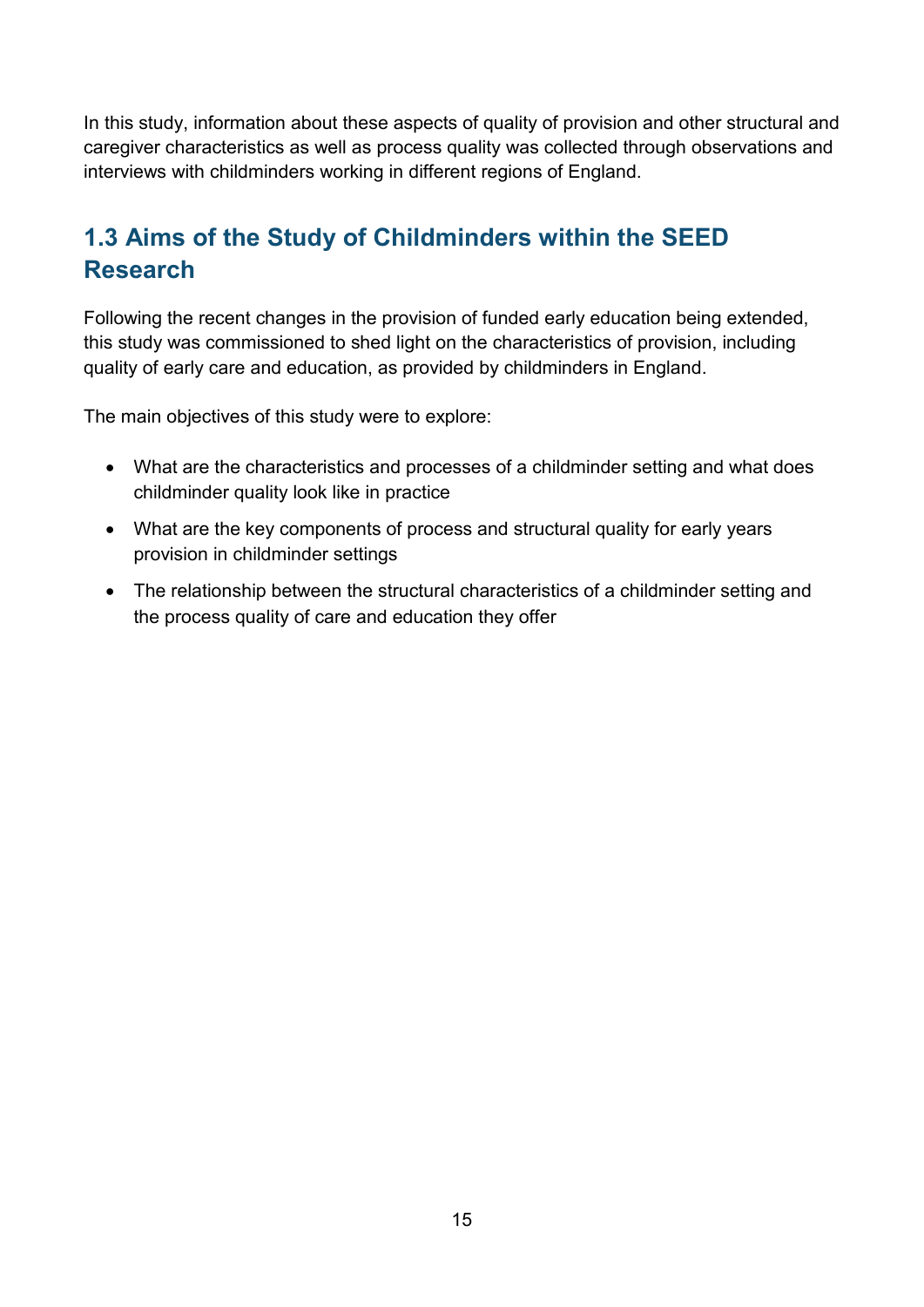# <span id="page-15-0"></span>**2 METHODS**

The quality of child care has been measured in two main ways. The first was by observing process quality i.e. what actually occurs in child care settings - children's interactions with caregivers and other children, particular activities such as language stimulation and health and safety measures. To gather information about process quality we carried out observations in childminders' homes. The second set of indicators comprises structural aspects of the child care setting and characteristics of the caregivers. These include, for example, the child: adult ratio, the size of the group of children, and the formal education and training of the caregivers. Data on structural dimensions of quality was obtained using a questionnaire for childminders, completed after the observation had finished.

# <span id="page-15-1"></span>**2.1 Procedure and Measures**

### **Process quality**

Using two related instruments, the Family Child Care Environment Rating Scale-Revised (FCCERS-R; Harms, Clifford & Cryer 2007) and the Sustained Shared Thinking and Emotional Wellbeing Scale (SSTEW); Siraj, Kingston & Melhuish, 2015) we conducted observational assessments of the quality of 99 childminding settings.

The FCCERS-R contains 38 items, which assess 7 subscales of home-based care and education as follows:

- I. Space and Furnishings (e.g. furniture for care, play, learning, display for children),
- II. Personal Care Routines (e.g. health and safety practices),
- III. Listening and Talking (e.g. using books, helping children understand the language),
- IV. Activities (e.g. dramatic play, active physical play),
- V. Interaction (e.g. children's interactions supervision of play and learning),
- VI. Programme Structure (e.g. schedule, provisions for children with disabilities), and
- VII. Parents and caregiver provision (e.g. provisions for parents, opportunities for professional development).
- •
- Since childminders enrol a wide age range of children, this scale was designed to assess programmes serving children from birth through school-agers, up to 12 years of age, (including the childminder's own children if present).
- •

The SSTEW Scale was developed over two years and published in March 2015. It contains five sub-scales related to two developmental domains: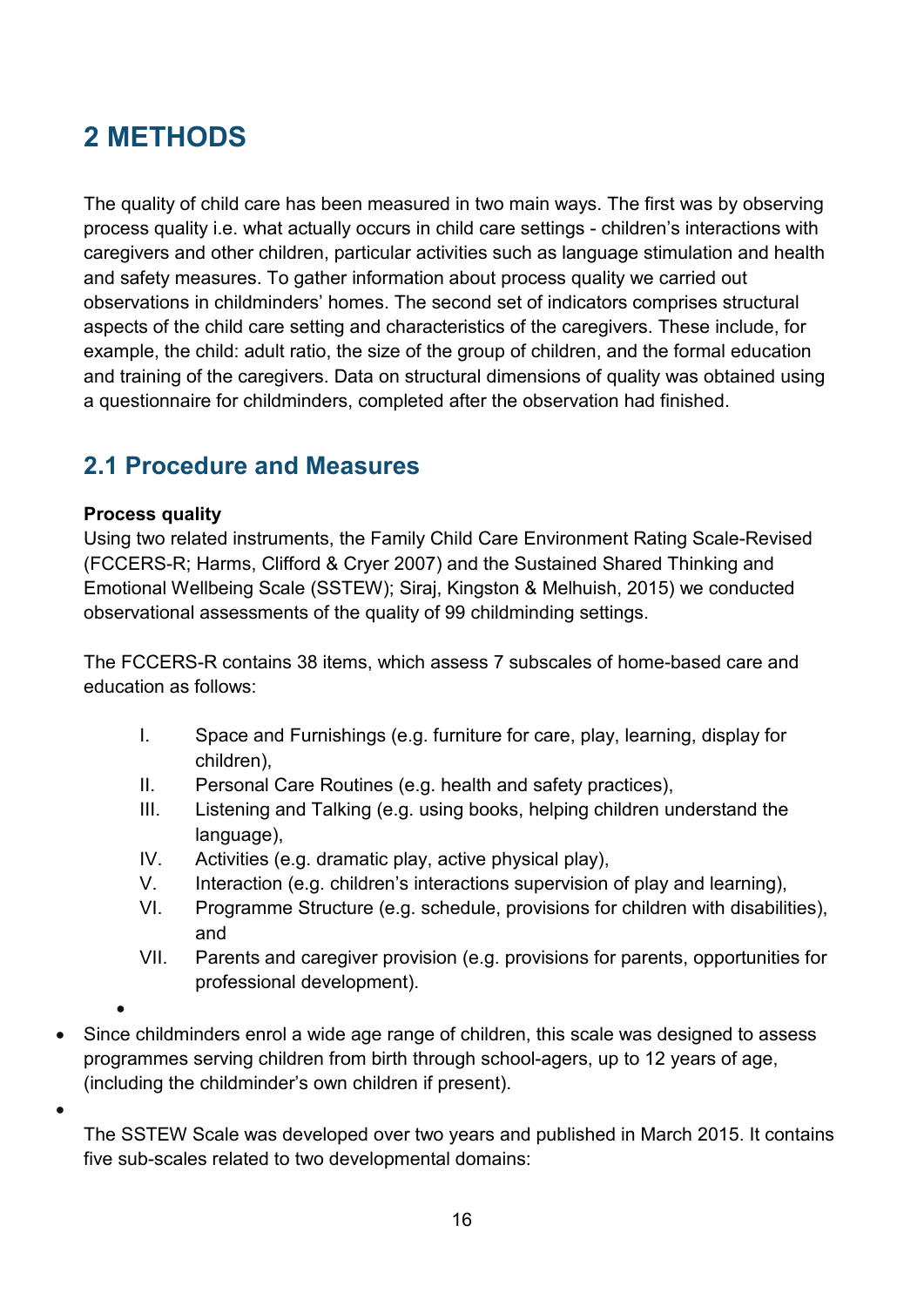Domain A - Social and emotional wellbeing, with two sub-scales related to this domain:

- 1. Building trust, confidence and independence and
- 2. Social and emotional well-being;

Domain B - Cognitive development, with three subscales pertaining to this domain:

- 3. Supporting and extending language and communication,
- 4. Supporting learning and critical thinking and
- 5. Assessing learning and language.

•

- This instrument was designed to observe early years' provision for children from two years up to six years old.
- •

Each of the sub-scales within the FCCERS-R and the SSTEW comprises items scored on a 7-point scale, where 1=inadequate, 3=minimal, 5=good and 7=excellent. The score of the general scale and sub-scales represent the average of the items that compose them. The ratings are based on a minimum of a two-and-a-half-hour/ three-hour observation in one childminder's home and a set number of interview questions to gather information on indicators that could not be observed.

It was decided to use the FCCERS-R because it is the measure most commonly used both internationally and in England in evaluations of home-based child care and early education and has high levels of inter-rater reliability. For this study we conducted a test for assessing its dependability and obtained a high level of internal consistency for both the FCCERS-R and the SSTEW average total scores within this specific sample (Cronbach's alpha=0.911 and .912, respectively). Also for the scales inter-rater reliability was very high (over 90%).

A significantly strong correlation was found between the FCCERS-R and the SSTEW total scores (r = 0.84, p < 0.01). This correlation shows that the two scales are gathering information on related aspects of quality. While the FCCERS-R scale does assess some interactional aspects and listening and talking indicators, SSTEW was particularly designed to assess details of interactions such as sustained shared thinking processes as well as the behaviour fostering emotional wellbeing.

The structure of the two environmental scales is presented on the following pages and one example of an individual item is shown in the Appendix A.

### **Structural quality and caregiver characteristics**

In addition to the environmental quality assessment, we administered a supplementary questionnaire with each childminder in the study to gather additional information about the childminder's background, programme characteristics and key processes in place in the setting. The questions covered the following topics: staff qualifications, professional development activities, Early Years Foundation Stage (EYFS) statutory framework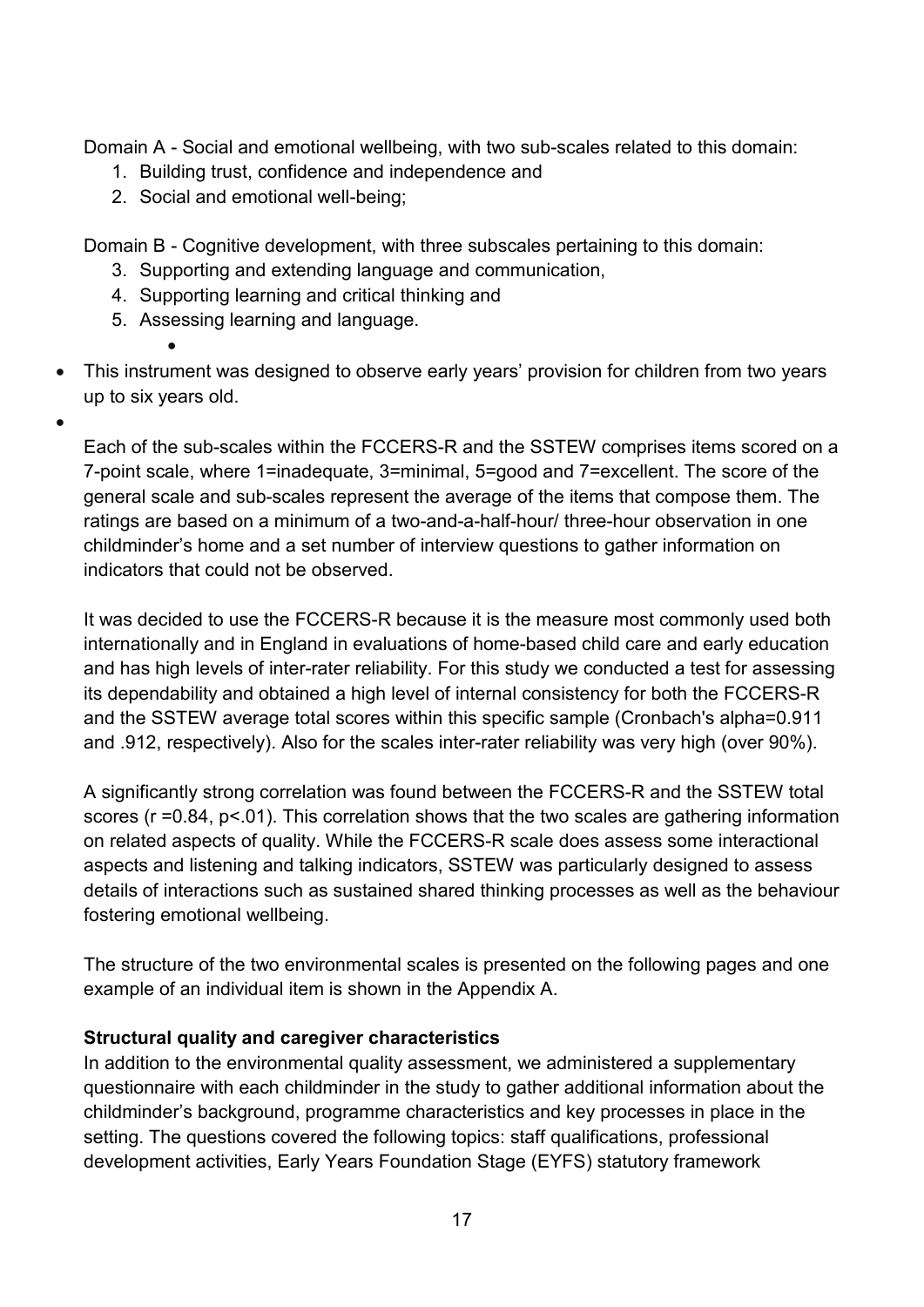knowledge, age ranges catered for and hours offered, number of children under care, delivery of free early education to 2, 3 and 4 year olds, monitoring children's progress, assessment and working with children with special educational needs and disabilities (SEN/D). [See Appendix B for the full version of the questionnaire]. The interview took approximately 30-40 minutes to complete.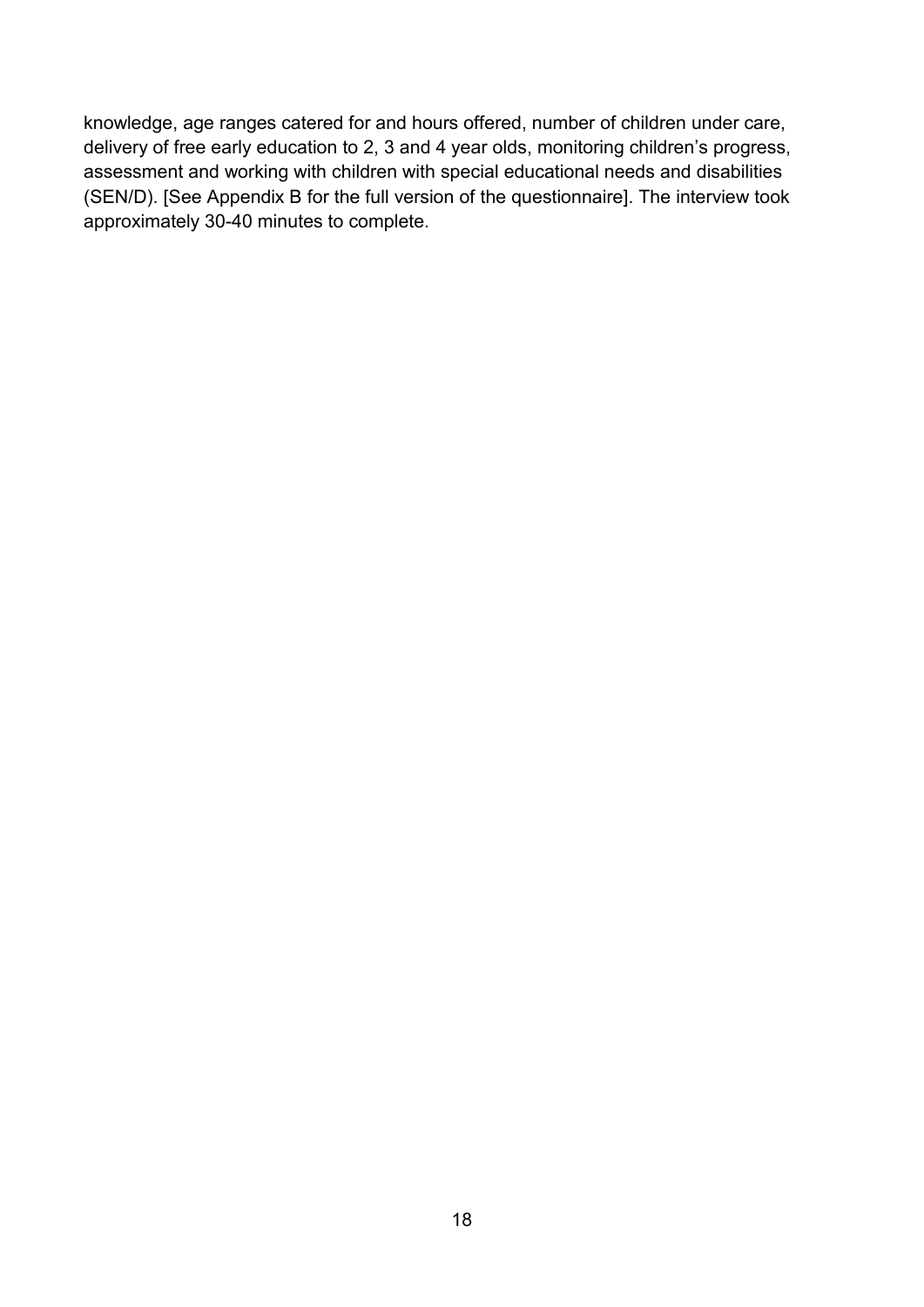#### **Table i Overview of the Subscales and Items of the Family Child Care Environmental Rating Scale (FCCERS-R)**

#### **I. Space and furnishings**

- 1. Indoor space used for child care
- 2. Furniture for routine care, play and learning
- 3. Provision for relaxation and comfort
- 4. Arrangement of indoor space for child care
- 5. Display for children
- 6. Space for privacy

#### **II. Personal care practices**

- 7. Greeting/departing
- <span id="page-18-0"></span>8. Nap/rest
- 9. Meals/snacks
- 10. Diapering/toileting
- 11. Health practices
- 12. Safety practice

#### **III. Listening and talking**

- 13. Helping children understand language
- 14. Helping children use language
- 15. Using books

#### **IV. Pre-school activities**

- 16. Fine motor
- 17. Art
- 18. Music/movement
- 19. Blocks
- 20. Dramatic play
- 21. Math/number
- 22. Nature/science
- 23. Sand and water play
- 24. Promoting acceptance of diversity
- 25.Use of TV, video, and/or computer
- 26. Active physical play

#### **V. Interaction**

- 27. Supervision of play and learning
- 28. Provider-child interaction
- 29. Discipline
- 30. Interactions among children

#### **VI. Programme Structure**

- 31. Schedule
- 32. Free play
- 33. Group time
- 34. Provisions for children with disabilities

#### **VII. Parents and provider**

- 35. Provisions for parents
- 36. Balancing personal and caregiving responsibilities
- 37. Opportunities for professional growth
- 38. Provisions for professional needs

*(Harms, T., Clifford, M. & Cryer, D. 2007: 13)*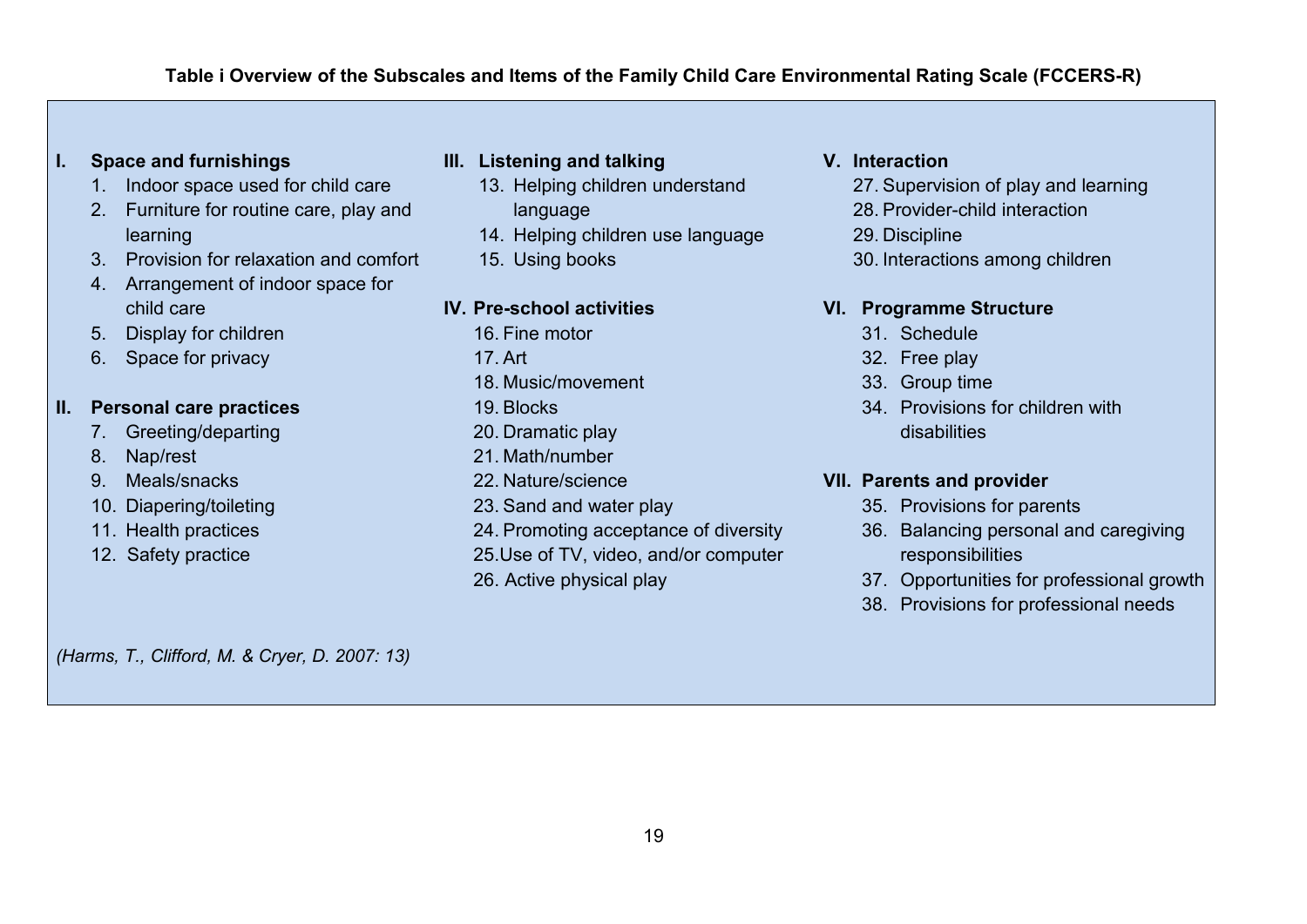### **Table ii Overview of the Subscales and Items of the Sustained Shared Thinking and Emotional Wellbeing Scale (SSTEW)**

<span id="page-19-0"></span>

| Subscale 1. Building trust, confidence and<br>independence<br>1. Self-regulation and social development<br>2. Encouraging choices and independent play<br>3. Planning for small group and individual<br>interactions/ adult | <b>Subscale 3. Supporting and extending</b><br>language and communication<br>5. Encouraging children to interact with others<br>6. Staff actively listen to children and encourage<br>children to listen<br>7. Staff support children's language use<br>8. Sensitive responsiveness                                                                                            | <b>Subscale 5. Assessing learning</b><br>and language<br>13. Using assessment to support<br>and extend learning and critical<br>thinking<br>14. Assessing language development |
|-----------------------------------------------------------------------------------------------------------------------------------------------------------------------------------------------------------------------------|--------------------------------------------------------------------------------------------------------------------------------------------------------------------------------------------------------------------------------------------------------------------------------------------------------------------------------------------------------------------------------|--------------------------------------------------------------------------------------------------------------------------------------------------------------------------------|
| Subscale 2. Social and emotional well-<br>being<br>4. Supporting socio-emotional wellbeing                                                                                                                                  | <b>Subscale 4. Supporting learning and critical</b><br>thinking<br>9. Supporting curiosity and problem solving<br>10. Encouraging sustained shared thinking<br>through storytelling, sharing books, singing and<br>rhymes<br>11. Encouraging sustained shared thinking in<br>investigation and exploration<br>12. Supporting concept development and higher-<br>order thinking |                                                                                                                                                                                |
| (Siraj, I., Kingston, D. & Melhuish, E. 2015: 59)                                                                                                                                                                           |                                                                                                                                                                                                                                                                                                                                                                                |                                                                                                                                                                                |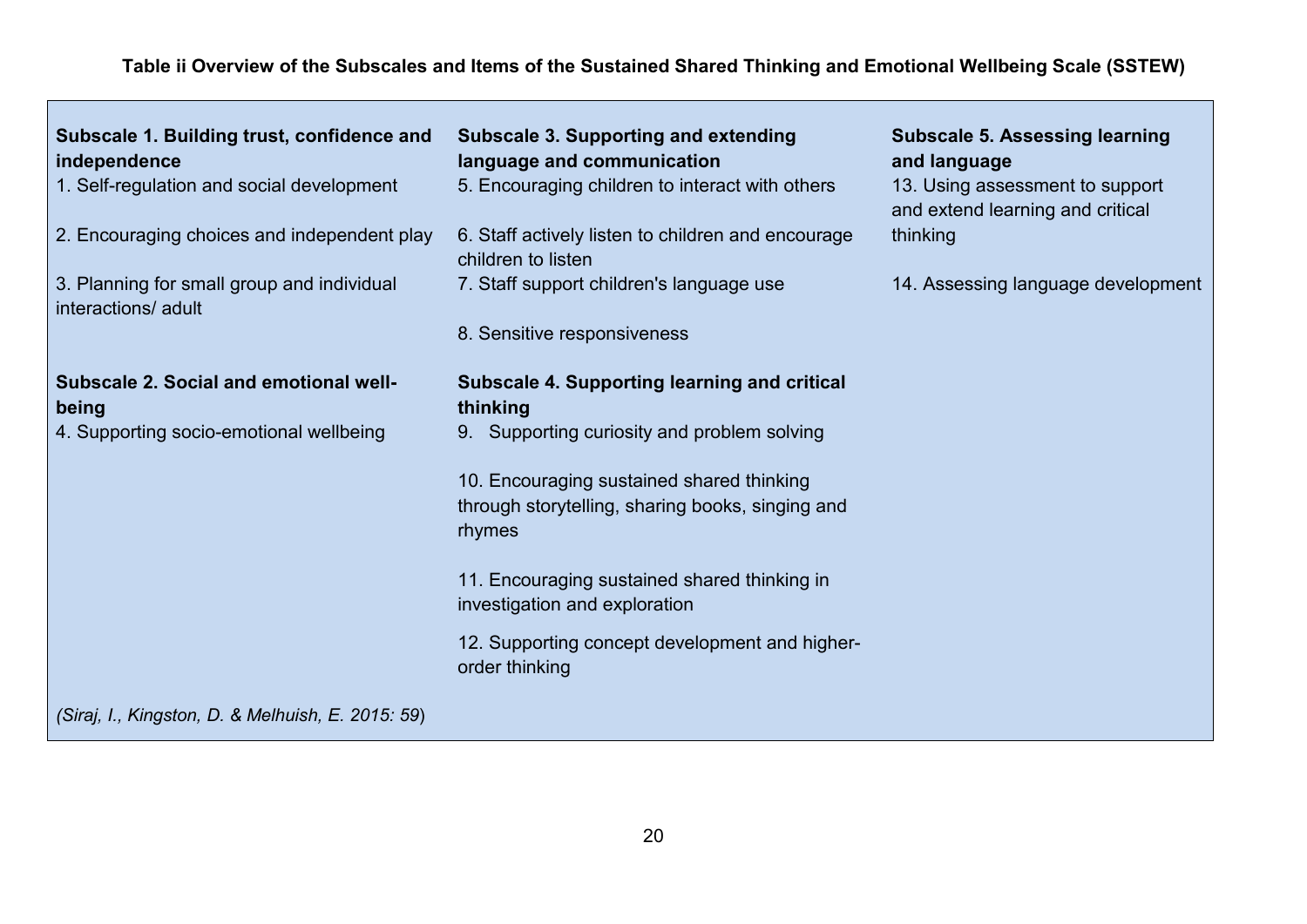# <span id="page-20-0"></span>**2.2 Sample**

The five sampling areas represent the diversity of regions in England - inner city, urban and rural areas as well as a mix of affluent and deprived areas. The aim was to complete 20 observations in each area. Childminders' contact details were sourced from local authorities' early years help directory, child care information, Community Information Service or Family Information Service websites. Introductory letters were sent out to all selected childminders outlining the purpose of the study, inviting them to take part in the research, and offering an incentive to do so. A week later, the lead researcher called the selected childminders to address any queries or concerns regarding the study and to ensure their consent. The purpose of the study was explained in detail to childminders so as to be sure they were well-informed before making their decision on whether or not they wanted to participate. For all participants in the study, an informed consent was obtained before proceeding any further.

In some areas, key informants collaborated with the recruitment of participants by spreading the word about the SEED research project and this specific study.

Each childminder was given an incentive of a £20 gift card and a voucher to attend any 4Children event or training free of charge.

<span id="page-20-1"></span>Some over- and under-sampling occurred because of time constraints to complete the observations within the time frame available. The FCCERS-R and SSTEW observations were carried out in 99 childminders homes in the period of September 2014 to March 2015. The final sample of childminders for the five areas can be seen in Table iii.

| <b>Region</b>     | n  |
|-------------------|----|
| <b>North West</b> | 20 |
| <b>North East</b> | 20 |
| Midlands          | 20 |
| London            | 14 |
| South             | 25 |
| Total             |    |

#### **Table iii. Childminder sample by region and urbanity**

This sample of childminders, whilst gathered to obtain information of childminders working in diverse contexts, does not allow the study to make probabilistic inferences to the entire population of childminders in England. Nonetheless, it does give a good "approximation" to childminders' characteristics and the processes that operate in childminder settings as well as the environmental quality of provision.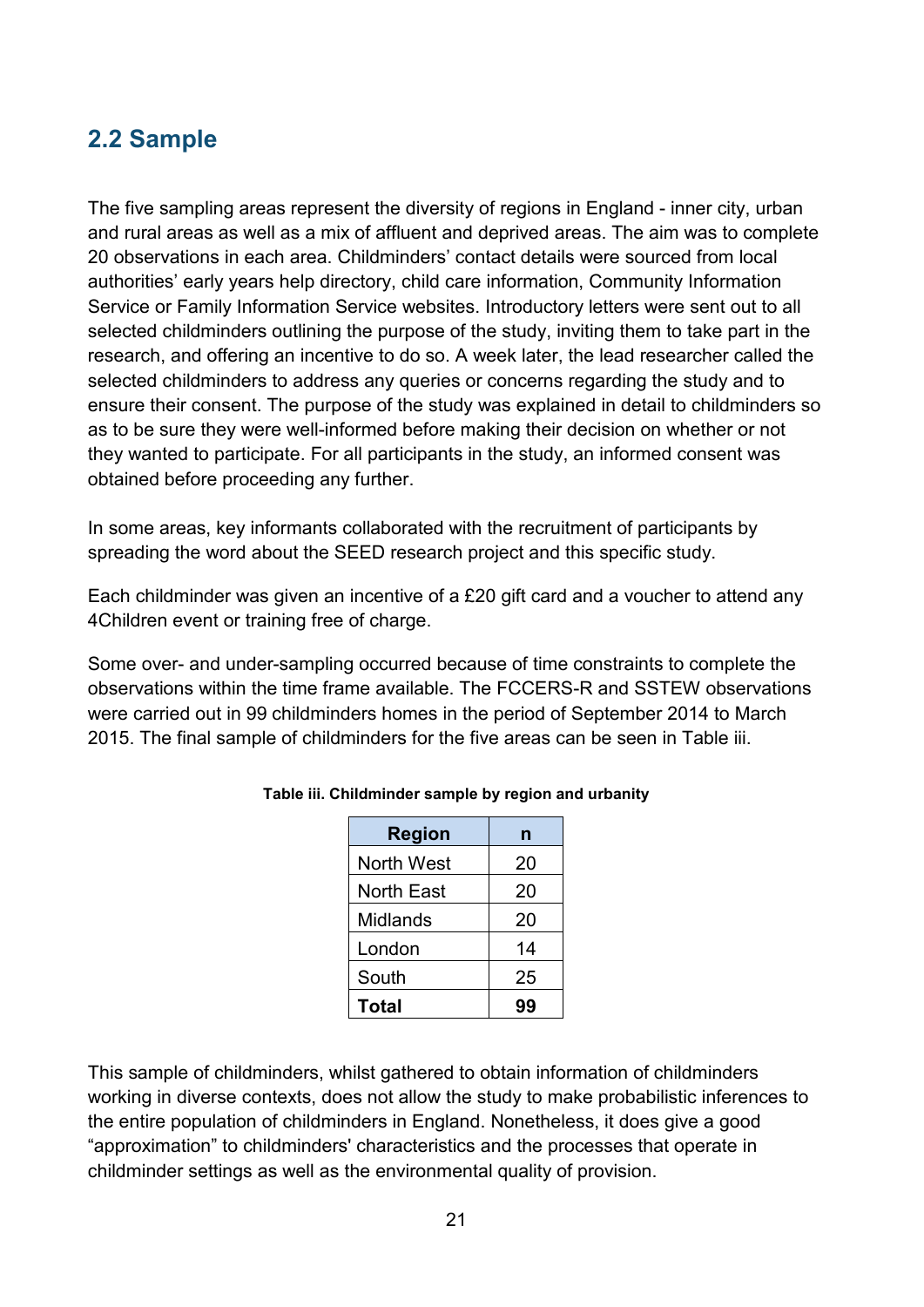The one requisite for selecting childminders was that they had to be caring for at least one child aged 2-6 years so as to apply the SSTEW scale, and that the observations covered childminders with different characteristics such as: those caring for a small number of children vs those caring for a larger number of children; those caring for children across a wide and narrow age range; those with more and less experience.

# <span id="page-21-0"></span>**2.3 Analytical Strategy**

The analytical strategy started with descriptive statistics for the childminding settings based on items included in the supplementary questionnaire as follows:

- The average scores for the two measures of process quality were computed, including the overall scale and the individual sub-scales averages.
- Next the relationships between structural quality indicators, caregiver characteristics and process quality measures for home-based child care settings were examined in an effort to isolate the structural and caregiver characteristics that predict the process quality for these settings. We used Pearson correlation coefficients, cross-tabulations and t-test for independent samples to compare the average scores means for different groups of childminders.
- Subsequently, a series of multiple linear regression analyses were undertaken to look at predictors of the overall scores for the two process quality measures.
- Finally, the structural and caregiver characteristics that differentiate: 1) outstanding process quality provision; 2) good and above process quality level and 3) adequate and above from inadequate environmental quality were considered. Binary logistic regression analysis was conducted to account for these differences.

IBM SPSS version 22 was used to analyse the data.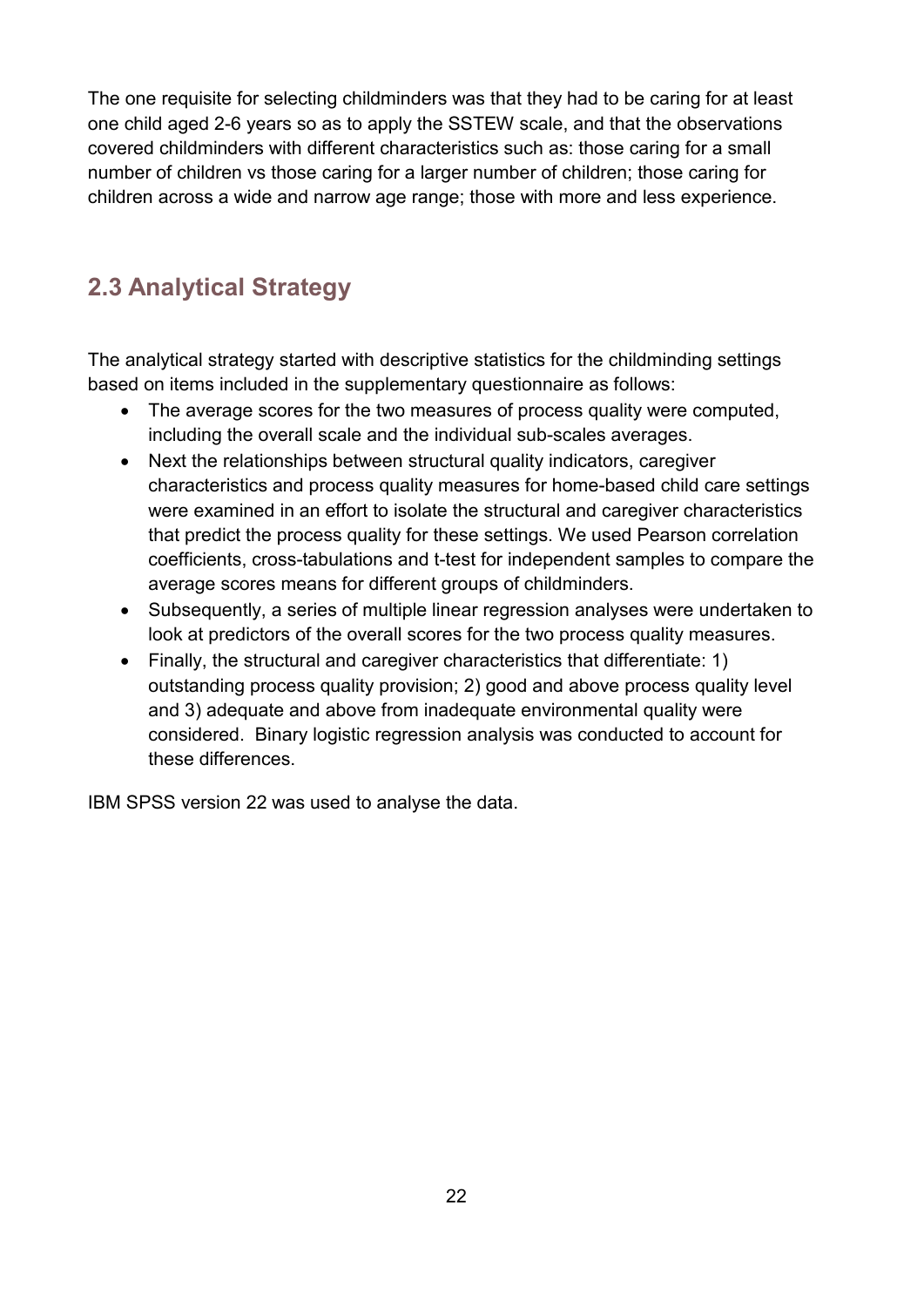# <span id="page-22-0"></span>**3 RESULTS**

This section looks at the data on the characteristics of childminders and the settings. The connections between process quality and the structural characteristics of childminding settings as well as the quality of childminders were examined. Next predictors of process quality were investigated, and finally, we compared groups of childminders with excellent scores with those that did not get an excellent score to identify structural and caregiver characteristics related to these two groups of settings. Two additional similar analyses were completed comparing on the one hand, childminder settings rated 'good' and above with the rest and on the other hand, settings rated adequate and above vs. minimal and inadequate.

# <span id="page-22-1"></span>**3.1 Structural quality: Overview of Childminders' Characteristics and Key Practices in Place**

### <span id="page-22-2"></span>**3.1.1 Background**

### **Years of experience working in early years and as a registered childminder**

The number of years of experience working in early years as well as a registered childminder was very diverse. On average, they were registered as childminders for 11 years (SD<sup>[5](#page-22-3)</sup> =10 years) and worked in the early years sector for 15 years (SD = 8 years). The range of years of experience as a registered childminder varied from just a few months to thirty two years.

One fifth of childminders (20%) and half of assistants or co-childminders (49%) had less than one year up to five years of experience working in the early years' sector. On the other end of the distribution, it was observed that 30% of childminders and 5% percent of assistants or co-childminders had more than twenty years of experience working in the early years' sector. (See Figure 1)

<u>.</u>

<span id="page-22-3"></span><sup>&</sup>lt;sup>5</sup> SD stands for standard deviation.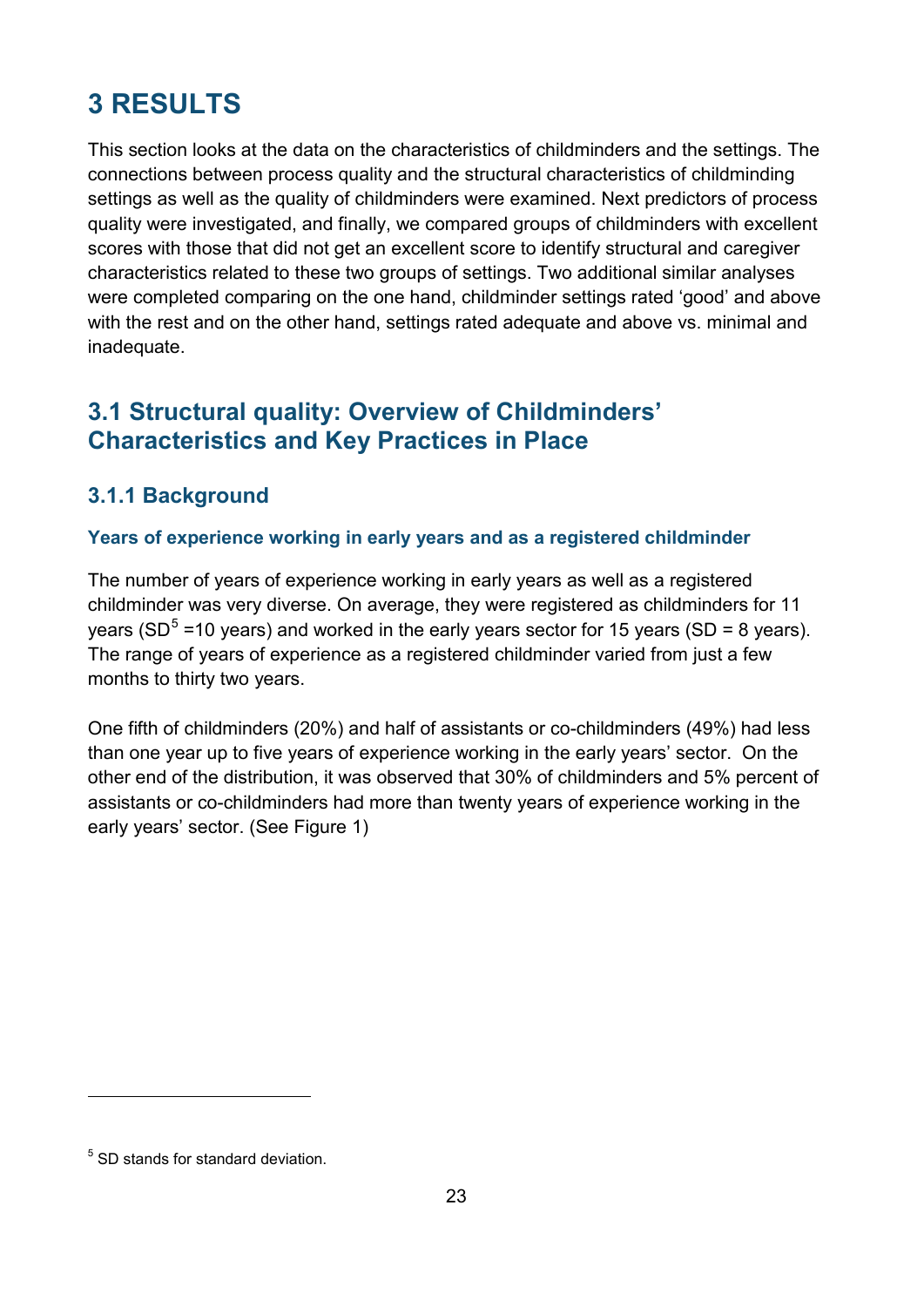<span id="page-23-0"></span>

#### **Figure 1. Years of experience working in the early years sector**

58% of the sample reported that their whole experience in early years was solely working as registered childminders; they had no previous experience in the sector. Amongst the 42% who performed other roles within the early years sector before becoming a childminder, this experience varied in its extension: 1 to 4 years (13%), 5 to 9 years (8%), 10 to 14 years (14%) and 15 or more years of experience (7%).

#### **Work experience**

Many childminders were working in child care prior to becoming a childminder - 36% having been involved in early education or child care work such as au pair, nanny, nursery nurse or nursery assistant. Additionally, 6% worked in the teaching profession and a further 4% in other professional care activities - mainly social work, counselling and psychology. A number were employed in the clerical field (21%), personal services and sales assistants (9%), managers (7%), technicians and associate professionals (7%), craft and related trades workers (4%) and domestics' in offices, hotels or other establishments (1%). A very small group of childminders (4%) had not participated in the job market before working as a registered childminder.

#### **Highest level of qualification related to working with children or young people**

More than half of childminders (58%) had a Level 3 qualification relevant to working with children, and a substantial group had Level 6 - a degree (21%). A smaller group had a Level 4 or Level 5 (7% and 6% respectively). Very few had a Level 1 or 2 (3%) or no relevant qualification related to working with children or young people (4%).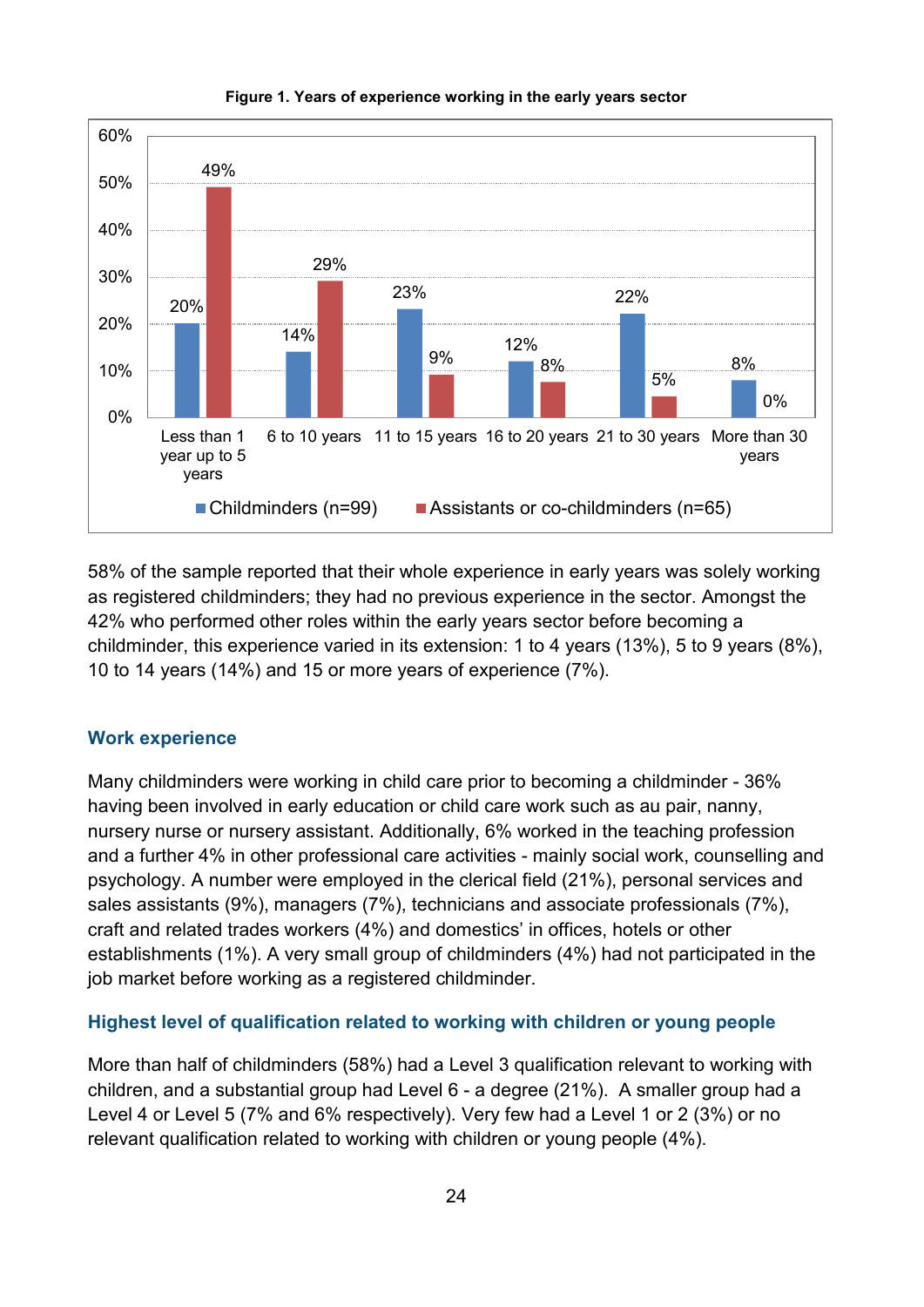## <span id="page-24-0"></span>**3.1.2 Characteristics of childminders' settings**

#### **Number of assistants or co-childminders**

Slightly less than half of childminders had at least one assistant or a co-childminder (43%) but the majority had none (57%). Within the group of childminders working with other caregiver/s, most had one (57%), one third had two (33%), and just a few had three or four assistants or co-childminders working with them (9%).

#### **Assistants or co-childminders years of experience working in early years**

Assistants or co-childminders in these settings had, on average, 7.5 years of experience working with young children; which is half of that of the childminders. Almost half of the assistants or co-childminders had less; from under 1 year up to 5 years of experience in the early years' workforce (49%), 29% had between 6 and 10 years, 17% had between 11 and 20 and 5% had 21 or more years of experience working in early years. Figure 1 above shows the comparison for childminders' and assistants or co-childminders' years of experience working in early years.

### **Assistants or co-childminders highest level of qualification related to working with children or young people**

Almost one out of two assistants or co-childminders (47%) had a Level 3 qualification relevant to working with children, a few had a Level 4 or Level 5 or a Degree/Level 6 qualification (5%, 4% and 7% respectively). Some had a Level 2 (11%) or Level 1 (4%) and about one fourth (22%) had no relevant child care or early years' qualification. (See Figure 2)

<span id="page-24-1"></span>

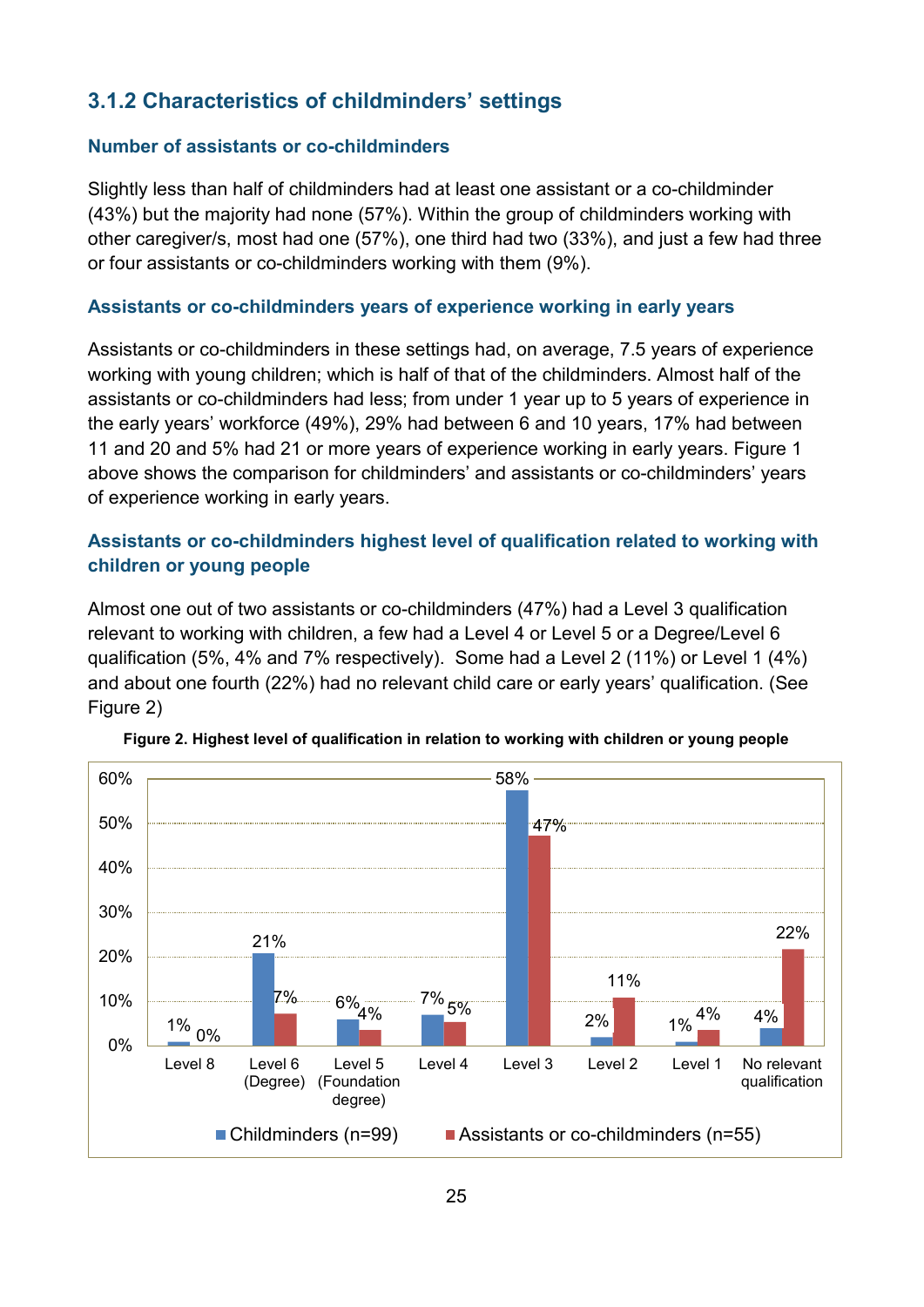### <span id="page-25-0"></span>**3.1.3 Provision of Care and Education: Offer and Current Take Up**

#### **Registered places**

61% of childminders were registered for six places and a relatively big group was registered for 12 places (20%) due to employing assistants or working with another childminder. The remaining group was registered for four or five places (8%), eight to ten places (7%) or for more than twelve Ofsted registered places (5%).

#### **Children currently being cared for**

<span id="page-25-1"></span>The average of "minded" children per setting was 10 (SD =7) – that is the number of children registered who are coming throughout the week. In the interpretation of these figures it must be borne in mind that many childminders care for children before and after school as well as young children during the school day. (See Table 1)

| <b>Number of</b><br>children | <b>Percent</b> |
|------------------------------|----------------|
| 1 to 5                       | 20%            |
| 6 to 8                       | 21%            |
| 9 to 11                      | 29%            |
| 12 to 14                     | 17%            |
| $15 +$                       | 12%            |
| Total                        | 100%           |
| n = 99                       |                |

| Table 1. Number of children per setting |  |  |  |  |
|-----------------------------------------|--|--|--|--|
|-----------------------------------------|--|--|--|--|

### **Age of children under care**

-

The age range of the children attending the settings varied from 1 to 15 years. $^6$  $^6$  On average, the age range among the youngest and the oldest child enrolled is between 6 and 7 years but there is a substantial variability amid settings (SD = 3.2). Looking at the relative frequencies of the children's age range one fifth (21%) of childminders have children within a narrow age range, 1 to 3 years. Another group of childminders (14%) also worked with children within a relatively small age range of 4 to 5 years. However, most childminders were caring for children within different age groups: babies, toddlers and pre-schoolers as well as children attending school.

<span id="page-25-2"></span> $6$  Most observations of process quality were carried out when only children in the early years' age range were present. The children of school age (5-15 years-old) were only present for out-of-school care and some of them attend only during holidays.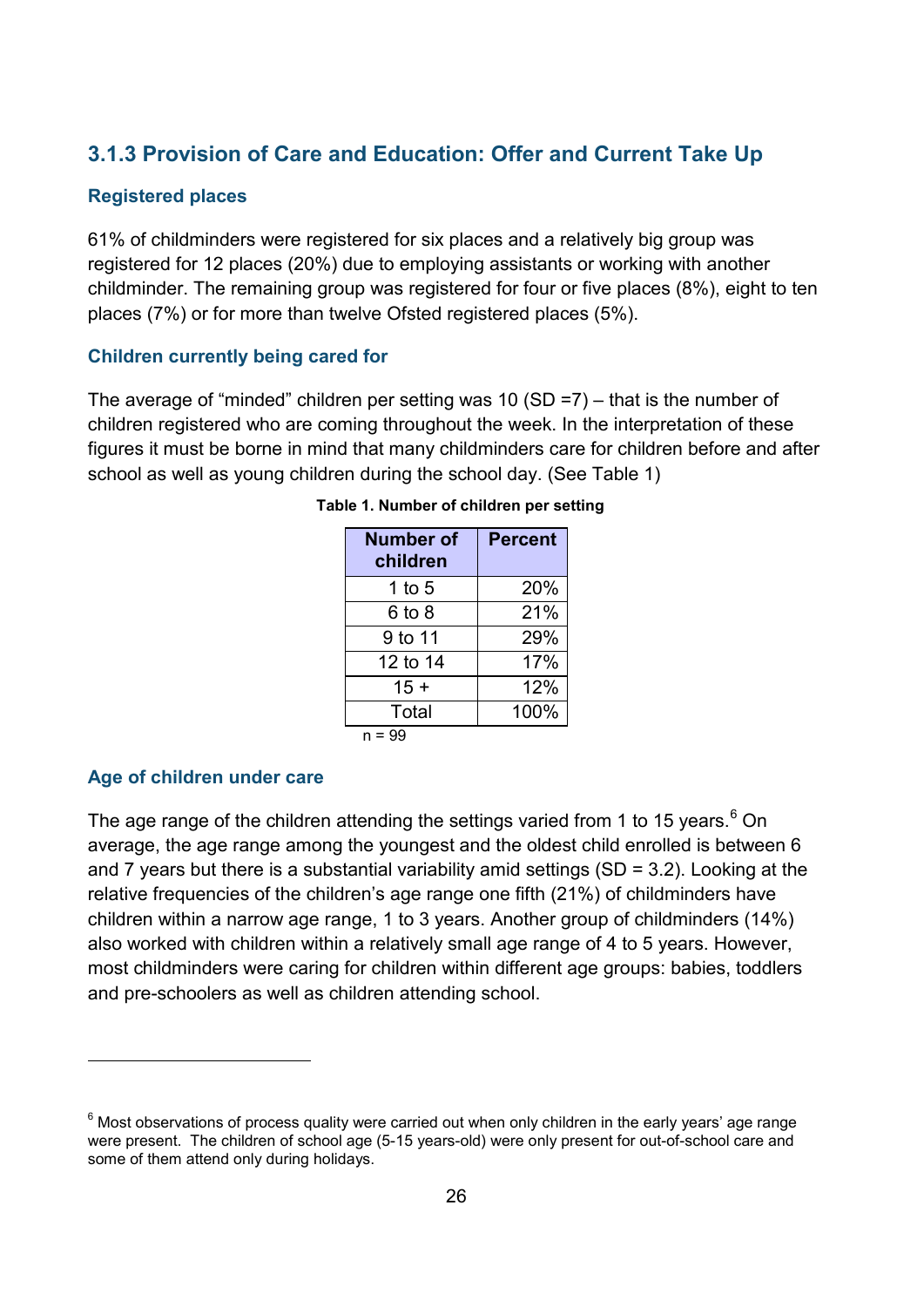<span id="page-26-0"></span>The age of the youngest child enrolled in these settings was either under one year-old (41%) or a one-year-old (43%). The remaining childminders had either a two year-old (13%) child or a three year-olds (2%) child as the youngest on roll. (See Table 2)

| <b>Child Age</b>   | <b>Percent</b> | <b>Cumulative</b><br><b>Percent</b> |
|--------------------|----------------|-------------------------------------|
| Birth to 11 months | 41%            | 41%                                 |
| 1 year-old         | 43%            | 85%                                 |
| 2 year-old         | 13%            | 98%                                 |
| 3 year-olds        | 2%             | 100%                                |
| <b>Total</b>       | 100%           |                                     |
| $= 99$             |                |                                     |

#### **5Table 2. Age of the youngest child**

<span id="page-26-1"></span>With regard to the age of the oldest child enrolled, in half of the childminders the oldest child was aged from two years old up to seven years old, and for the other half of childminders the oldest child was from eight to fifteen years old. (See Table 3)

| <b>Child Age</b> | <b>Percent</b> | <b>Cumulative</b><br><b>Percent</b> |
|------------------|----------------|-------------------------------------|
| 2 year-old       | 3%             | 3%                                  |
| 3 year-olds      | 14%            | 17%                                 |
| 4 year-olds      | 5%             | 22%                                 |
| 5 year-olds      | 6%             | 28%                                 |
| 6 year-olds      | 7%             | 35%                                 |
| 7 year-olds      | 12%            | 48%                                 |
| 8 year-olds      | 10%            | 58%                                 |
| 9 year-olds      | 11%            | 69%                                 |
| 10 year-olds     | 19%            | 88%                                 |
| 11 year-olds     | 6%             | 94%                                 |
| 12 year-olds     | 2%             | 96%                                 |
| 13 year-olds     | 2%             | 98%                                 |
| 14 year-olds     | 1%             | 99%                                 |
| 15 year-olds     | 1%             | 100%                                |
| Total            | 100%           |                                     |

#### **6Table 3. Age of the oldest child**

n = 99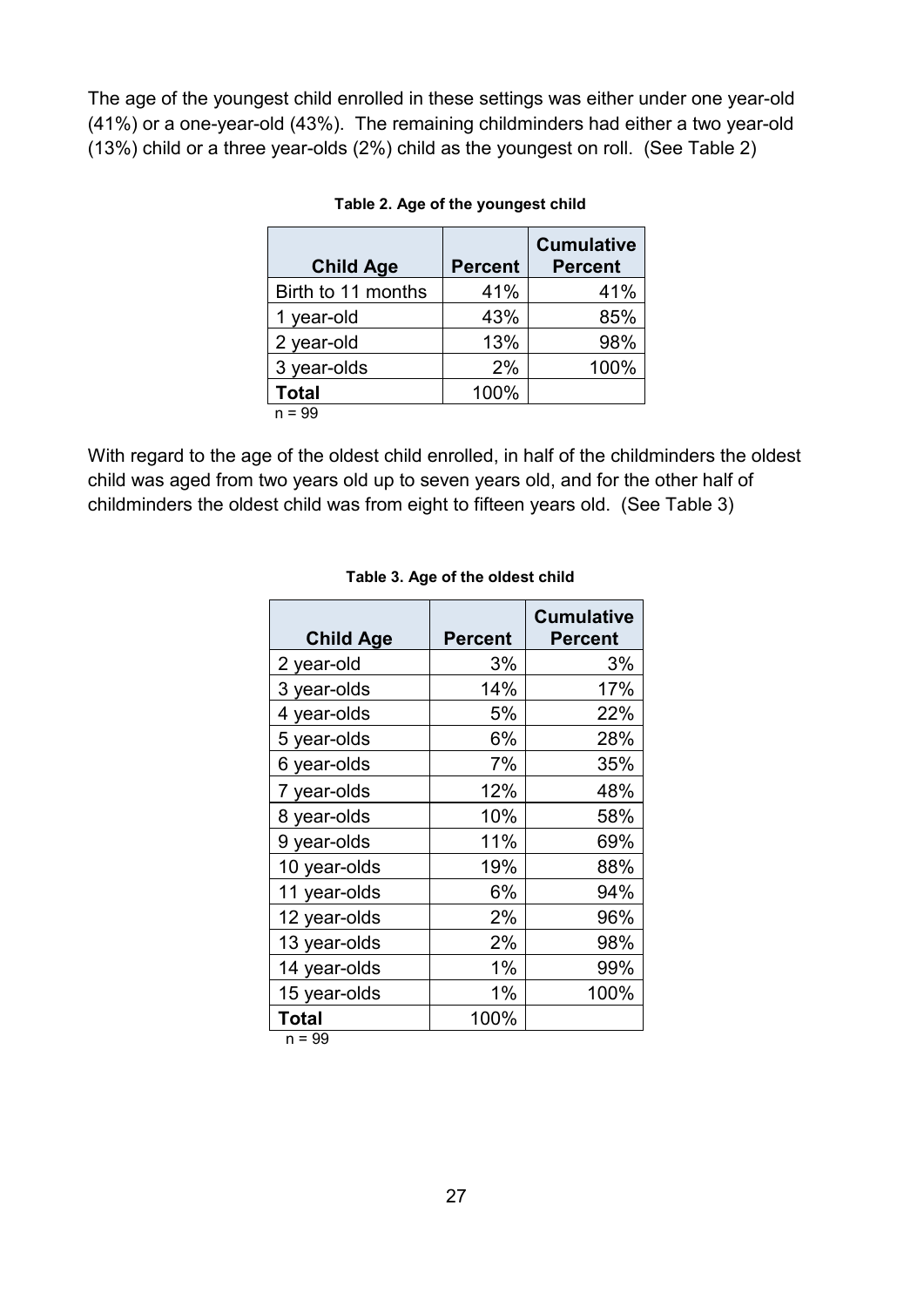#### **Socio-economic characteristics of children attending**

The childminders were asked about the number of children in their care who came from a one-parent family. We selected this indicator for socio-economic disadvantage because it is associated with: a) greater risks of poverty, material deprivation and family stress and; b) poorer child outcomes, such as educational attainment and behavioural difficulties (Parsons and Platt, 2013). A little more than one third (37%) had no children coming from a one-parent family. A quarter of childminders (27%) had 21-40 percent of single-parent children and a slightly smaller proportion (20%) had 41-60 percent, of children from a one-parent families. (See Table 4)

| <b>Percent of children from</b><br>one-parent families | <b>Percent</b> |
|--------------------------------------------------------|----------------|
| None                                                   | 37%            |
| 1 a 20 per cent                                        | 27%            |
| 21 a 40 per cent                                       | 20%            |
| 41 a 60 per cent                                       | 13%            |
| 61 a 80 per cent                                       | 3%             |
| 81 a 100 per cent                                      | $0\%$          |
| <b>Total</b>                                           | 100%           |
| $n = 95$                                               |                |

<span id="page-27-0"></span>

| Table 4. Percentage of children from one-parent families |  |
|----------------------------------------------------------|--|
|----------------------------------------------------------|--|

In 2014, 23% of all children lived in one parent families. The percentage of dependent children<sup>[7](#page-27-1)</sup> living in one parent families has changed little over the last decade. The percentage found in this study corresponds to the UK (Labour Force Survey, Office for National Statistics, published in January 2015. [http://www.ons.gov.uk/ons/publications/re](http://www.ons.gov.uk/ons/publications/re-reference-tables.html?edition=tcm%3A77-248983)[reference-tables.html?edition=tcm%3A77-248983\)](http://www.ons.gov.uk/ons/publications/re-reference-tables.html?edition=tcm%3A77-248983)

#### **Time when care is offered**

-

In terms of working hours, childminders usually offered care during the weekdays before 8:00 am (61%) or beginning at 8:00 am (36%) and finishing at 6:00 pm (54%), around 5:00-5:30 pm (27%) or between 6:30 pm and 9:30 pm (19%). On average, childminders provided care for 10 hours per typical weekday (SD =0.54). The minimum number of hours worked was 8 hours and the maximum 15 hours per day. Some of them also offered care during the weekends (23%) and overnight (15%).

<span id="page-27-1"></span> $7$  ONS refers to dependent children as those aged under 16 living with at least one parent, or aged 16 to 18 in full-time education, excluding all children who have a spouse, partner or child living in the household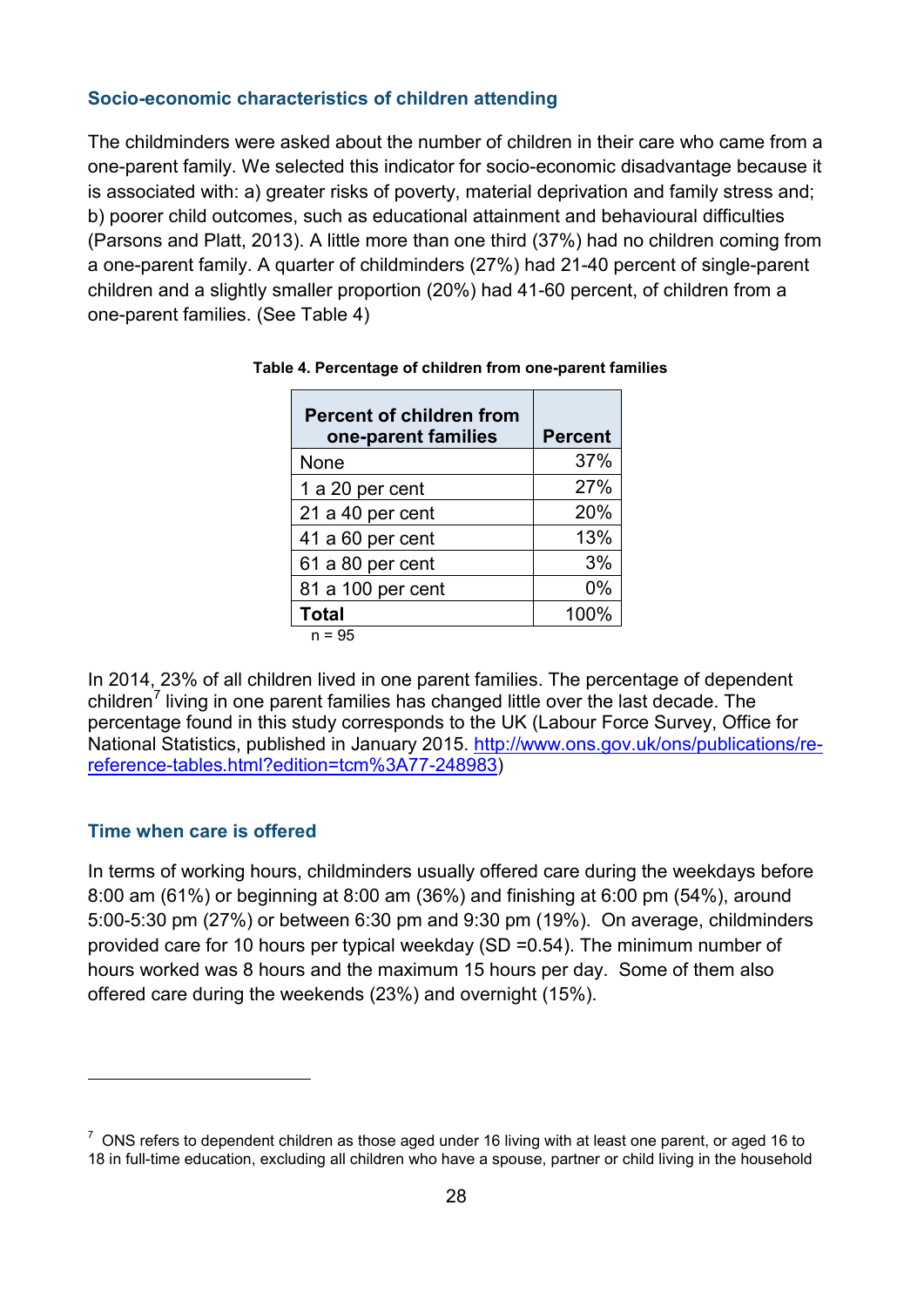# <span id="page-28-0"></span>**3.1.4 Key Practices in Place**

### **Quality improvement programme and quality assurance scheme membership**

Childminder's affiliation to a Quality Improvement Programme or a Quality Assurance Scheme (QIP/QAS) was divided: 57% participating and 43% not taking part in any Quality Improvement Programme. Amongst those participating in a QIP/QAS, most of them were affiliated to a local authority network (68%). Another group of childminders (25%) was involved with a PACEY or Quality First/PACEY network. (See Table 5)

| <b>Type of QIP/QAS</b>         | <b>Percent</b> |
|--------------------------------|----------------|
| <b>Local Authority Network</b> | 38%            |
| <b>Quality First/PACEY</b>     |                |
| <b>Network</b>                 | 14%            |
| Quilt                          | 1%             |
| <b>Trio Childcare</b>          | $1\%$          |
| Other                          | 2%             |
| <b>Total</b>                   | 57%            |
| Not received support           | 43%            |
| <b>Total</b>                   | 100%           |
| $n = 99$                       |                |

#### <span id="page-28-1"></span>**8Table 5. Involvement in Quality Improvement Programme or Quality Assurance Scheme (QIP/QAS) and the type of Programme or Scheme**

### **Early Years Foundation Stage Statutory Framework knowledge**

Childminders were required to self-assess their level of understanding of the requirements of the EYFS statutory framework. One in three (34%) childminders indicated they had an advanced knowledge of the EYFS requirements to the extent that they were used to mentor new childminders. One in three (37%) said that they had in depth knowledge and a smaller group acknowledged they had working knowledge (27%). Just one childminder considered herself as having basic knowledge. (See Figure 3)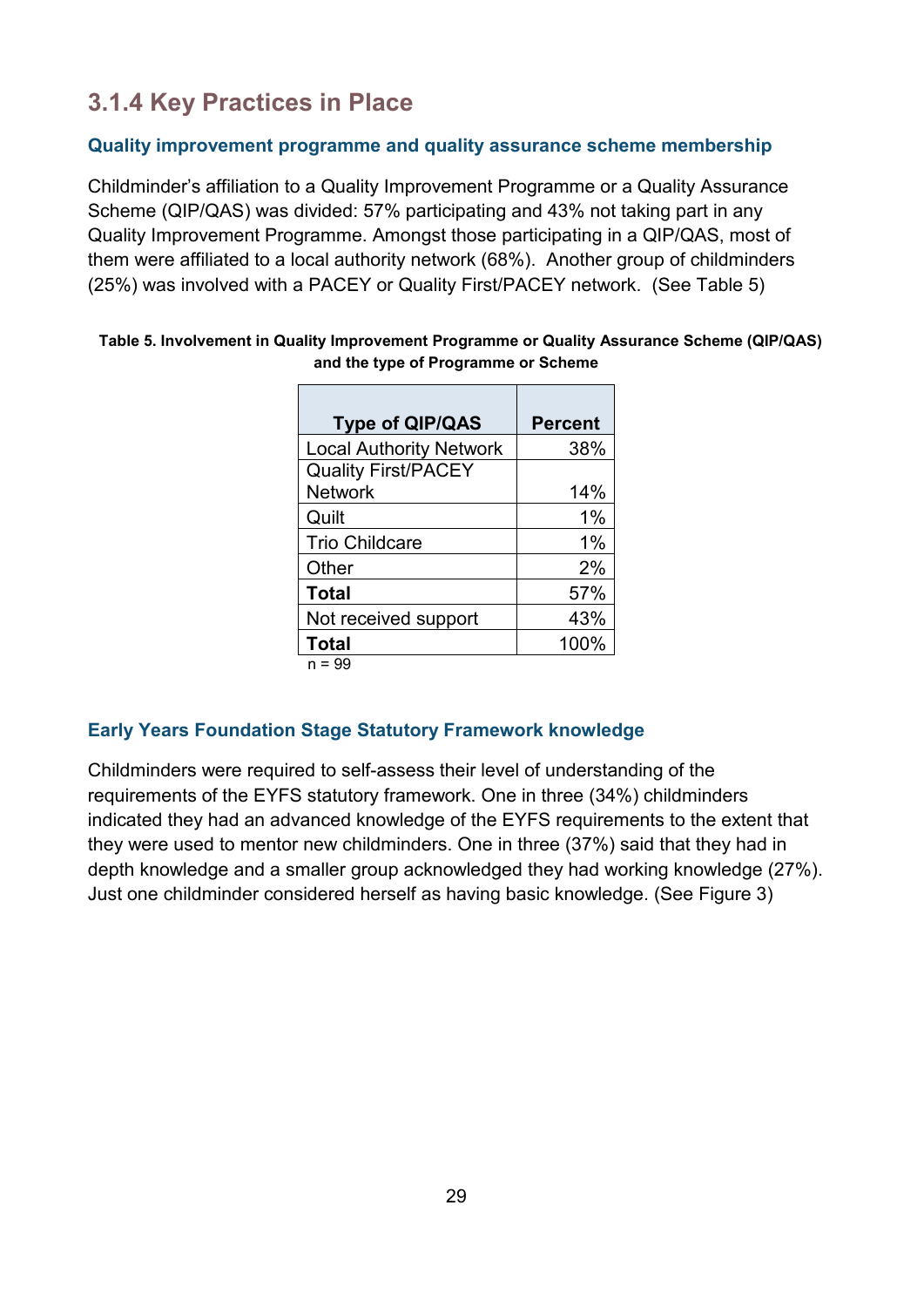

<span id="page-29-0"></span>**Figure 3. Self-reported level of understanding of the requirements of the Early Years Foundation Stage Statutory Framework (EYFS)**

 $n = 99$ 

#### **Monitoring children's progress**

Observing children is a statutory requirement placed on all practitioners delivering the EYFS in order to plan appropriately for children's individual needs. Collecting their own observations of children is a key aspect of effective planning and practice. Almost half of childminders (48%) carried out observations daily to gauge children's needs and to plan their next learning steps. Around a third did it up to once a week (31%) and a smaller group did it up to once a month (15%). Specially designed software (i.e. Baby's days, 2Simple) were used by some childminders to collect daily information (photos, videos and notes) about children's routines and activities. They also used observations on learning and development to plan for their next steps. Monitoring was also used to exchange child-related information with primary caregivers.

The most common way to monitor children's progress was through the use of Development Matters and Early Years Outcomes documents as a tracking tool (63%). Others had their own system to track children's progress based on the EYFS (43%) and a few childminders used both methodologies for tracking children's advancement in their learning and development. (See Table 6)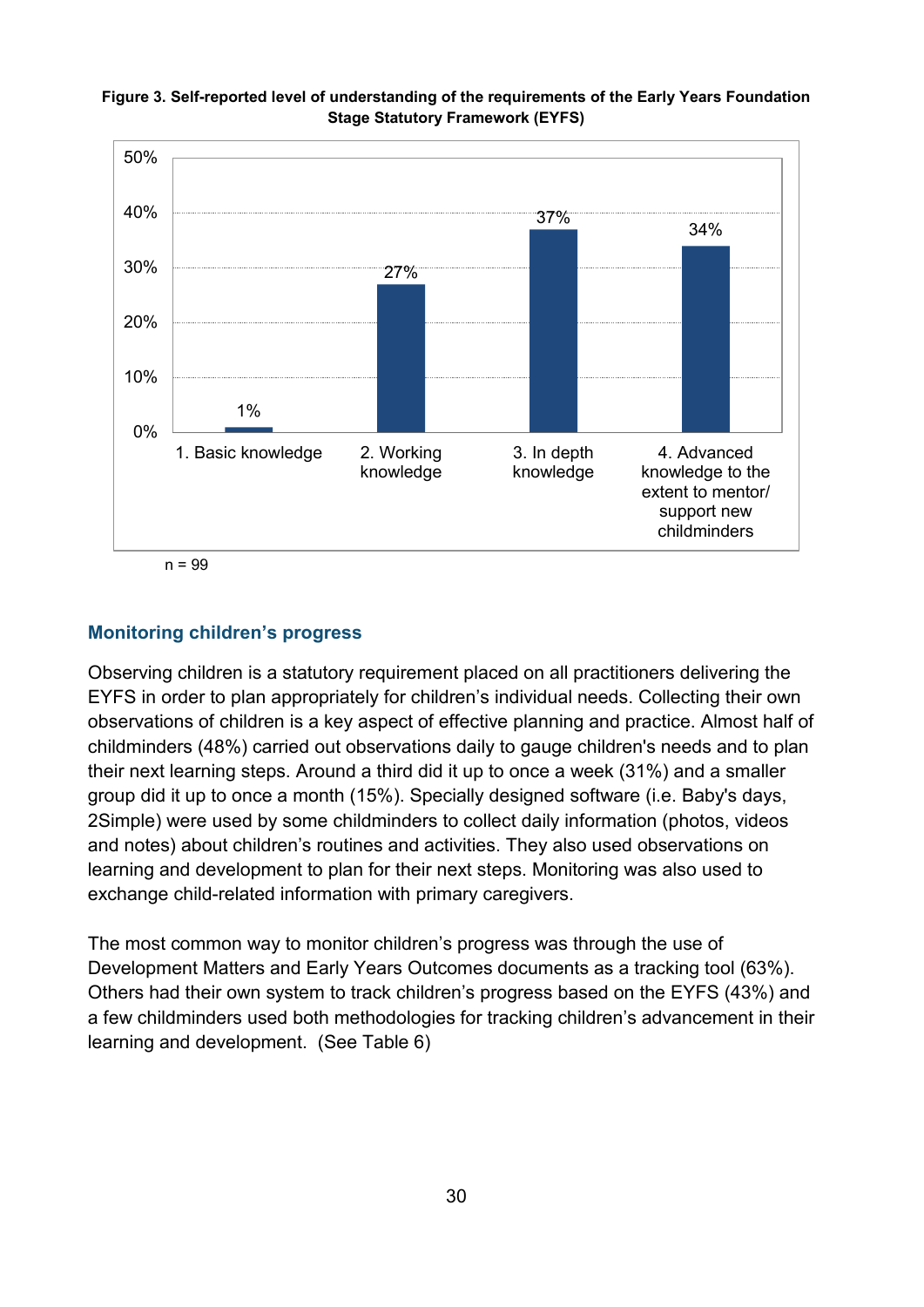<span id="page-30-0"></span>

| <b>Monitoring children's progress</b>                                                      | <b>Percent</b> |
|--------------------------------------------------------------------------------------------|----------------|
| 1. I use Development Matters/ Early Years<br>Outcomes documents as a tracking tool         | 53%            |
| 2. I have my own system to track children's<br>progress based on the EYFS                  | 33%            |
| 3. My monitoring system informs me where<br>children are in their learning and development | 3%             |
| 1 & 2.                                                                                     | 9%             |
| 1 & 8 & 3.                                                                                 | 1%             |
| 2 & 3.                                                                                     | 1%             |
| <b>Total</b>                                                                               | 100%           |
| $n = 99$                                                                                   |                |

#### **9Table 6. Monitoring children's progress**

**Delivery of free early education and care to 2, 3 and 4 year-olds children**

Childminders were asked whether or not they were part of the local authority delivery of funded places to two year-old children, and 75% were. Some of them had one (31%), or two or three (4%) children registered that were eligible for the funded provision. Amongst those with no eligible children enrolled, two out of three were still registered to offer the free provision.

Regarding the delivery of funded early education places for three and four year-olds, half of childminders (47%) were providing care for one or more children in this age group.

#### **Working with children with SEN/D**

Childminders were asked whether they were caring for children with special educational needs or disabilities (SEN/D) and one out of five was (22%). Many of them (69%) had received early years training about caring for children with SEN/D and almost everyone (98%) asserted that their setting was open to children with SEN/D.

#### **Access to training and support**

Childminders were asked whether they had access to professional development training and/or workshops other than the mandatory first aid/safeguarding courses. The vast majority said they did (96%). In relation to frequency, at least once per quarter/term was the most common rate (35%). Some took training more often: at least once a month (24%) or twice a quarter/term (9%), and others more spread out: twice a year (20%) or less than two times per year (7%). (See Table 7)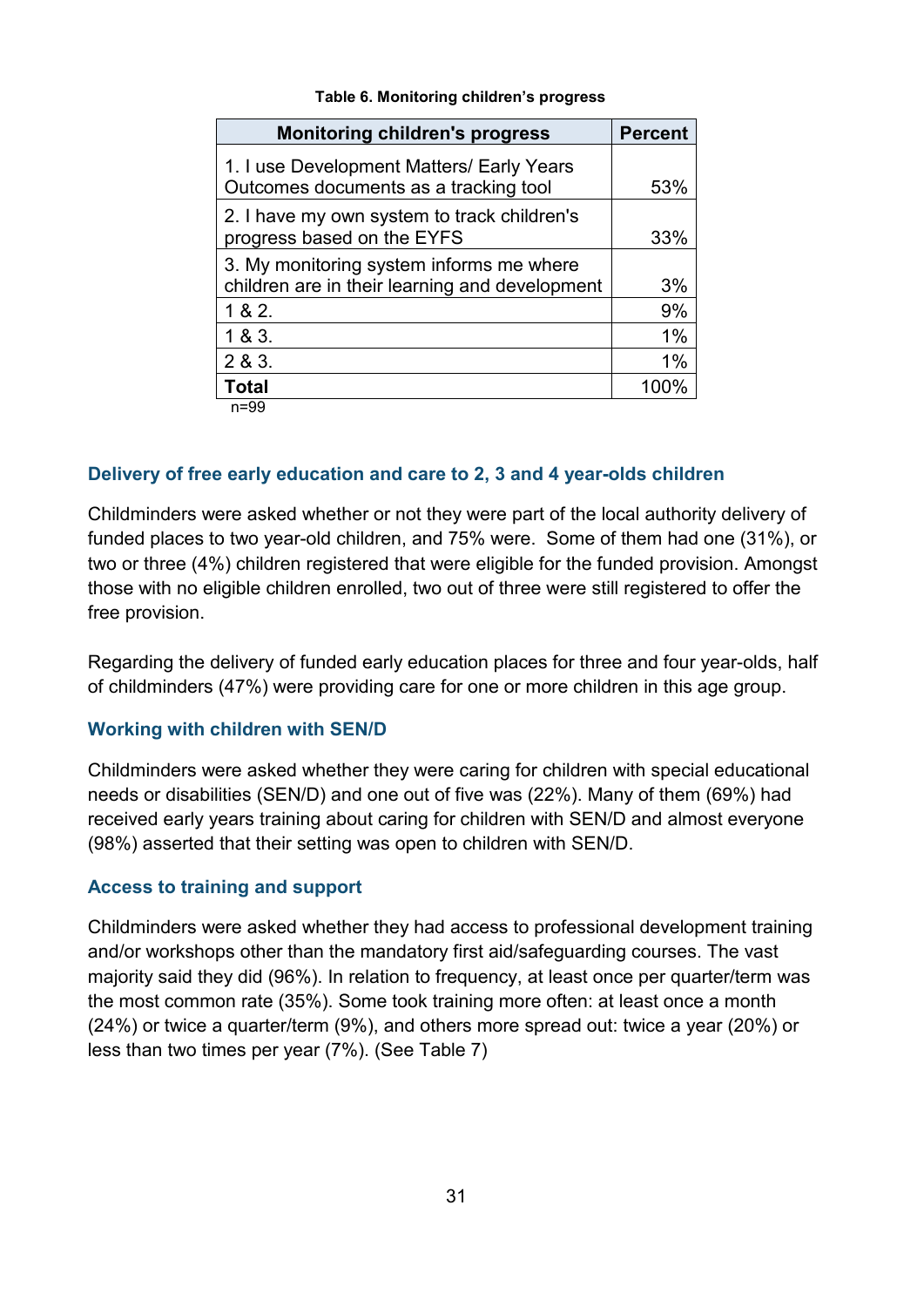| <b>Frequency of access to</b><br>professional training | <b>Percent</b> |
|--------------------------------------------------------|----------------|
| 0. None                                                | 4%             |
| 1. Less than twice per year                            | 7%             |
| 2. At least twice per year                             | 20%            |
| 3. At least once per quarter/term                      | 35%            |
| 4. One every 2 months - Twice per                      |                |
| quarter/term                                           | 9%             |
| 5. At least once a month                               | 24%            |
| Total                                                  | 100%           |
| $n = 99$                                               |                |

<span id="page-31-0"></span>**10Table 7. Frequency of access to continued professional development**

As far as receiving support from the local authority during the past year, childminders' experiences were divided, half had and half had not. Among those who received support, one fifth of childminders received a mixture of advice, guidance and training. Considering each kind of support individually, most childminders obtained advice and guidance (43%), a quality setting visit by a local authority officer (39%) and attended at training (33%). (See Figure 4)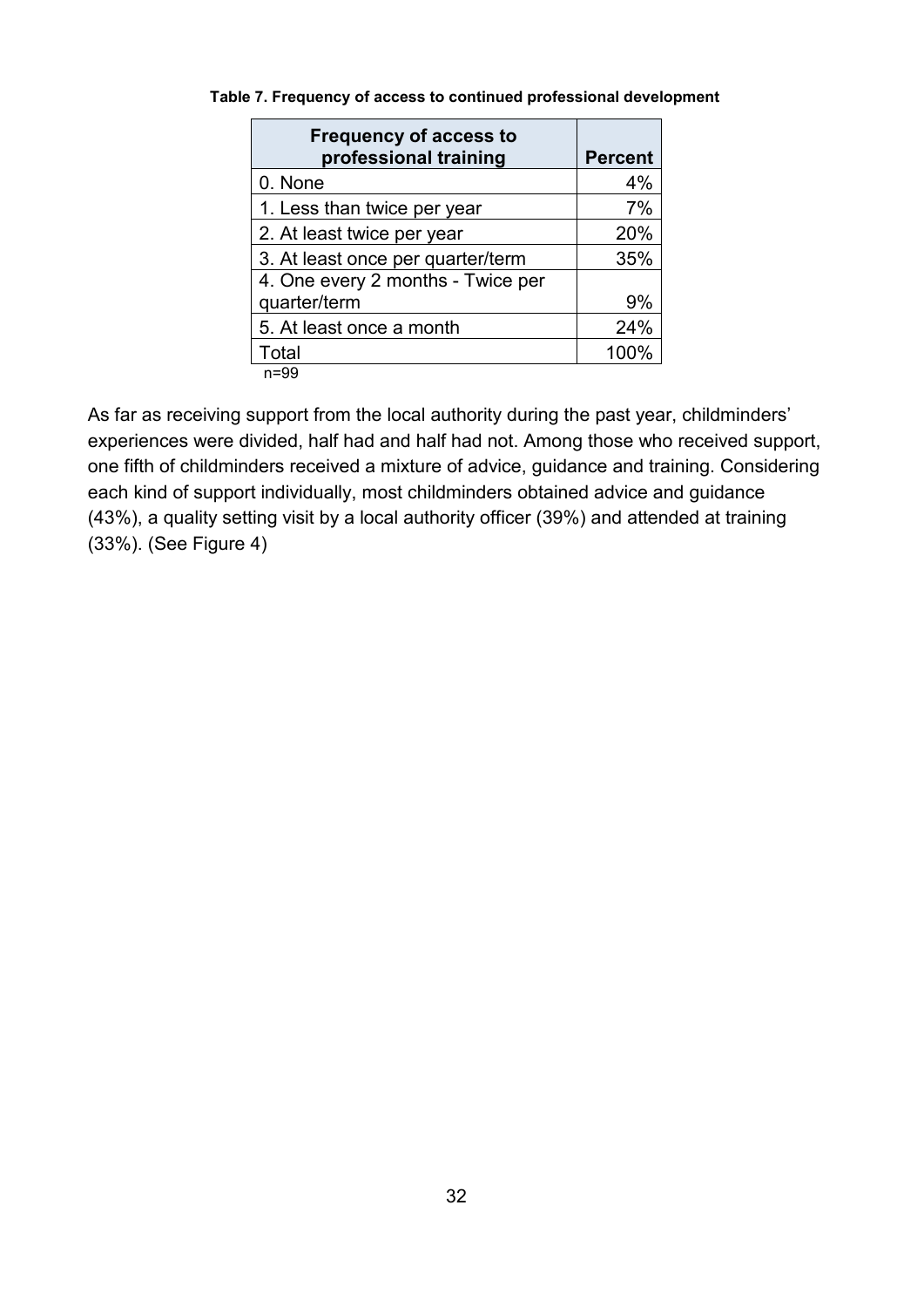<span id="page-32-1"></span>



n=65 (percent of cases)

#### **Internet use to support childminding work**

The vast majority of childminders used the Internet to support their work (90%). In general, they were keen to browse websites specifically oriented towards childminders (48%), for example, Facebook's Independent Childminders page; websites for child care workers in general (35%) e.g. Ofsted, Foundation Years, PACEY; websites with a more general early childhood content (25%), e.g., ActivityVillage.co.uk; and Web search engines (35%), e.g., Google, were used to search for information and resources.

### <span id="page-32-0"></span>**3.2 Process Quality**

### **Distribution of FCCERS-R and SSTEW scales overall scores and an overview of the sub-scales**

The quality of child care was measured by observing what actually occurs in childminding settings using two multidimensional scales. Firstly we examine the findings for the Environmental Rating Scale developed for home-based child care settings (FCCERS-R). The average for the FCCERS-R total score was 5.1 with a close to normal distribution of scores  $(SD = 0.7)$ . (See Figure 5)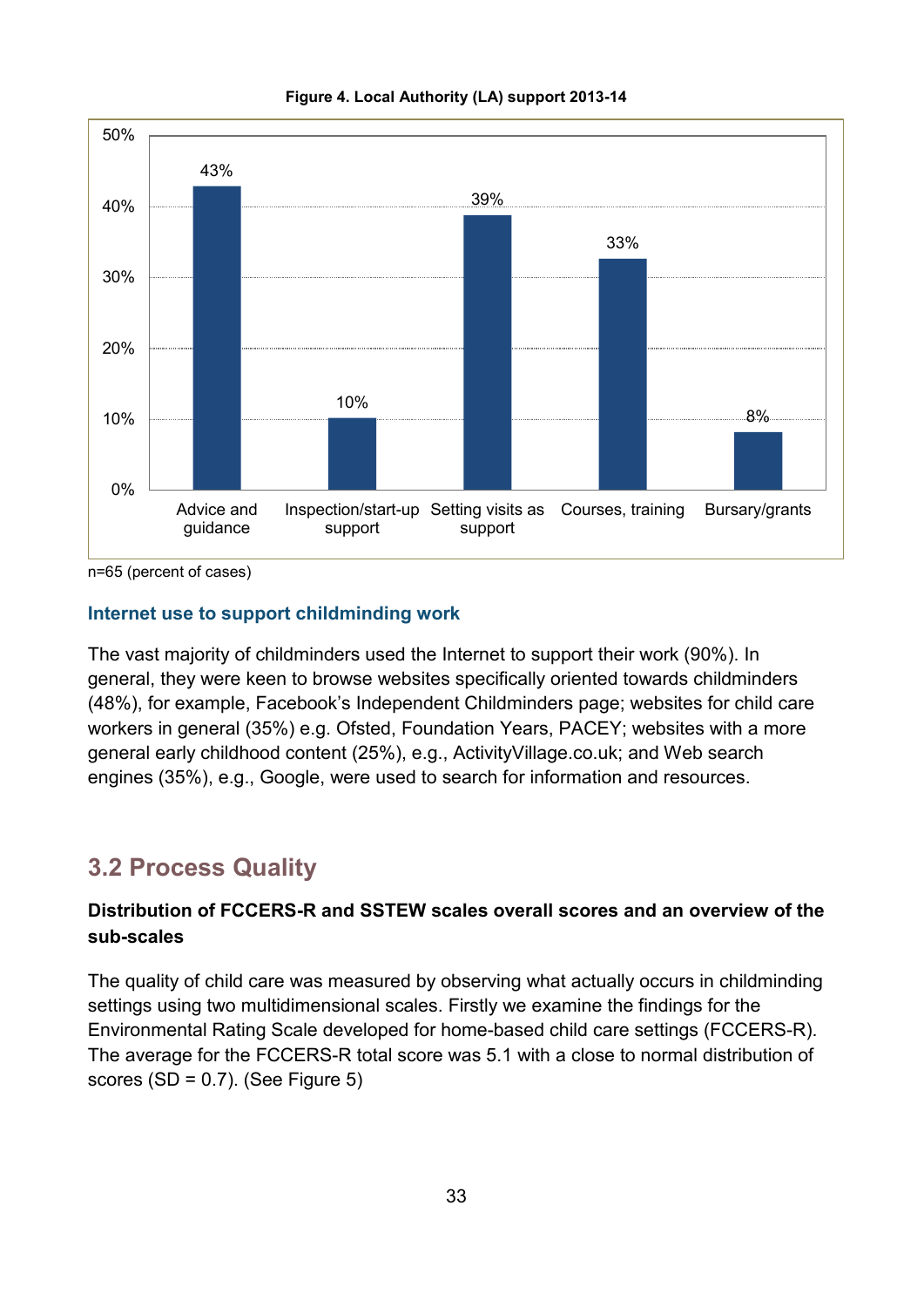#### <span id="page-33-0"></span>**Figure 5. Histogram for overall Family Child Care Environmental Rating Scale-Revised (FCCERS-R) average scores**



We calculated averages for the seven sub-scales. The highest average score (6.3) was for Interaction. Specifically, this sub-scale contains items describing: a) staff supervision of children, b) staff use of non-punitive discipline, c) staff's warmth towards, respect for, and responsiveness to children, and d) staff's promotion of positive interactions among children.

The sub-scale with the lowest average score (4.4) was Activities. This subscale includes items describing: a) the presence of educational activities (e.g., math or science activities), b) the portion of the day children have unconstrained access to a variety of learning materials (e.g. art supplies, dramatic play, and music materials; blocks; sand or water; materials that promote fine motor skills), and c) the acceptance of diversity. Some childminders scored low on the Activities subscale because, even though they had the learning materials in question, they were not made available to children for a considerable part of the day. (See Table 8)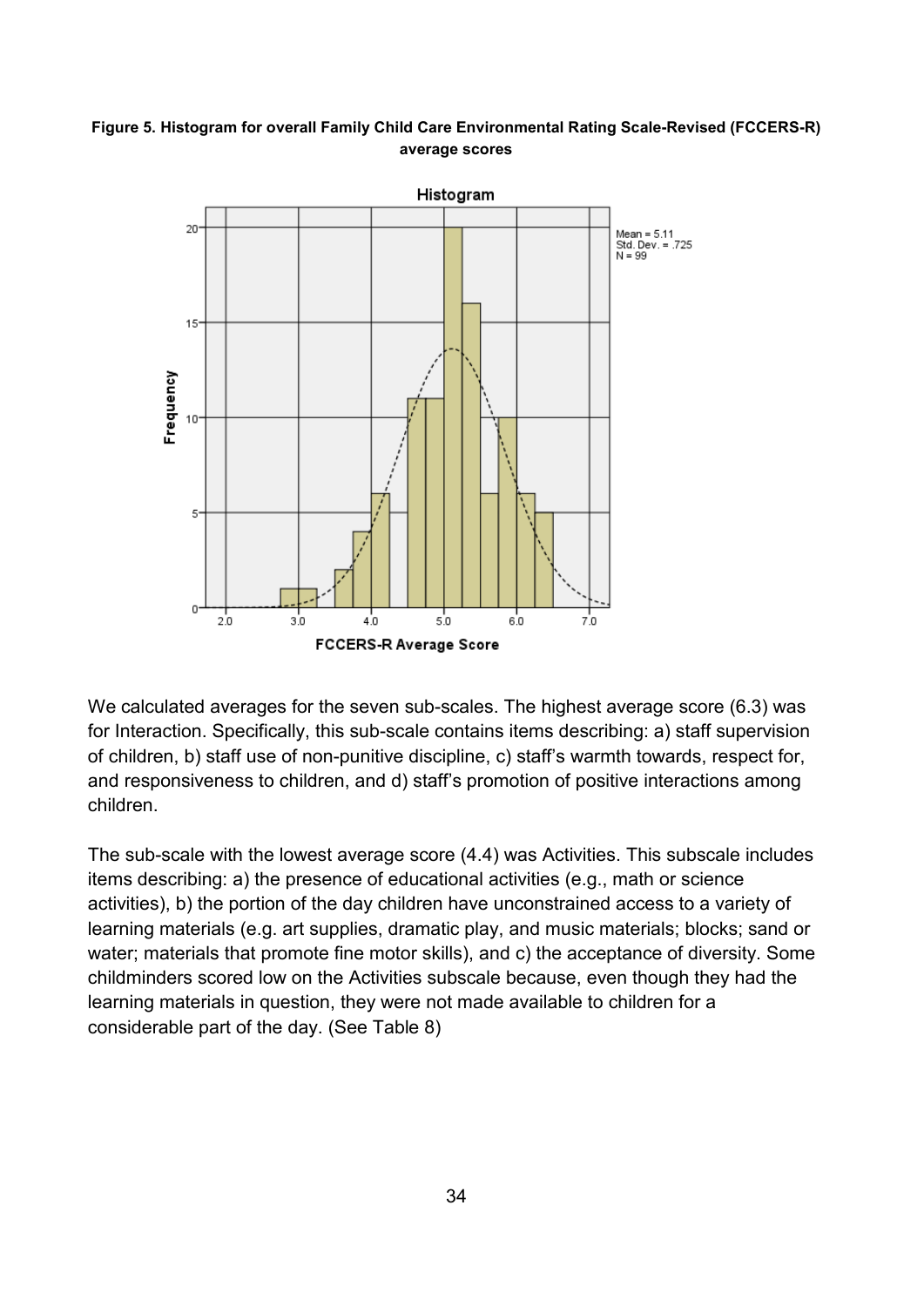| <b>FCCERS-R sub-scales</b>       | <b>Mean</b> | <b>SD</b> |
|----------------------------------|-------------|-----------|
| I. Space and Furnishings         | 5.3         | 0.9       |
| II. Personal Care Routines       | 4.9         | 1.0       |
| III. Listening and Talking       | 5.5         | 1.1       |
| <b>IV.</b> Activities            | 4.4         | 1.0       |
| V. Interaction                   | 6.3         | 0.6       |
| VI. Programme Structure          | 5.8         | 1.2       |
| <b>VII. Parents and Provider</b> | 5.2         | 0.9       |
| n=99                             |             |           |

<span id="page-34-0"></span>**11Table 8. Means and Standard Deviations for FCCERS-R sub-scales scores**

Figure 6 depicts the distribution of the FCCERS-R scores classified in four levels of quality. These categories range from 'inadequate (1 to 2.99)', 'minimal (3 to 3.99)', 'adequate to good (4 to 5.99)', to 'very good to excellent (6 to 7)'. The dimensions for which many settings received an 'inadequate and less than adequate' scores are Activities (34%) and Personal care routines (18%). The latter reflects aspects of dealing with diapering/toileting needs, healthy provisions for naps, appropriate feeding practices, and health and safety.

The sub-scales with the highest scores 'very good to excellent' were Interaction (83% of all childminders) and Programme Structure (56%). The latter measures the use of routines, group time, and free play. Moreover, the Listening and talking sub-scale had a substantial number of high scores (43%). This sub-scale includes items about facilitating language and using books.

The Space and Furnishings sub-scale measures the physical environment, such as childsized furniture, available private spaces, display of children's artwork, and provision of "softness" for which many childminders settings scores were 'adequate to good' (64%). The Parents and provider subscale included working closely with parents, balancing own family responsibilities and child care programme, and taking part in formal professional activities. Most of the scores for this sub-scale were also 'adequate to good' (65%). While we present these results to show the variation amongst childminders, these subscale scores do not necessarily have implications for child outcomes.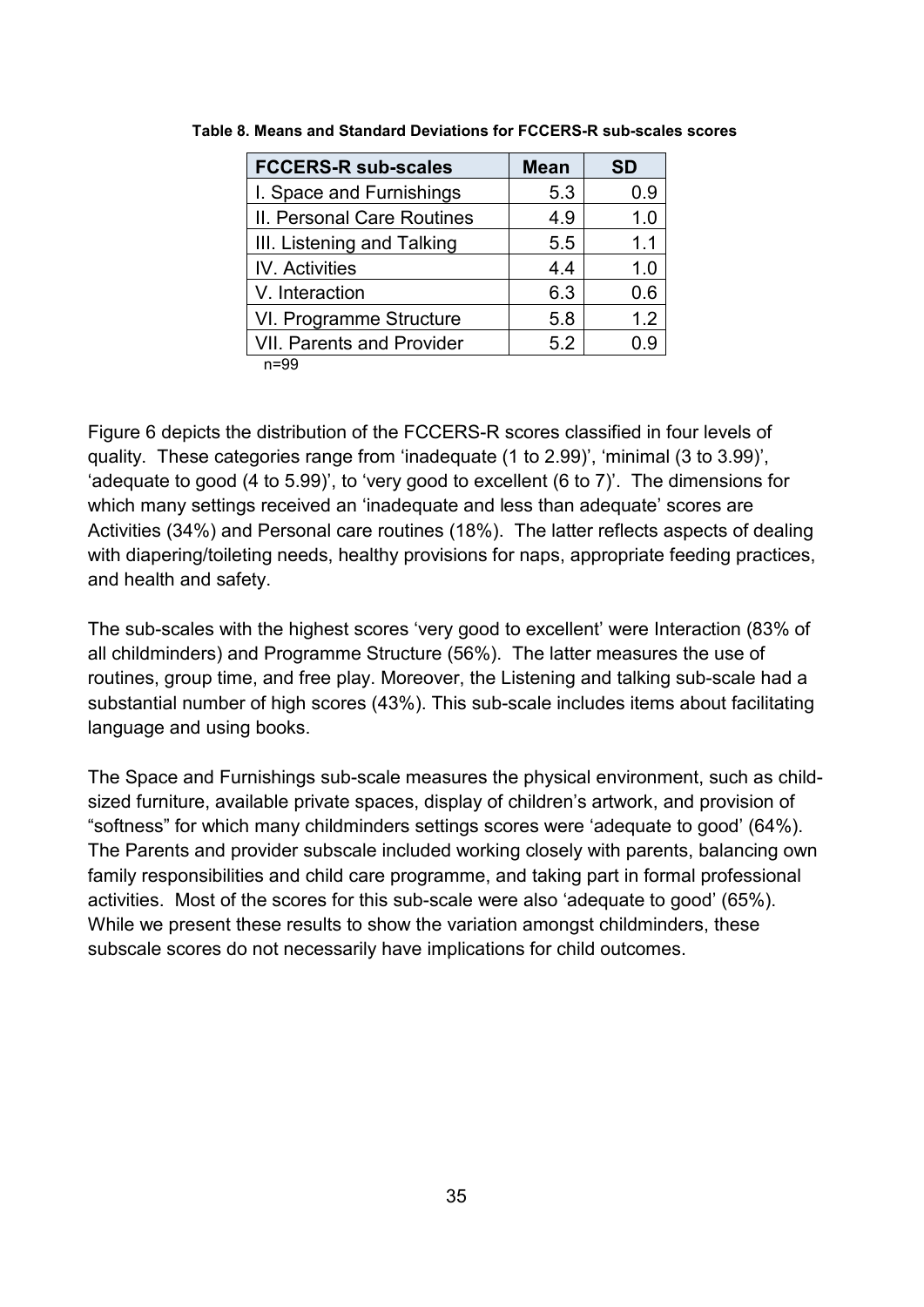<span id="page-35-0"></span>

**Figure 6. FCCERS-R sub-scales and overall average scores**

The Sustained Shared Thinking and Emotional Wellbeing (SSTEW) scale focuses on the adult's role in supporting learning and development; particularly relating to building trust and confidence, social and emotional wellbeing, critical thinking, assessment for learning and supporting and extending language and communication. The childminding settings had a reasonably good performance in the observational assessments of quality of the environment for children, with an average of 4.9 (SD =0.9) for the SSTEW total average score. The distribution of scores is close to a normal distribution. (See Figure 7)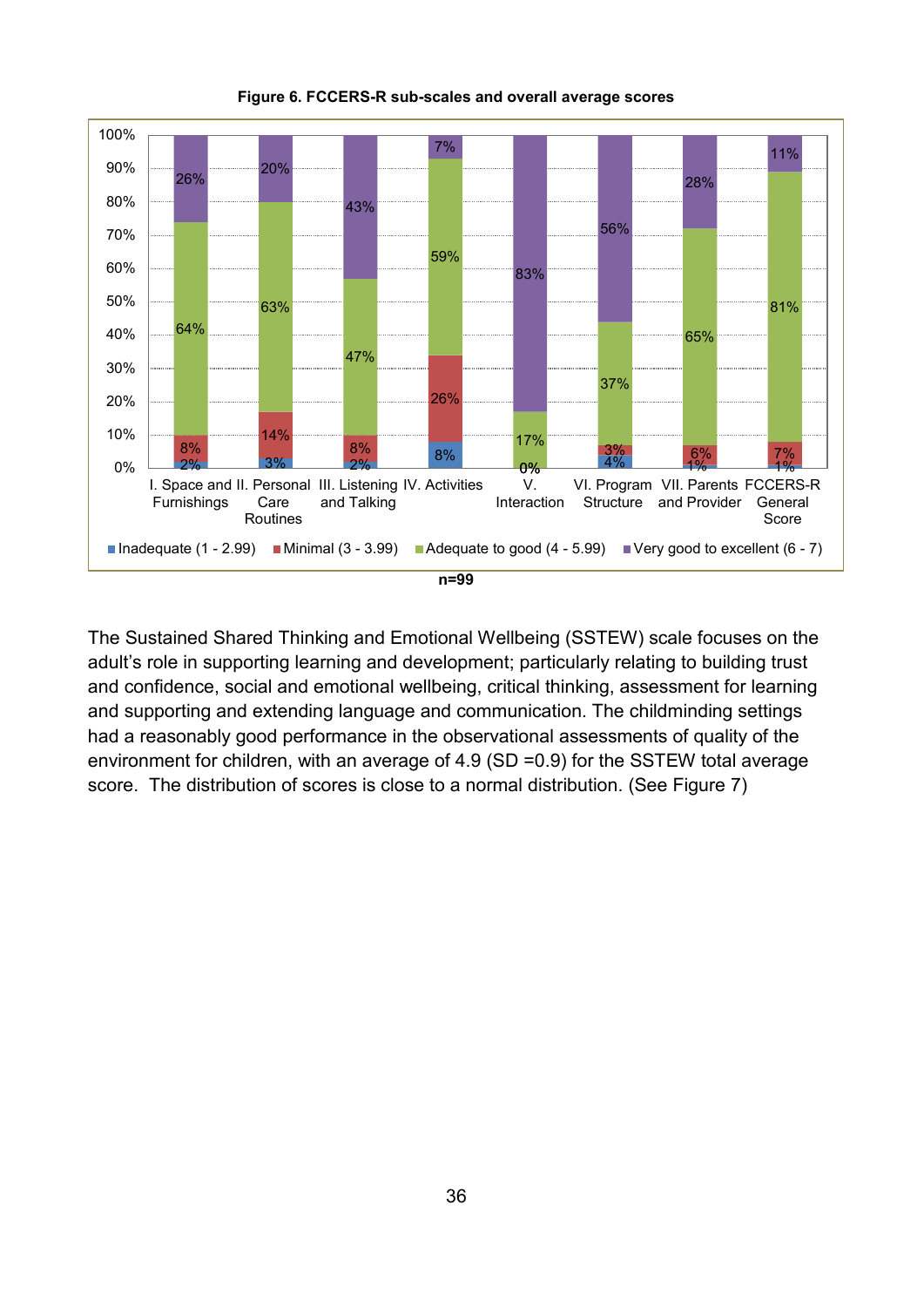#### <span id="page-36-0"></span>**Figure 7. Histogram for overall Sustained Shared Thinking and Emotional Wellbeing (SSTEW) average scores**



The sub-scale with the highest average score was 'Supporting and extending language and communication' (5.8). This domain measures children's interactions, support for children's language use and to listen and being listened to, as well as staff sensitive responsiveness.

<span id="page-36-1"></span>On the other hand, the lowest scores were for the sub-scales 'Supporting learning and critical thinking' (3.8) and 'Assessing learning and language' (4.1). (See Table 9).

| <b>SSTEW sub-scales</b>           | <b>Mean</b> | <b>SD</b> |
|-----------------------------------|-------------|-----------|
| 1. Building trust, confidence and |             |           |
| independence                      | 5.5         | 1.1       |
| 2. Social and emotional well-     |             |           |
| being                             | 5.1         | 1.4       |
| 3. Supporting and extending       |             |           |
| language and communication        | 5.8         | 0.8       |
| 4. Supporting learning and        |             |           |
| critical thinking                 | 3.8         | 1.3       |
| 5. Assessing learning and         |             |           |
| language                          | 41          |           |
| $n = n$                           |             |           |

**12Table 9. Means and Standard Deviations for SSTEW sub-scales scores** 

n=99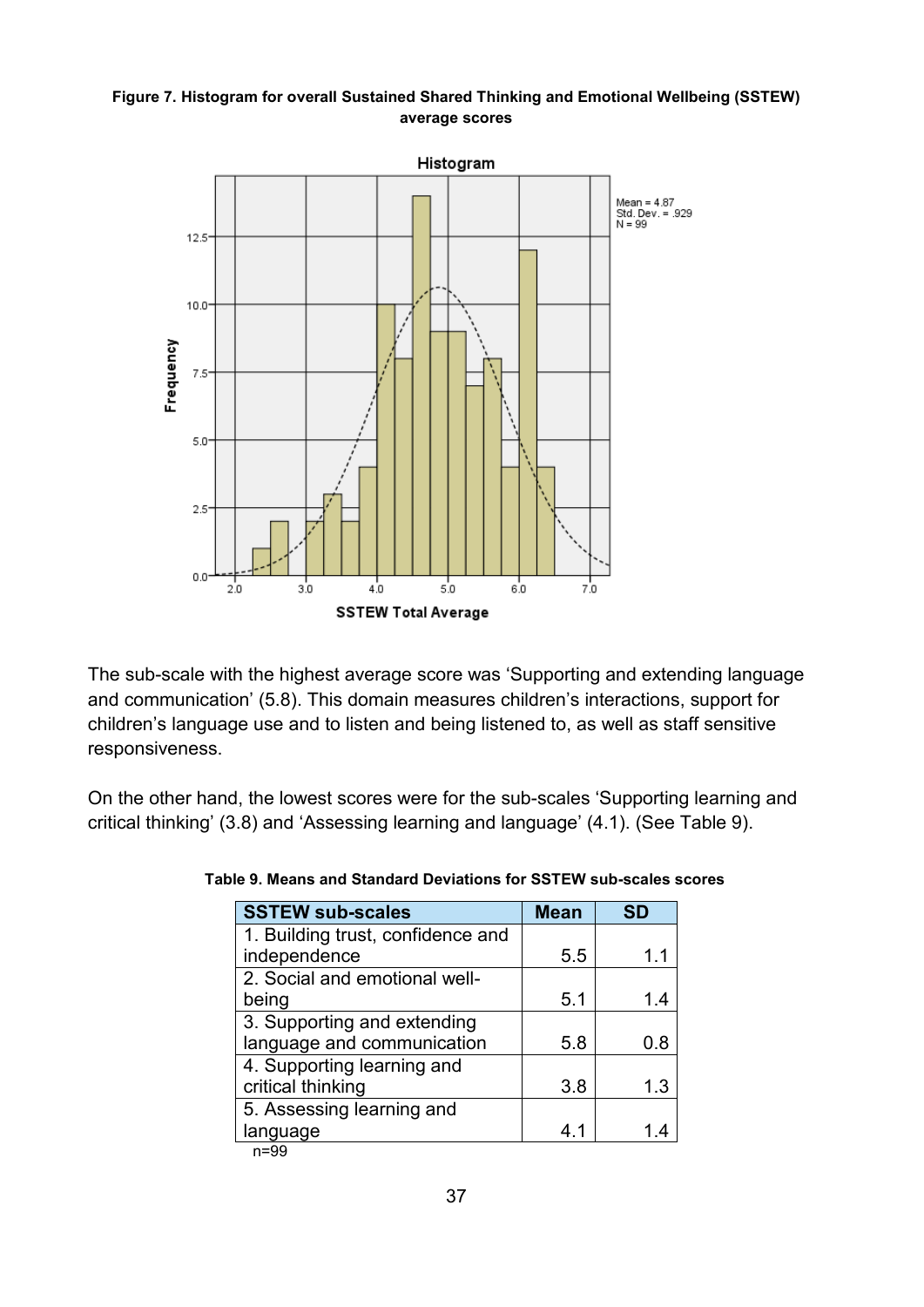Looking at the four categories of quality for the SSTEW, childminding settings typically scored 'very good to excellent (6 to 7)' or 'adequate to good (4 to 5.99)' for three subscales: 'Building trust, confidence and independence' (44% and 46%, respectively), 'Social and emotional well-being' (44% and 46%, respectively), and 'Supporting and extending language and communication' (55% and 41%, respectively).

Lower scores were registered for sub-scales 'Supporting learning and critical thinking' and 'Assessing learning and language': many settings scored 'minimal (3 to 3.99)' or 'inadequate (1 to 2.99)' (53% and 43%, respectively). (See Figure 8)

<span id="page-37-1"></span>

**Figure 8. SSTEW sub-scales and overall average scores**

n=99

# <span id="page-37-0"></span>**3.3 Relationships between Process Quality and Structural Quality**

This section explores the relationships between process quality (variables: overall FCCERS-R and SSTEW scales scores) and structural characteristics of the childminding setting (variables: group-size and adult-to-child ratio during observation) and caregivers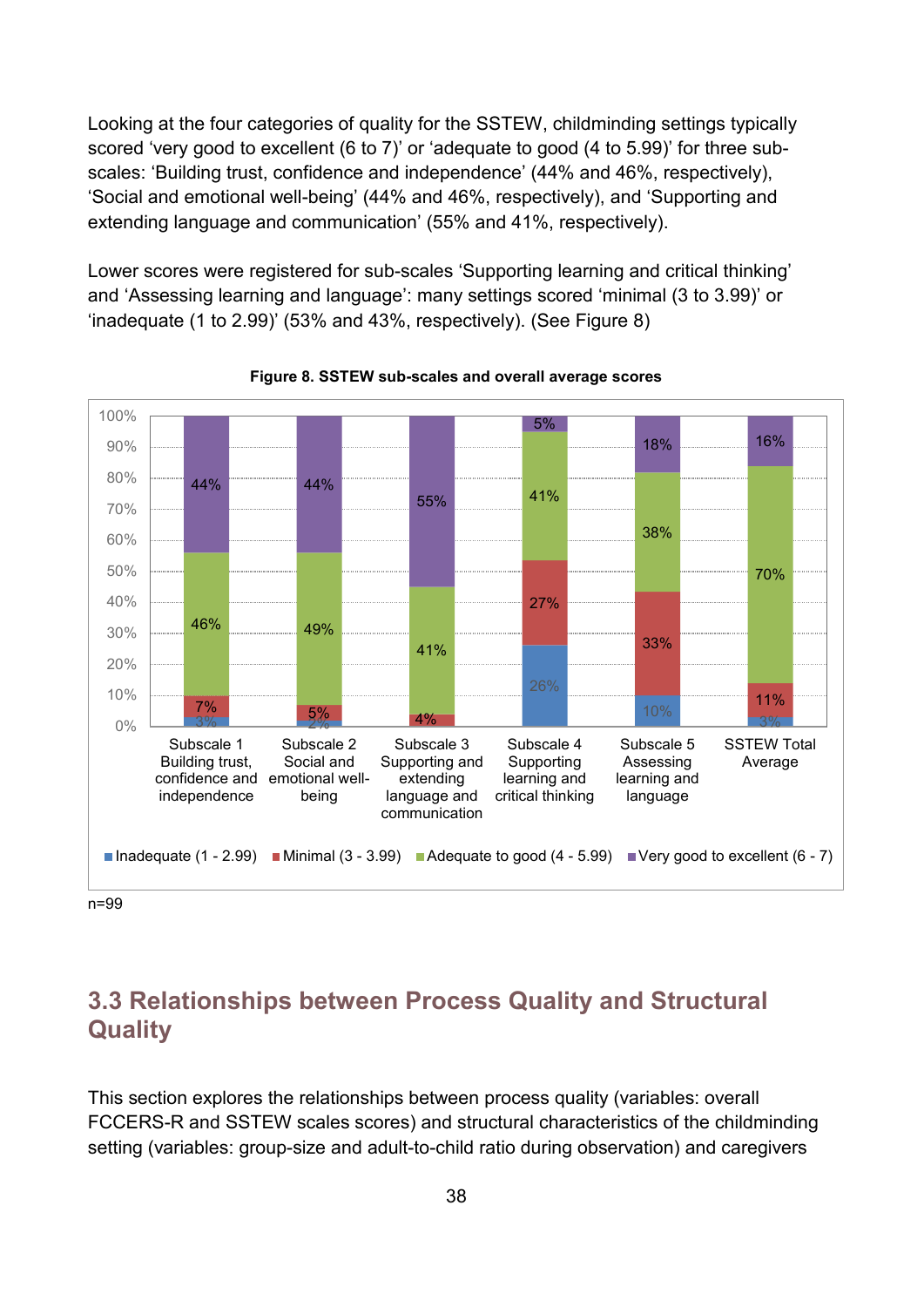characteristics (variables: highest level of formal education related to working with children, years of experience as a registered childminder, whether or not is part of a QIP/QAS and the regular attendance at early years or child care training.

### <span id="page-38-0"></span>**3.3.1 Predictors of Process Quality by Structural Quality Indicators and Caregiver Characteristics**

In order to examine the associations between the different quality predictors, the bivariate relationships were analysed, looking at each structural quality indicator in relation to the two quality measures. We observed:

- Significant positive correlations between both regular attendance at training and QIP/QAS participation with both quality scales.
- The years of experience as a registered childminder had a significant positive correlation only with the SSTEW total score.
- Neither the adult-to-child ratio nor the group size showed a statistically significant correlation overall with the two process quality measures, but they did discriminate between settings with low quality and the rest, but did not discriminate amongst settings that scored above the low range. (See Table C1 in Appendix C)

Also there was a correlation between years of experience as a registered childminder and whether or not the caregiver was part of a QIP/QAS. Childminders with fewer years of experience participated less in a QIP/QAS than those with more experience. The percent of childminders with more than 3 years of experience who were part of a QIP/QAS (66%) was higher than for less experienced (months to three years) childminders (31%).

For the variables that showed an important correlation with the process quality measures, we conducted t-tests to provide extra detail of the differences in overall scores means for different groups of childminders.

First, the group attending early years training (includes messy play, outdoor learning, creating and thinking critically, active learning) had higher FCCERS-R average scores (M  $= 4.5$ , SD = 1.0) than those without such training (M = 5.2, SD = 0.7), t(97) = -2.9, p = .004). The SSTEW average score was also higher for the childminders who had training  $(M = 5.0, SD = 0.9)$  than for those without training  $(M = 4.01, SD = 1.1)$ , t(97) = -3.1, p = .002. In short, childminders attending early years' training or workshops other than the mandatory ones provided better environmental quality in their child care and education settings.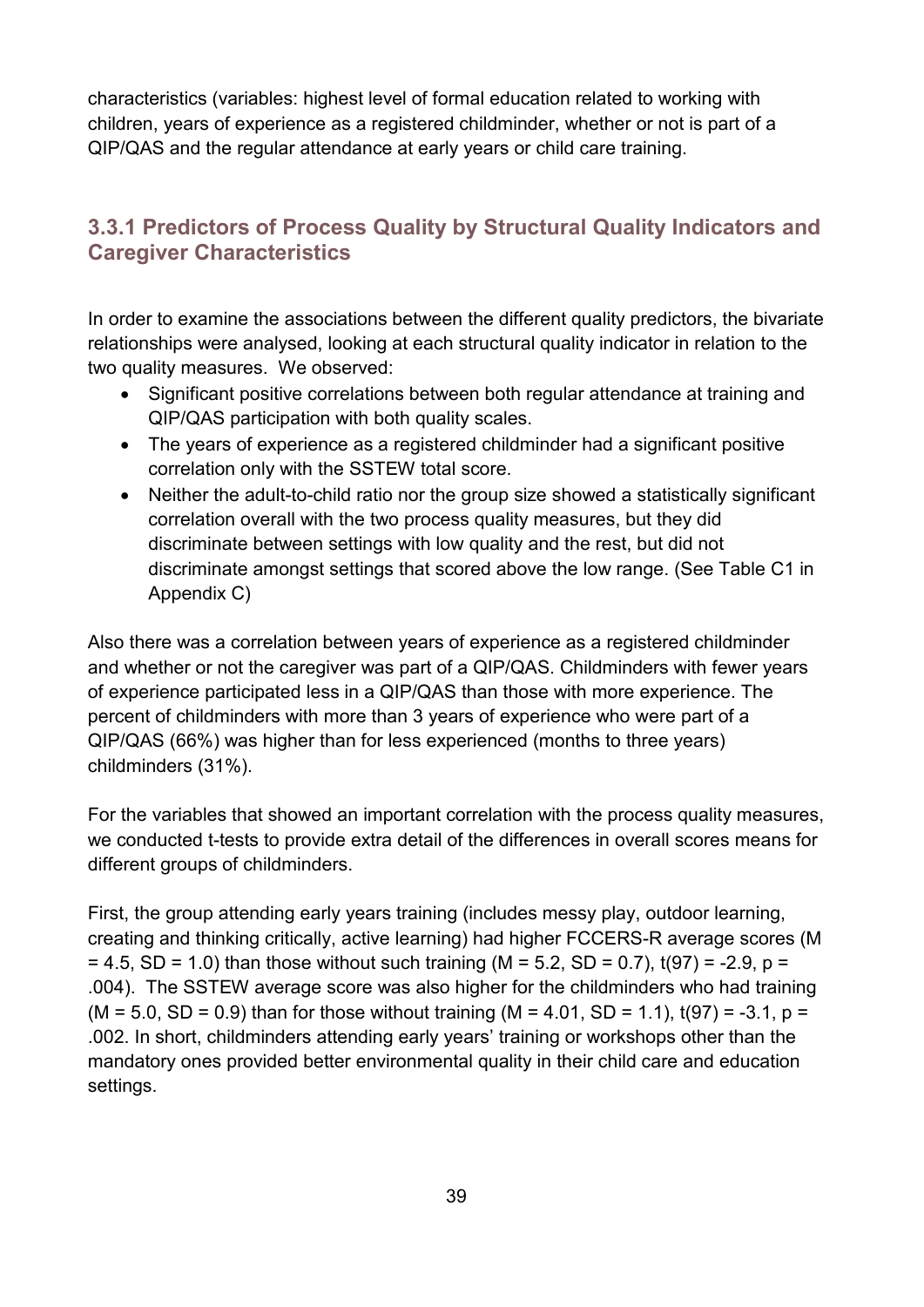Second, childminders participating in a QIP/QAS such as the ones provided by a local authority network had significantly higher FCCERS-R average score  $(M = 5.2, SD = 0.7)$ than had those who did not participate in a QIP/QAS (M = 4.9, SD = 0.8),  $t(97) = -2.1$ , p = .04. Similarly, the SSTEW average score was greater when the childminder did belong to a QIP/QAS (M = 5.1, SD = 0.9) than those who did not (M=4.6, SD = 0.9),  $t(97)$  = -2.8, p = .006. In brief, childminders who were part of an improvement programme delivered better quality child care and early education.

Third, the number of years of experience as a registered childminder was significantly correlated to the SSTEW total score but not the FCCERS-R total score. SSTEW scores were higher for those with more years of experience as a registered childminder, indicating that they had higher quality interactions with children.

Also the SSTEW overall score was even higher when the most experienced childminders were part of a QIP/QAS ( $M = 5.2$ , SD = 0.9) than when they did not belong to a QIP/QAS  $(M = 4.6, SD = 1.0, t(71) = -2.8, p = .006)$ . Moreover childminders with more years of experience were more likely to be part of a QIP/QAS. Indeed, participation in a QIP/QAS together with having more years of experience as a childminder produced better quality of environment for stimulating children's sustained shared thinking and emotional wellbeing, which has previously been found to be linked to better child outcomes (Sylva, K. et al, 2010).

### **Multivariate statistical analysis to predict process quality from structural quality indicators**

We used the results from the previous section to choose which explanatory variables to include in a linear regression model to predict quality scores. Regular early year's training and Quality Improvement Programme/Quality Assurance Scheme participation were included in a model for predicting FCCERS-R overall scores. Results showed that training frequency and QIP/QAS participation are independently correlated to the FCCERS-R scores – not statistically significant role together to predict FCCERS-R scores. (See Table C2 in Appendix C)

The multivariate statistical analysis for predicting SSTEW overall scores showed that QIS/QAS involvement and frequency of training were significant explanatory variables. Independently of training frequency, childminders taking part of a QIP/QAS tend to rate better on the SSTEW average scores. Training frequency also affected quality scores but lesser than QIP/QAS participation. (See Table C3 on Appendix C). The implication of this is that ensuring childminders have professional training is likely to increase the overall quality of the environment that they provide for children.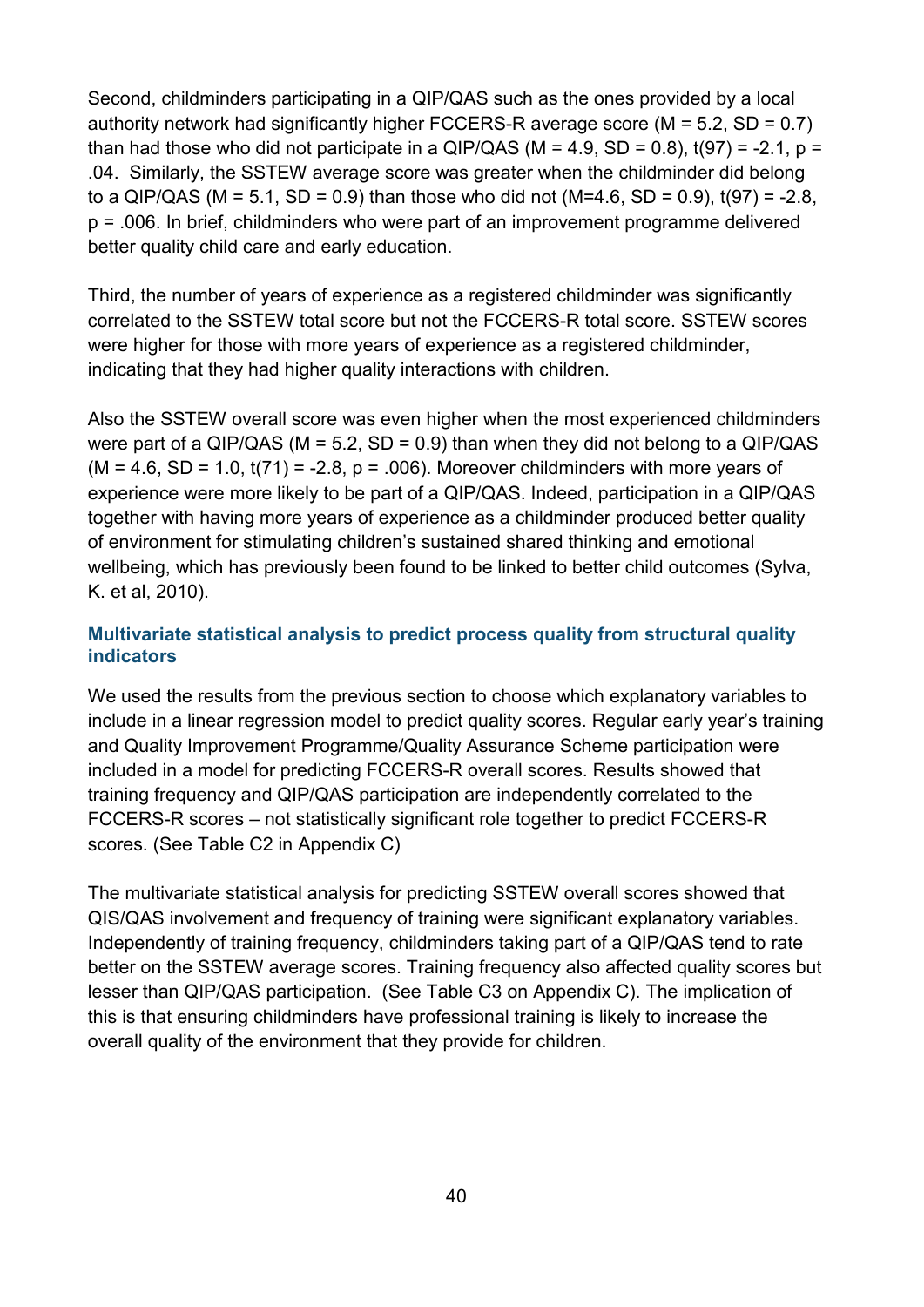### <span id="page-40-0"></span>**3.3.2 Structural and Childminder's Characteristics linked to Different Ranges of Process Quality**

### **Do structural and caregiver characteristics relate to process quality differences for outstanding childminding settings?**

In this section we consider what aspects of structural quality and caregiver characteristics differentiate outstanding settings from the rest. We looked at all the structural indicators and caregiver characteristics together to identify significant explanatory variables for the process quality measures –both the overall FCCERS-R and the SSTEW scale average scores.

We found that the number of years of experience had a significant explanatory role, when controlling by the frequency of training and Quality Improvement Programme involvement. Childminders with more years of experience were more likely to have an outstanding SSTEW overall score. (See Table C4)

A finer analysis of years of experience showed that a greater percent of childminders with ten to sixteen years of experience (21%) as well as those with seventeen or more years as registered childminders (33%) had an outstanding quality as measured by the SSTEW scale total scores. (See Table 10)

|                                     | Years of experience as a registered<br>childminder |                 |                   |                     |              |
|-------------------------------------|----------------------------------------------------|-----------------|-------------------|---------------------|--------------|
| <b>SSTEW total</b><br>average score | Less than<br>a year up<br>to 3 years               | 4 to 9<br>years | 10 to 16<br>years | 17 years<br>or more | <b>Total</b> |
| Score lower than 6                  | 96%                                                | 92%             | 79%               | 67%                 | 84%          |
| Score $>= 6$                        | 4%                                                 | 8%              | 21%               | 33%                 | 16%          |
| <b>Total</b>                        | 100%                                               | 100%            | 100%              | 100%                | 100%         |
| n                                   | 26                                                 | 25              | 24                | 24                  | 99           |

#### <span id="page-40-1"></span>**13Table 10. Overall SSTEW average scores outstanding (>= 6) vs. the rest by years of experience as registered childminders**

Also we considered whether a particular level of experience (e.g., <=3, 4-9, 10-16, or 17 or more years) was related to having an outstanding FCCERS-R quality score. We found that a higher percent of childminders with 17 years of experience (25%) obtained an outstanding score on this quality measure in comparison with less experienced childminders (8%). (See Table 11)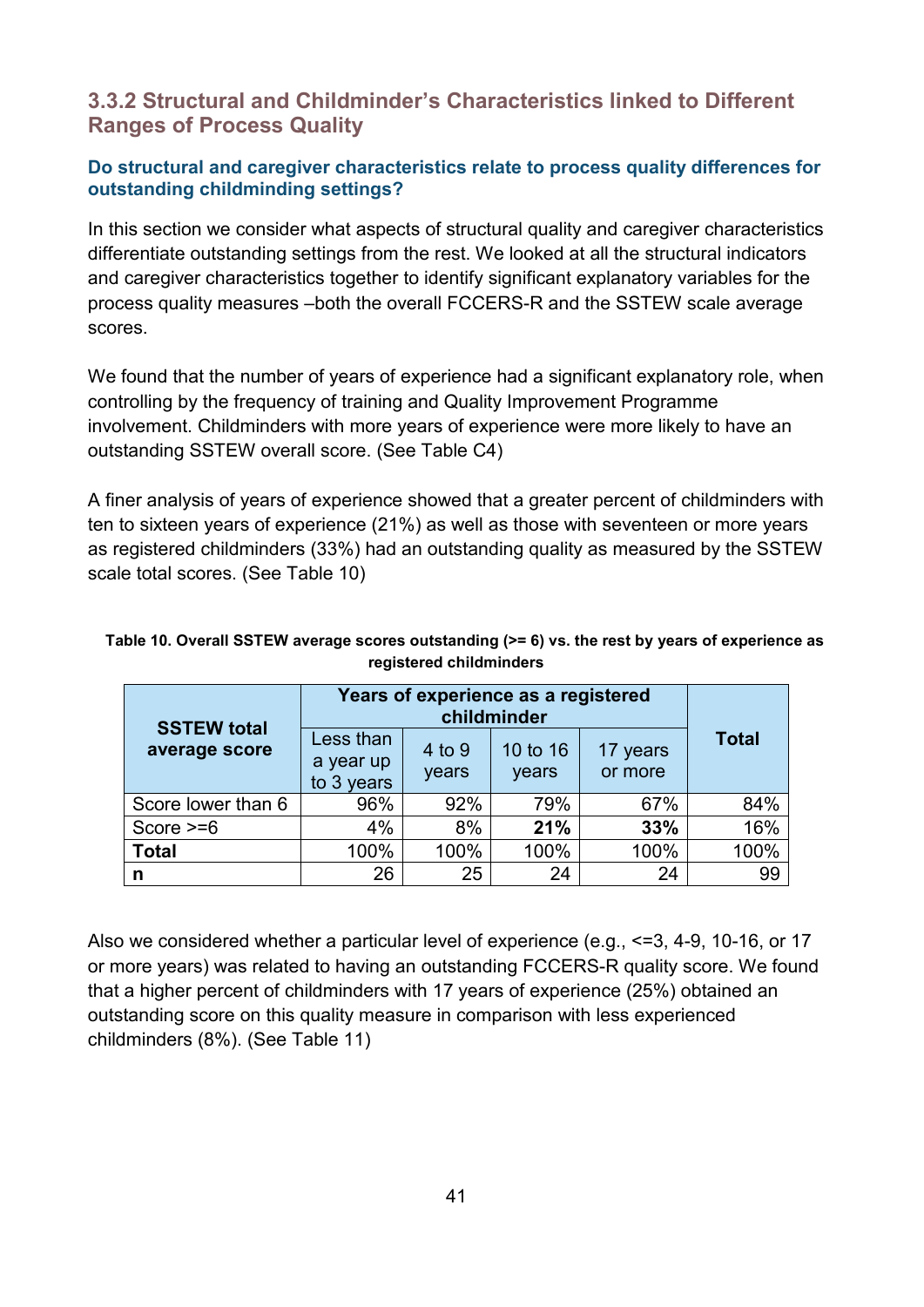|                                        | Years of experience as a registered<br>childminder |                 |                   |                     |              |
|----------------------------------------|----------------------------------------------------|-----------------|-------------------|---------------------|--------------|
| <b>FCCERS-R total</b><br>average score | Less than<br>a year up<br>to 3 years               | 4 to 9<br>years | 10 to 16<br>years | 17 years<br>or more | <b>Total</b> |
| Score lower than 6                     | 92%                                                | 96%             | 92%               | 75%                 | 89%          |
| Score $>= 6$                           | 8%                                                 | 4%              | 8%                | 25%                 | 11%          |
| <b>Total</b>                           | 100%                                               | 100%            | 100%              | 100%                | 100%         |
| n                                      | 26                                                 | 25              | 24                | 24                  | 99           |

<span id="page-41-0"></span>Table 11. Overall FCCERS-R average scores outstanding (>= 6) vs. the rest by years of **experience as registered childminders**

#### **Do structural and caregiver characteristics relate to process quality differences for good or above settings versus the rest?**

We also examined the contrasts between settings that scored 'good' or better (5 or more), in comparison with the rest. The multivariate statistical analysis allowed us to identify that only the participation on a Quality Improvement Programme or Quality Assurance Scheme increased the chances of having a score or 5 or above in both of the two quality measures. (See Tables C5 and C6 on Appendix C)

Indeed, this association is shown in the following cross tabulation. A bigger percent (73%) of childminders who were part of a Quality Improvement Programme was rated 'good' or above on the FCCERS-R scale than those who did not participate (51%). (See Table 12)

<span id="page-41-1"></span>

| Table 12. Childminders FCCERS-R average scores good or above (>= 5) vs. the rest by QIP/QAS |
|---------------------------------------------------------------------------------------------|
| involvement                                                                                 |

| <b>FCCERS-R very good</b> | Is part of a QIP/QAS |      |              |
|---------------------------|----------------------|------|--------------|
| and above: $>=5$          | <b>No</b>            | Yes  | <b>Total</b> |
| Score lower than 5        | 49%                  | 27%  | 36%          |
| Score $>=5$               | 51%                  | 73%  | 64%          |
| Total                     | 100%                 | 100% | 100%         |
| n                         | 43                   | 56   | 99           |

Similarly, childminders participating in a quality assurance scheme obtained a 'good' or above SSTEW total score more often than the ones who did not belong to any Quality Improvement Programme or Quality Assurance Scheme (57% and 28%, respectively) irrespective of their years of experience. (See Table 13)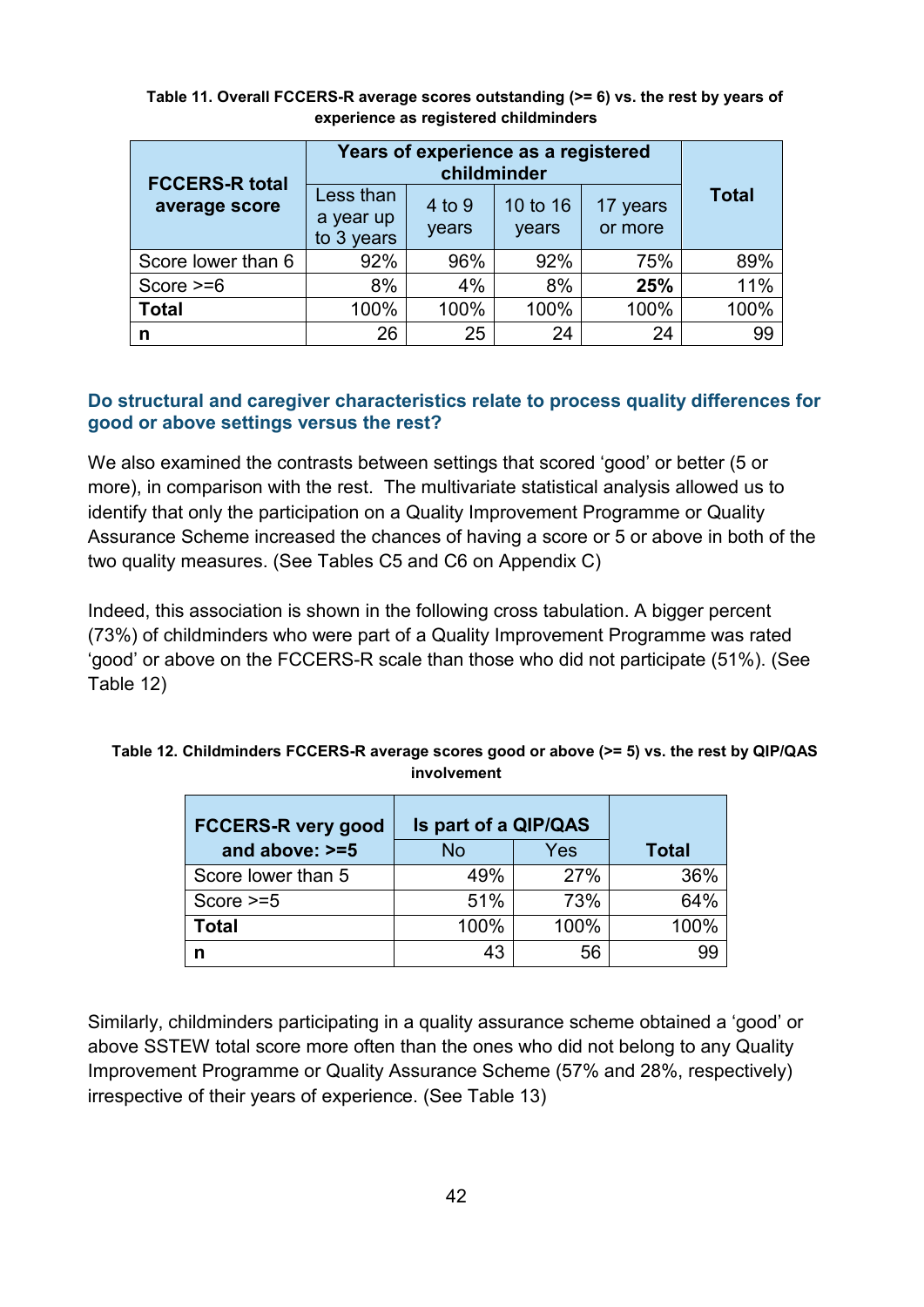| <b>SSTEW very good</b> | Is part of any<br><b>QIP/QAS</b> |              |      |
|------------------------|----------------------------------|--------------|------|
| and above: $>=5$       | No                               | <b>Total</b> |      |
| Score lower than 5     | 72%                              | 43%          | 56%  |
| Score $>=5$            | 28%                              | 57%          | 44%  |
| <b>Total</b>           | 100%                             | 100%         | 100% |
| n                      | 43                               | 56           |      |

#### <span id="page-42-0"></span>**16Table 13. Childminders SSTEW average scores good or above (>= 5) vs. the rest by QIP/QAS involvement**

The participation in a QIP/QAS entails receiving professional and peer support as well as training. The majority of childminders were part of a local authority network that provided this continuing professional development. Part of the support was sourced in a Children's Centre in their neighbourhood. Childminders reported that not only did they have an alternative facility for children to play and interact with other children, but also they met colleagues and children's centre professionals. The Children's Centre was perceived as an accessible place to share information and seek advice and guidance when needed; for example, guidance from a speech and language therapist when the childminder has concerns about a child's speech.

#### **Do structural and caregiver characteristics relate to process quality differences for settings rated adequate and above vs minimal and inadequate?**

Furthermore, the same comparison was carried out between settings that received an adequate and above versus those with a minimal or inadequate quality score. For the overall FCCERS-R average scores no variables had a significant association so as to differentiate between these two groups. Yet, for the SSTEW total score, the adult-to-child ratio during the observation and the childminder's frequency of training made a difference. The chances of having a score of 4 and above increased when the childminder attended more than two training sessions a year. In addition, the probability of receiving an adequate or above score on the SSTEW scale was higher when the adult-to-child ratio was more favourable. (See Table C7 in Appendix C)

Note however, that the adult-to child ratio during the observation was often 1.5 to 2.99 (40%) or 3 to 4 (47%) with fewer settings having a ratio less than 1.5 (16%). As we mentioned, the time when the observation was conducted was during school hours and out-of-holidays so fewer than the total children enrolled were present, with mainly infants, toddlers and some pre-school age children being present.

Almost all (94%) settings operating with a ratio of less than 1.5 attained an adequate or above overall quality score. The ones working with a ratio of 2.5-2.99 or 3-4 during the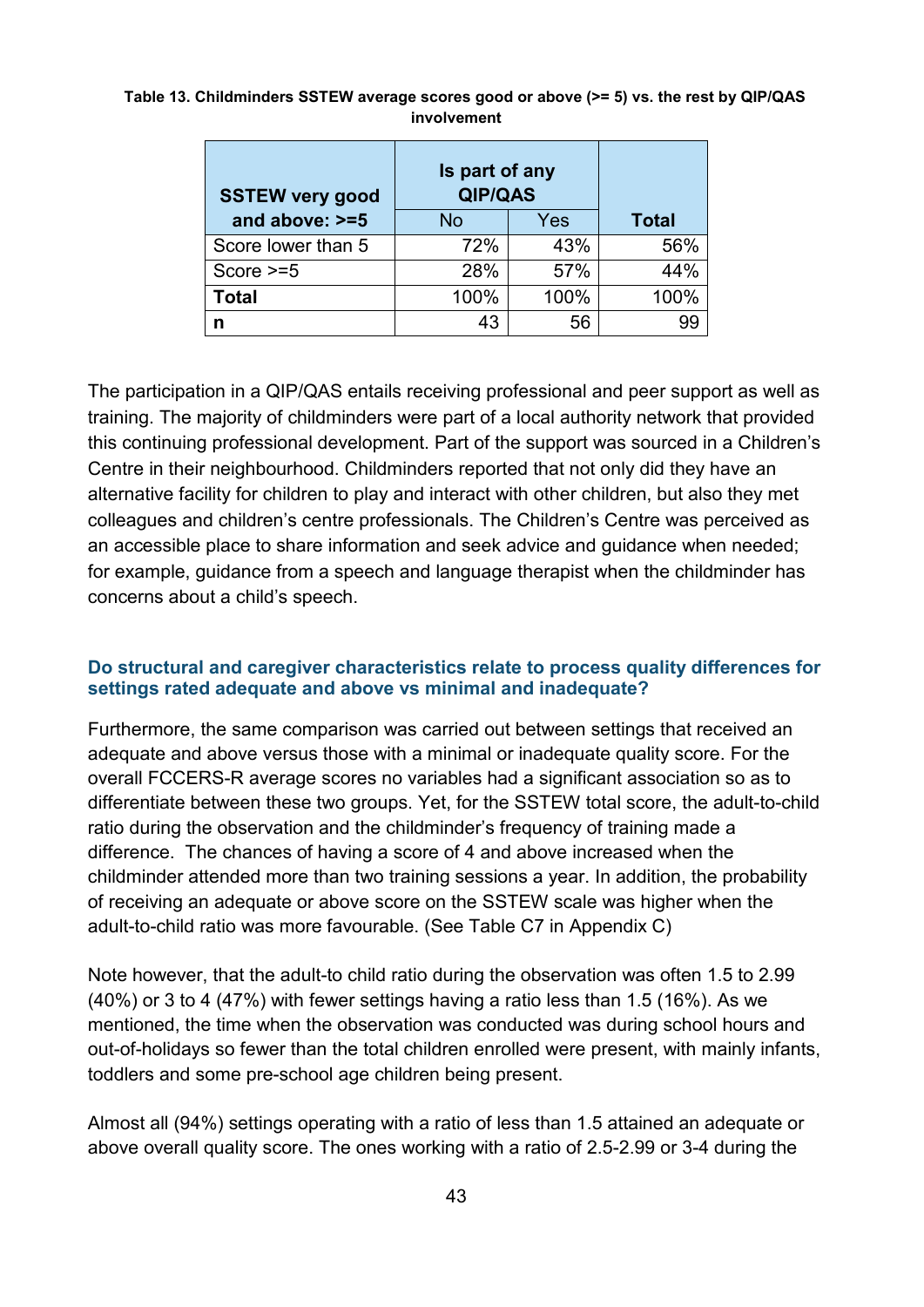observation were more likely to have a minimal or inadequate SSTEW score (14% and 22% respectively). The trend is clear: a higher adult-to-child ratio was associated with lower quality of the care and education. (See Table 14)

<span id="page-43-0"></span>**17Table 14. Overall SSTEW average scores adequate and above vs. minimal/inadequate by adult-tochild ratio during observation**

| <b>SSTEW score adequate</b>            | <b>Adult-to-child Ratio during observation</b> |                 |                 |                |              |
|----------------------------------------|------------------------------------------------|-----------------|-----------------|----------------|--------------|
| and above vs. minimal or<br>inadequate | Less than<br>1.5                               | $1.5 -$<br>2.49 | $2.5 -$<br>2.99 | $3.0 -$<br>4.0 | <b>Total</b> |
| Score minimal/inadequate <             | 6%                                             | 8%              | 14%             | 22%            | 13%          |
| Score adequate and above<br>$>= 4$     | 94%                                            | 92%             | 86%             | 78%            | 87%          |
| <b>Total</b><br>$\sim$ 00              | 100%                                           | 100%            | 100%            | 100%           | 100%         |

n = 98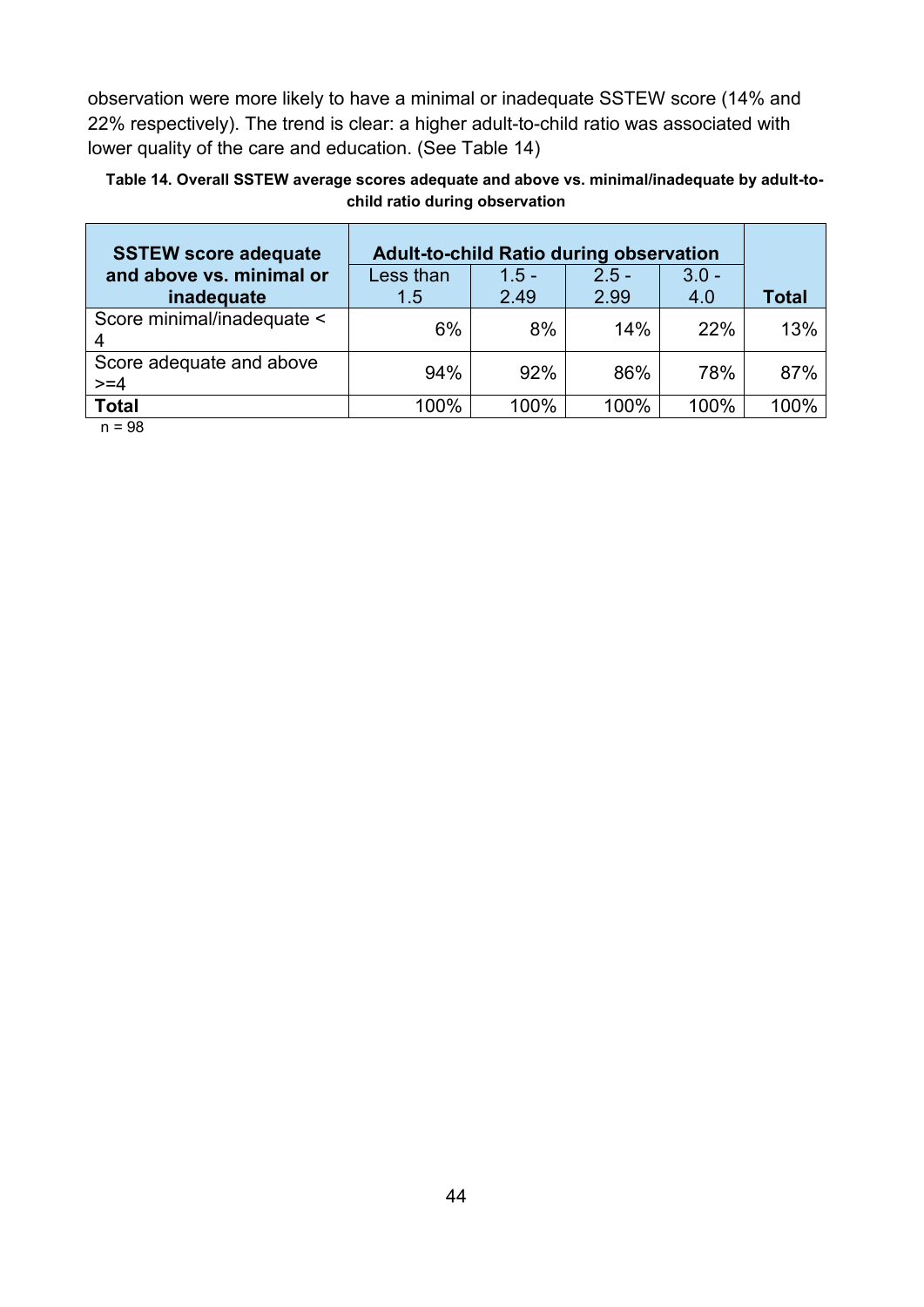# <span id="page-44-0"></span>**4 CONCLUSION**

### <span id="page-44-1"></span>**Overview of Key findings**

#### **Provision of care and education: offer and current take up**

- More than half of childminders had six Ofsted registered places and one fifth offered 12 registered places when employing assistants or working with another registered childminder.
- The age range of the children attending these childminding settings varied from 1 to 15 years. School aged children attended for out-of-school care. Most of childminders cared for babies, toddlers, pre-schoolers and school aged children.
- Usually the youngest child was one year old or under.
- Almost two thirds of childminders cared for children from a one-parent home.
- The usual working hours for childminders were between 8:00 am or earlier, up to 5 or 6pm during weekdays. Only a few offered weekend and overnight care.

#### **Key practices put in place**

- Childminder's participation in a quality improvement programme or a quality assurance scheme (QIP/QAS) was divided, half were and half were not. Some of them were not in QIP/QAP because the local network was discontinued.
- The level of understanding of the Early Years Foundation Stage statutory framework was self-reported as very good.
- Monitoring children's progress was usual. Half made daily observations on children's progress to plan the next steps in the children's learning, in line with the commitments and principles of the EYFS statutory framework. Of the remaining half, many monitored children at least once a week.
- The majority of childminders monitored children's progress using Development Matters and/or Early Years Outcomes documents as the basis of their tracking. One third had their own system to track children's progress based on the EYFS.
- Three quarters of childminders were registered with the local authority to deliver funded places to two-year-old children.
- Almost half of childminders were providing one or more funded early education places for three and four year-olds.
- Almost all childminders were open to care for children with Special Educational Needs or Disabilities (SEN/D). One fifth were caring for a child with SEN/D.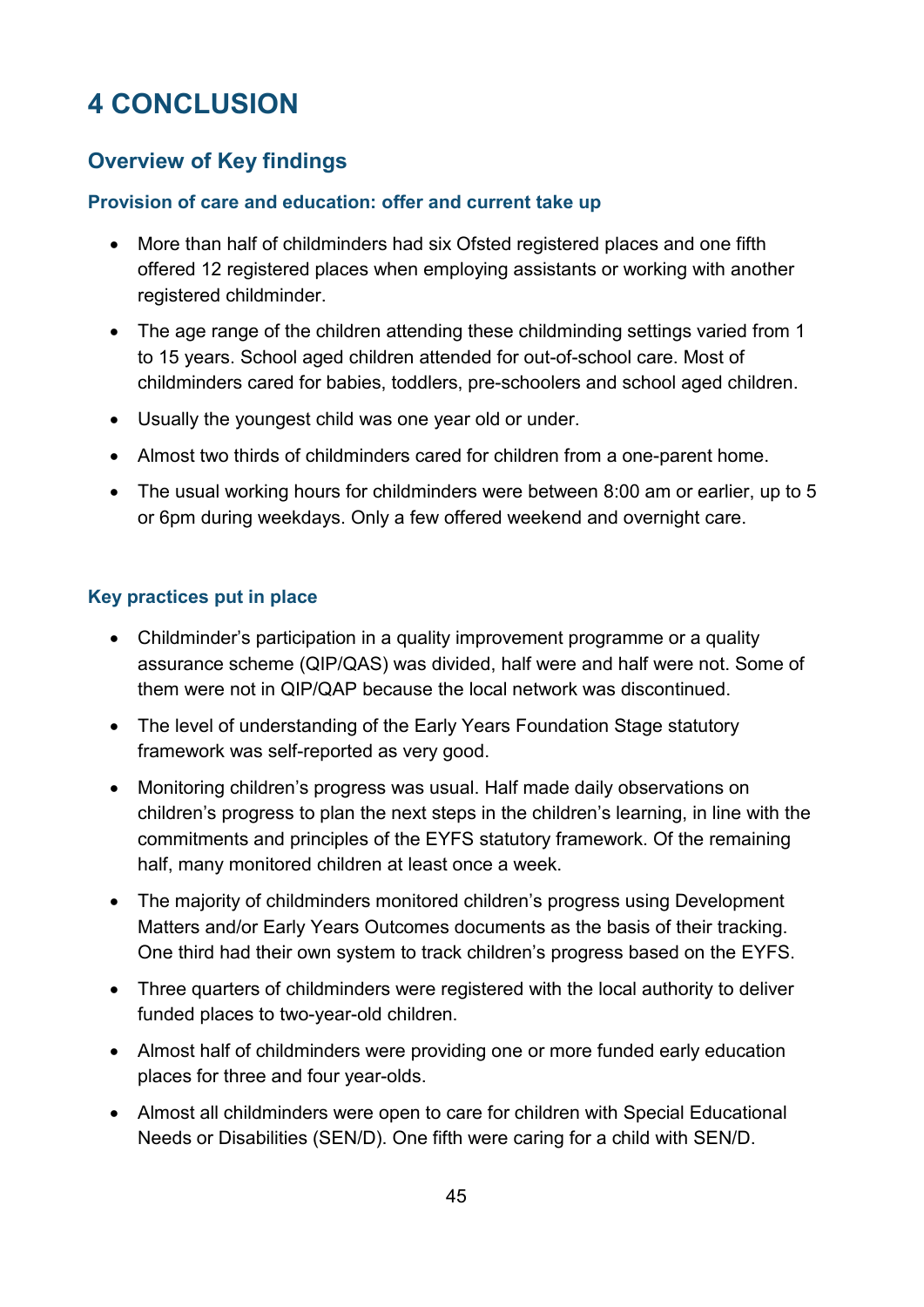- Attendance at early years training other than the mandatory safeguarding and first aid was common amongst childminders.
- Local authority support was varied, half had some support and the other half did not.
- The majority of childminders used the Internet to support their childminding work.

### **Process quality**

- The overall average score was 'Good (5)' for the two quality measures with a close to normal distribution.
- Some childminders' settings received an outstanding quality score: 11% on the FCCERS-R quality measure and 16% on the SSTEW quality scale.
- Very few had inadequate or minimal overall quality score: 1% and 7% respectively on the FCCERS-R; 3% and 11% respectively on the SSTEW quality scale.
- The FCCERS-R sub-scale with the highest average score was 'Interaction'.
- The FCCERS-R sub-scale with the lowest average score was 'Activities'.
- The SSTEW sub-scale with the highest average score was 'Supporting and extending language and communication.'
- The SSTEW sub-scale with the lowest scores were for the sub-scales 'Supporting learning and critical thinking' and 'Assessing learning and language.'

# <span id="page-45-0"></span>**Relationships between Process Quality and Structural Quality**

### **Predictors of process quality measures by structural quality indicators and caregiver characteristics**

- Participation in networks providing a Quality Improvement Programme or Quality Assurance Scheme (QIP/QAS) was associated with better quality of care (both scales).
- Participating in specialised continued professional development (CPD) -at least twice a year- was associated with higher overall child care and education quality (both scales).
- The experience of being a childminder is a significant asset that enabled a better sustained shared thinking and emotional wellbeing environment for the children under care. The childminders with more experience tended to be part of a QIP/QAS.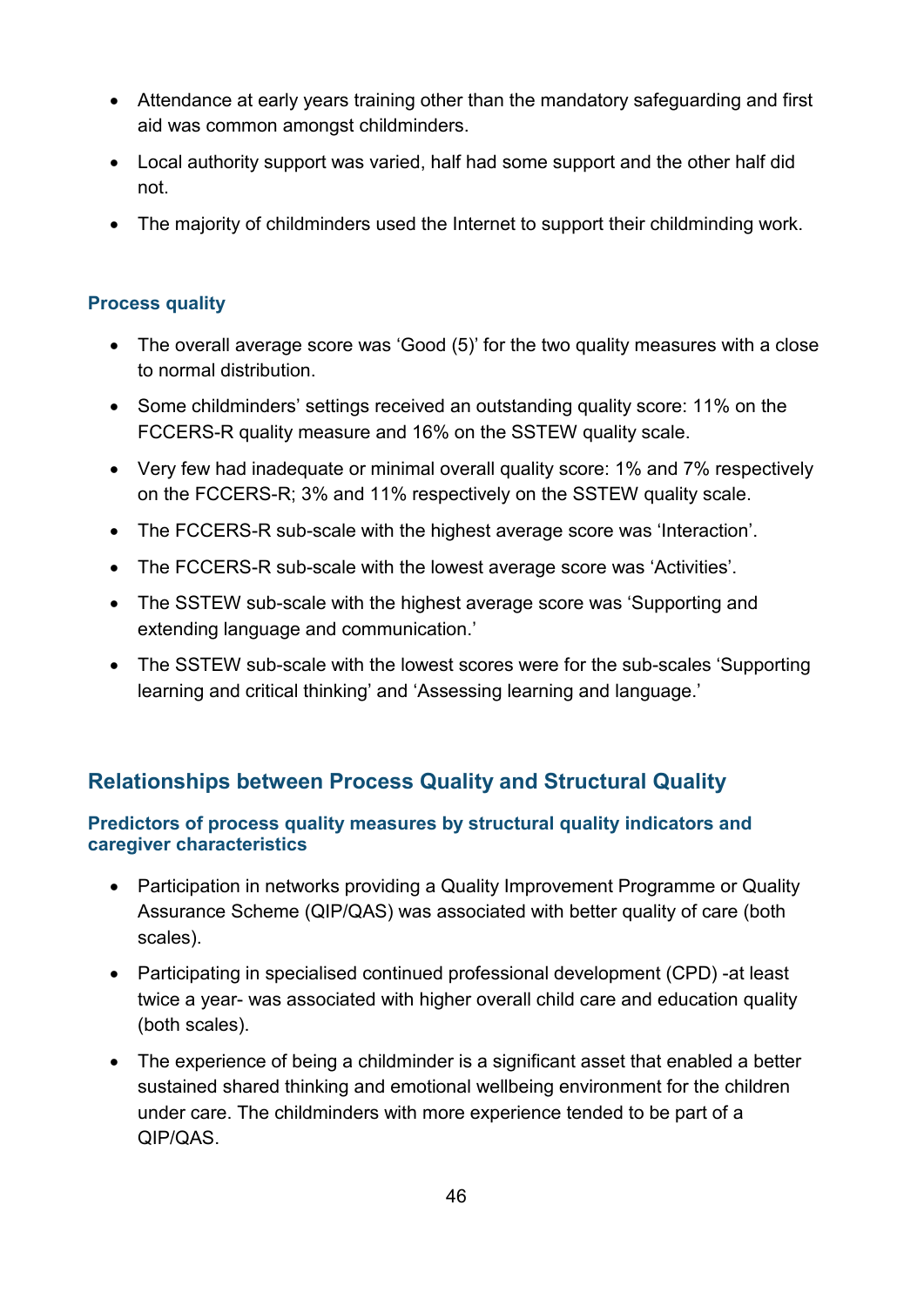- Early years' training frequency and QIP/QAS involvement were independently correlated to the FCCERS-R average score.
- The association between the frequency of early years training and the SSTEW average score was less important than that of the QIP/QAS participation and the SSTEW average scores.

### **Structural and Childminder's Characteristics linked to Different Ranges of Process Quality**

- An outstanding childminding setting, scoring 6 and above on the SSTEW scale, tended to be led by more experienced childminders.
- Participation in a Quality Improvement Programme or Quality Assurance Scheme (QIP/QAS) was associated with increased chances of a score of 5 (good, very good or outstanding) for both scales.
- The adult-to-child ratio during the observation and the childminder's frequency of training differentiated adequate and above settings from those with a minimal or inadequate quality score, i.e., a more favourable adult-to-child ratio (lower) and more frequent training were significantly associated with scores that were adequate and above.

To conclude, this study found that most childminders participating in the study had at least a Level 3 qualification relevant to working with children. Attendance at early years training other than the mandatory safeguarding and first aid was common amongst childminders. Half of the caregivers reported that they were involved in a QIP/QAS but some had been in a local authority local network that was discontinued because of insufficient funding. This suggests that many childminders were involved in a programme to improve child care and education quality, demonstrating professionalism as well as a need for professional support in their work. Overall, the support received from local authorities did reach all childminders. Also the majority of childminders used the Internet to support their work.

The observations of child experiences took place during school hours so that the children present were under school age. Thus, the quality ratings are based on the interactions amongst infants and preschool children and the caregivers. There was wide variation in the overall quality ratings with an average score equivalent to 'good'.

When we looked at the connections between the characteristics of childminders and the scores for quality, we found that three factors are associated with the process quality:

- 1. the adult-to-child ratio
- 2. the frequency of training and QIP/QAS support, and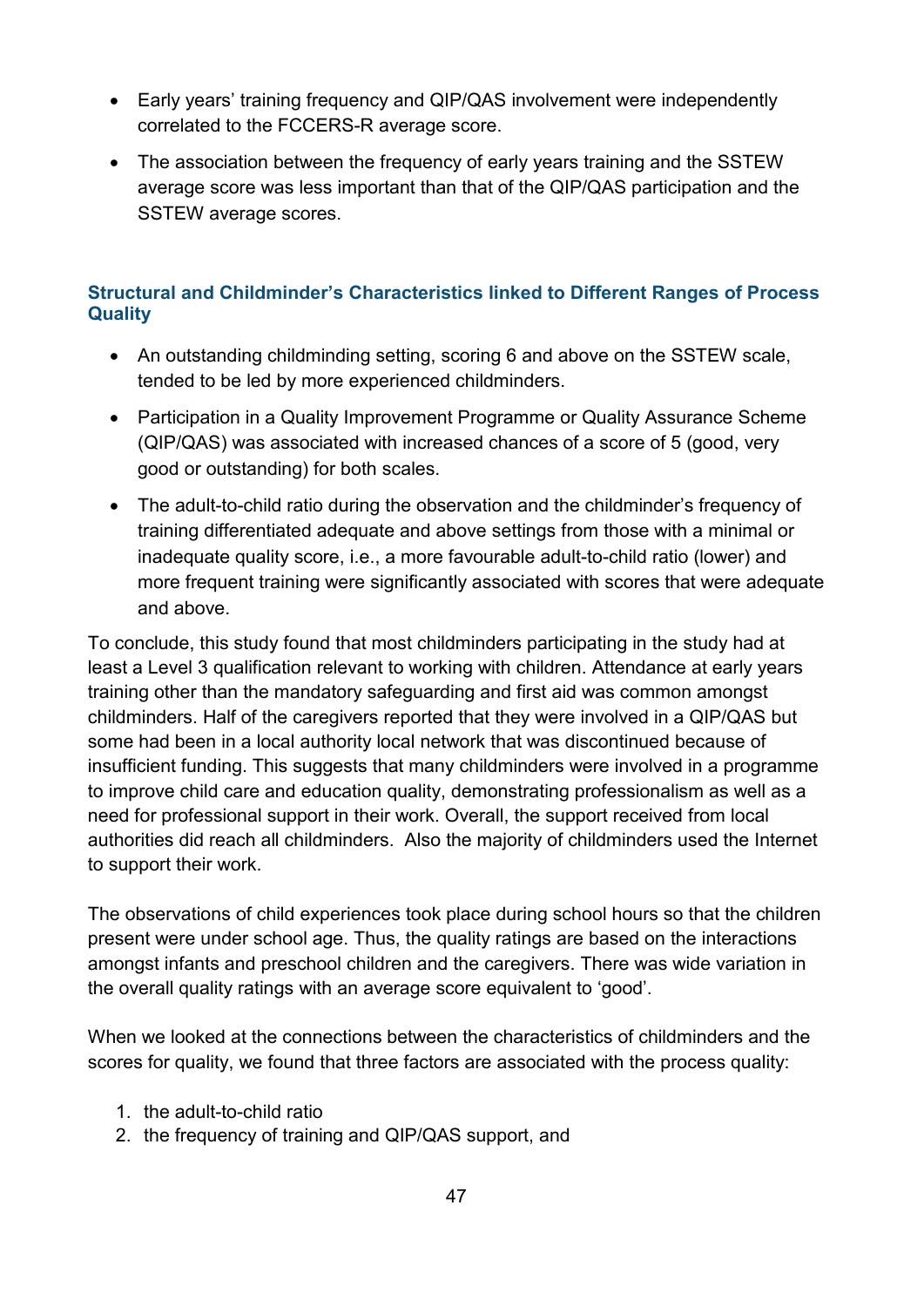3. the years of experience as a childminder.

Adult-to-child ratio during observation partly explained the quality differences but only at the bottom end of the quality distribution, and it did not make a difference in the higher scores. This might be a consequence of the legal restriction on the adult: child ratio.

Early years training and support through Quality Improvement Programme or Quality Assurance Scheme involvement were associated with quality. QIP/QAS participation involves additional training as well as advice and guidance and extra professional support provided through meetings, group activities, setting visits and a local neighbourhood network of childminders and other professionals in the ECEC field. These two aspects (early years training participation and QIP/QAS) distinguished childminders with at least a 'good' rating, from those with just adequate or less rating. They did not distinguish between 'good' and outstanding. Only the years of experience made a difference in distinguishing the outstanding childminders. Once we arrive at the upper part of the quality distribution it was childminders with more years of experience who were more likely to receive an outstanding quality rating. Also more experienced childminders had received more in-service training and had participated in a Quality Improvement Programme or Quality Assurance Scheme.

Previous research partly supports these results. Childminders' education and experience have each been associated with child care quality. Several studies found positive associations between childminders' early childhood training and observed process quality, for example, in the U.S. a study of 300 childminders concluded that caregiver training was the structural characteristic that most consistently predicted global quality (Burchinal, Howes & Kontos, 2002). Findings relating childminders' experience and child care quality are less consistent.

In addition to the personal and professional characteristics of the childminder, group size and child to adult ratio are other influences that may affect quality. In some studies of home-based child care providers, a significant association between ratio and process quality has been found (Kontos et al, 1995; Raikes et al, 2005) but not in others (Burchinal, et al, 2002). Additionally, the use of support services, such as belonging to a professional network, informally networking with other childminders, and using community resources (e.g., library story hour or a toy lending library) have been associated with higher scores on measures of global quality (Bromer et al, 2009; Doherty et al, 2006; Pence & Goelman, 1991). A specific study about process quality with 150 childminders in Chicago concluded that affiliation with a network is a strong predictor of quality, particularly in low-income contexts. Affiliation with a network that had a combination of a specially-trained coordinator delivering training, visits to childminders settings, and supportive interactions presented significantly higher quality care and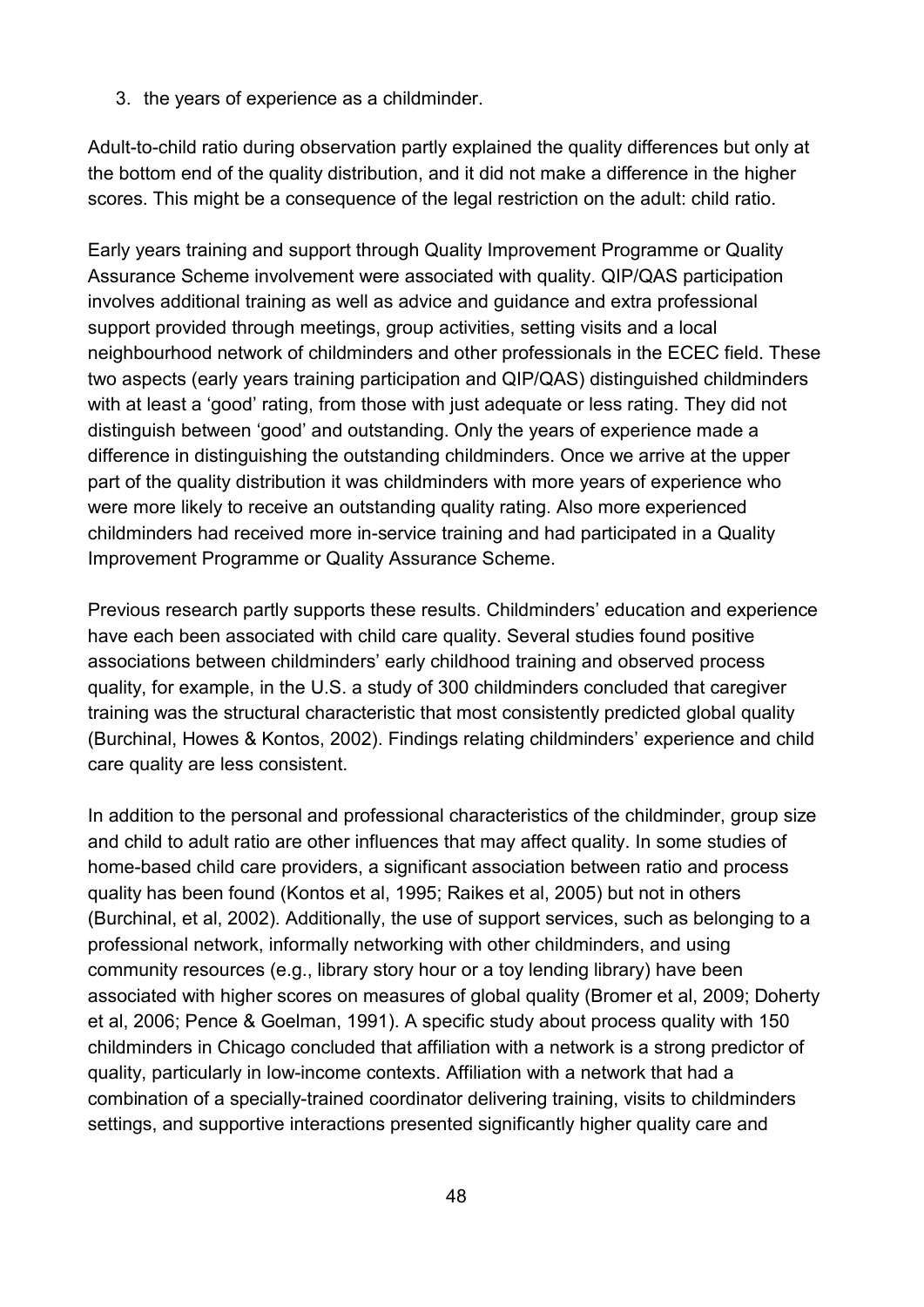education than childminders affiliated with a network that did not have a specially-trained coordinator and direct service offerings (Bromer et al 2009).

As a cautionary note it should be mentioned that it is always possible, but perhaps unlikely, that variables not measured in this study may also affect the quality of child care and education provision from childminders. Nonetheless, this study has provided strong evidence identifying a number of aspects of childminding that are associated with higher quality early education that can be influenced by policy.

Some key messages to be drawn from these findings are that:

- 1. Keeping child: adult ratio low can help to reduce the likelihood of poor quality care amongst childminders
- 2. Professional development can improve the quality of care provided by childminders
- 3. Efforts should be made to encourage childminders to stay in the profession where they provide reasonably good quality as high quality is associated with more years of experience.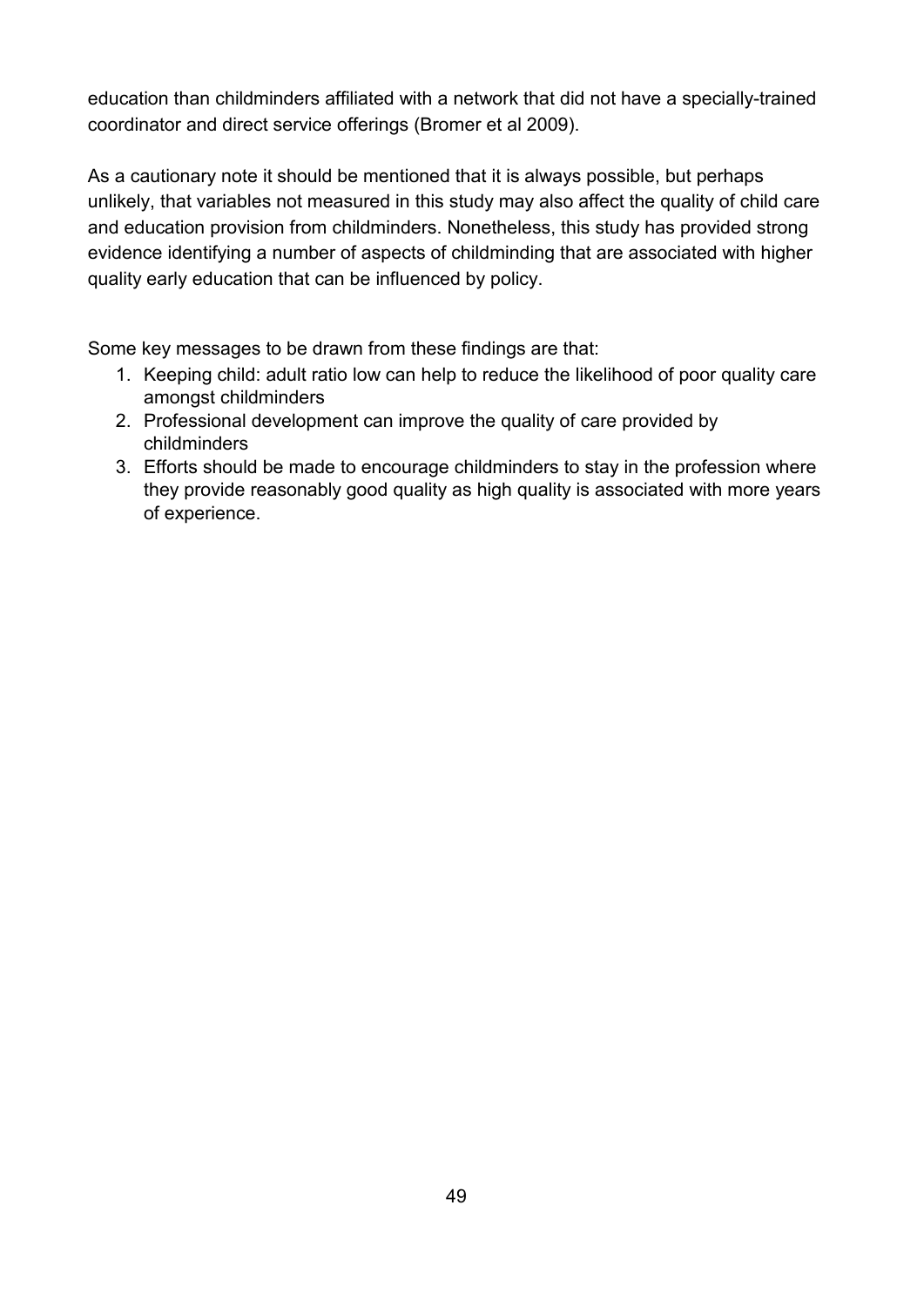# <span id="page-49-0"></span>**References**

Anders, Y. (2013). Stichwort: Auswirkungen frühkindlicher institutioneller Betreuung und Bildung. *Zeitschrift für erziehungswissenschaft*, 16(2), 237-275.

Burchinal, M., Kainz, K., Cai, K., Tout, K., Zaslow, M., Martinez-Beck, I., & Rathgeb, C. (2009). Early care and education quality and child outcomes. http://fpg.unc.edu/sites/fpg.unc.edu/files/resources/reports-and-policybriefs/OPRE\_2009-15\_Research-to-Policy-Brief\_1.pdf.

Burchinal, M., Howes, C., Pianta, R., Bryant, D., Early, D., Clifford, R., & Barbarin, O. (2008). Predicting child outcomes at the end of kindergarten from the quality of prekindergarten teacher-child interactions and instruction. *Applied Developmental Science*, 12(3), 140-153.

Callanan, M. (2014) Study of Early Education and Development: views and experiences of childminders. DfE Research Report, DFE-RR395.

Doherty, G., Forer, B., Lero, D. S., Goelman, H., & LaGrange, A. (2006). Predictors of quality in family child care. *Early Childhood Research Quarterly*, 21, 296–312.

Early, D. M., Maxwell, K. L., Burchinal, M., Alva, S., Bender, R. H., Bryant, D., Griffin, J. A. (2007). Teachers' education, classroom quality, and young children's academic skills: Results from seven studies of preschool programs. *Child Development*, 78(2), 558-580.

Harms, T., Cryer, D., & Clifford, R.M. (2007). *Family Child Care Rating Scale: Revised Edition*. New York: Teachers College Press.

Kontos, S., Howes, C., Shinn, M., & Galinsky, E. (1995). Quality in family child care and relative care. New York, NY: Teachers College Press.

Loeb, S., Fuller, B., Kagan, S. L., & Carrol, B. (2004). Child care in poor communities: Early learning effects of type, quality, and stability. *Child Development*, 75(1), 47-65. doi: DOI: 10.1111/j.1467-8624.2004.00653.

Melhuish E. C. (2011). Preschool matters. *Science*, 333, 299-300.

Melhuish, E., Quinn, L., Hanna, K., Sylva, K., Siraj-Blatchford, I., Sammons, P. & Taggart, B. (2006) *The Effective Pre-school Provision in Northern Ireland Project, Summary Report.* Belfast, N.I.: Stranmillis University Press. Available online at [deni.gov.uk/researchreport41.pdf](http://www.deni.gov.uk/researchreport41.pdf)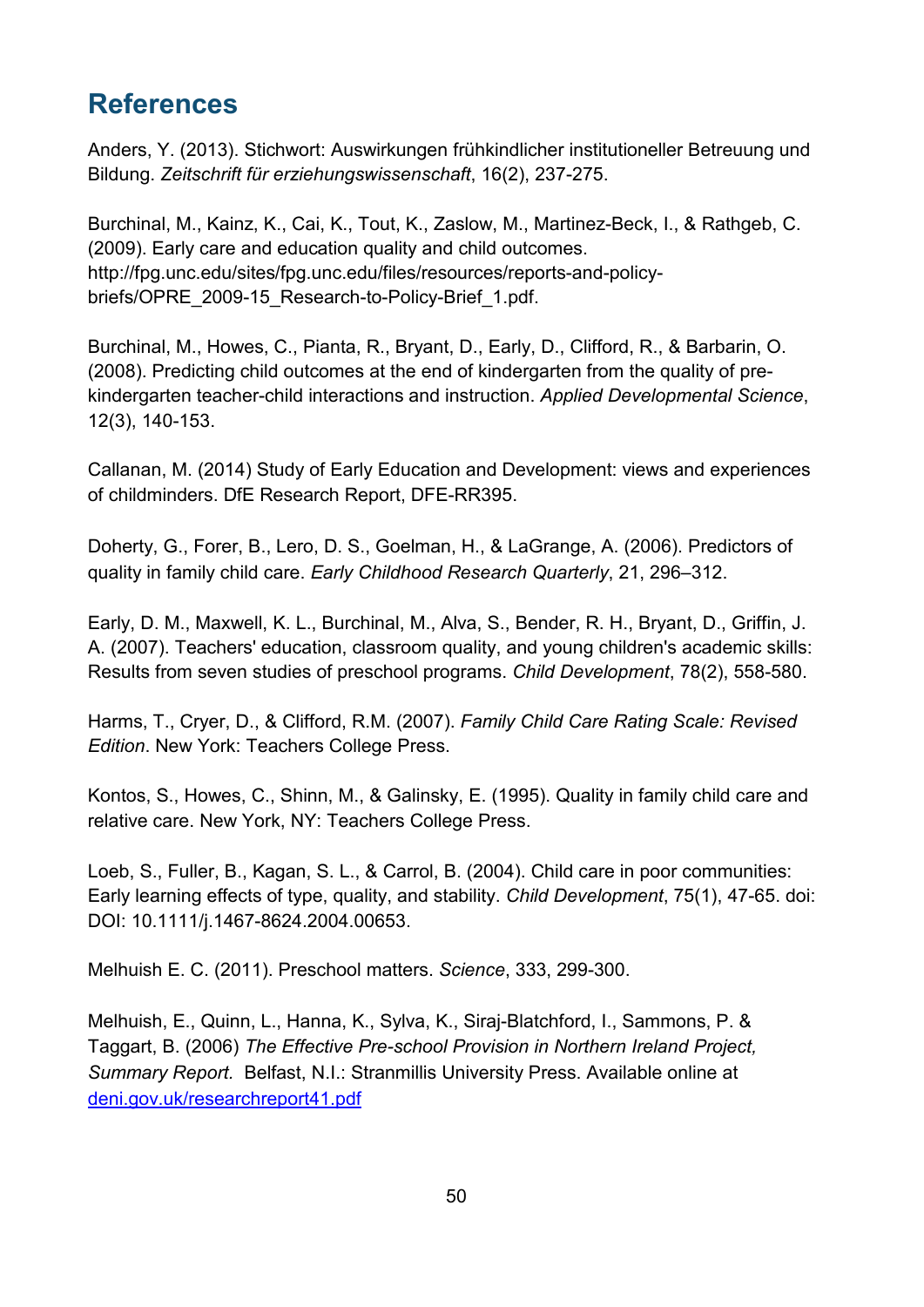Melhuish, E. C., Quinn, L., Sylva, K., Sammons, P., Siraj-Blatchford, I., Taggart, B., & McSherry, K. (2001). Cognitive and Social/behavioural Development at 3-4 years in Relation to Family Background. Belfast, N.I.: Stranmillis Press for EPPNI.

Melhuish, E., Quinn, L., Sylva, K., Sammons, P., Siraj-Blatchford, I., Taggart, B., & Currie, G. (2002a). Pre-school Experience and Social/behavioural Development at the Start of Primary School. Belfast, N.I.: Stranmillis University Press.

Melhuish, E., Quinn, L., Sylva, K., Sammons, P., Siraj-Blatchford, I., Taggart, B., & Shields, C. (2002b). Pre-school Experience and Cognitive Development at the Start of Primary School: Belfast, N.I.: Stranmillis University Press.

Melhuish, E., Taggart, B., Siraj-Blatchford, I., & Sammons, P. (2006). The effective preschool provision in Northern Ireland (EPPNI) project: summary report 1998-2004.

NICHD Early Child Care Research Network. (2006). Child care effect sizes for the NICHD study of early child care and youth development. American Psychologist, 61(2), 99-116.

Parsons, S. and Platt, L. (2013) Disability among young children: Prevalence, heterogeneity and socio-economic disadvantage. CLS Working Paper 2013/11. London: Centre for Longitudinal Studies

Peisner‐Feinberg, E. S., Burchinal, M. R., Clifford, R. M., Culkin, M. L., Howes, C., Kagan, S. L., & Yazejian, N. (2001). The relation of preschool child‐care quality to children's cognitive and social developmental trajectories through second grade. Child Development, 72(5), 1534-1553.

Raikes, H. A., Raikes, H. H., & Wilcox, B. (2005). Regulation, subsidy receipt and provider characteristics: What predicts quality in child care homes? Early Child-hood Research Quarterly, 20, 164–184.

Sammons, P., Sylva, K., Melhuish, E. C., Siraj-Blatchford, I., Taggart, B., Draghici, D., & Smees, R. (2011). Effective pre-school, primary and secondary education project (EPPSE 3-14): Influences on students' development in Key Stage 3: Social-behavioural outcomes in Year 9. London. Department for Education.

Sammons, P., Sylva, K., Melhuish, E., Siraj, I., Taggart, B., Smees, R., & Toth, K. (2014a). The Effective Pre-school, Primary and Secondary Education Project (EPPSE 3- 16+) Influences on students' dispositions and well-being in Key Stage 4 at age 16. Institute of Education, University of London/Department for Education http://www. ioe. ac. uk/research/153. html.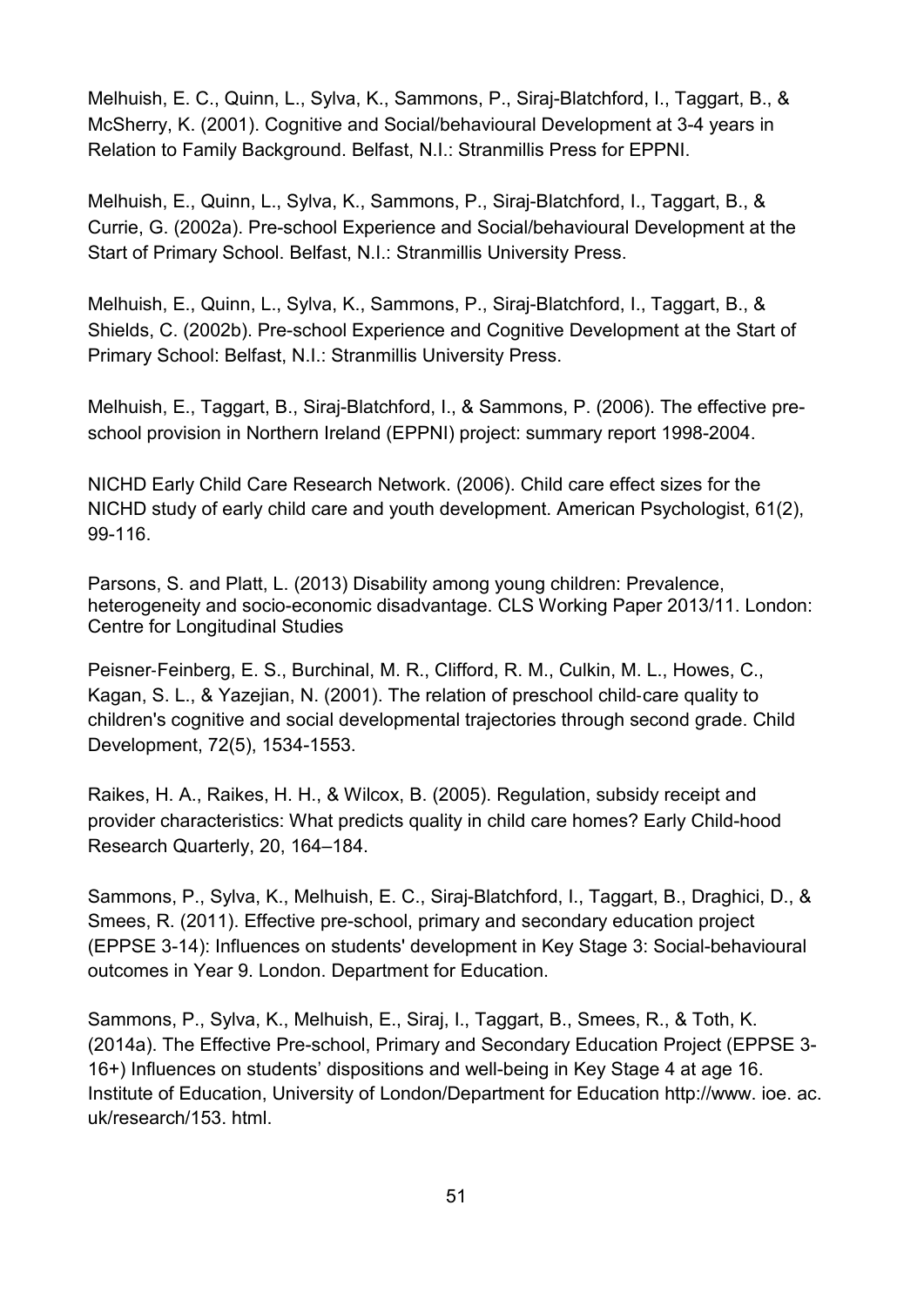Sammons, P., Sylva, K., Melhuish, E., Siraj, I., Taggart, B., Smees, R., & Toth, K. (2014b). The Effective Pre-school, Primary and Secondary Education Project (EPPSE 3- 16+) Influences on students' social-behavioural development at age 16. Department for Education RR351.

Sammons, P., Sylva, K., Melhuish, E., Siraj, I., Taggart, B., Smees, R., & Toth, K. (2014c). The Effective Pre-school, Primary and Secondary Education Project (EPPSE 3- 16+) Students' views of school in Key Stage 4 at age 16. Institute of Education, University of London/Department for Education http://www. ioe. ac. uk/research/153. html.

Sammons, P., Sylva, K., Melhuish, E., Siraj, I., Taggart, B., Toth, K., & Smees, R. (2014d). The Effective Pre-school, Primary and Secondary Education Project (EPPSE 3- 16+). Influences on students' GCSE attainment and progress at age 16. Department for Education RR 352.

Shonkoff, J. P., & Phillips, D. A. (2000). From neurons to neighborhoods: The science of early childhood development.

Siraj, I., Kingston D., Melhuish E. (2015) *Assessing Quality in Early Childhood Education and Care. Sustained shared thinking and emotional well-being (SSTEW) scale for 2–5 year-olds provision.* London: Trentham Books.

Sylva, K., Melhuish, E., Sammons, P., Siraj-Blatchford, I. and Taggart, B., (Eds) (2010). Early Childhood Matters: Evidence from the Effective Pre-school and Primary Education Project. London: Routledge.

Sylva, K., Melhuish, E., Sammons, P., Siraj-Blatchford, I., & Taggart, B. (2011). Preschool quality and educational outcomes at age 11: Low quality has little benefit. *Journal of Early Childhood Research*, 9(2), 109-124.

Sylva, K., Sammons, P., Melhuish, E. C., Siraj-Blatchford, I., & Taggart, B. (1999). *The Effective Provision of Pre-school Education Project, Technical Paper 6a: Characteristics of pre-school environments.* London: Institute of Education/DfEE.

Vandell, DL & Wolfe, (2000). *Child care quality: Does it matter and does it need to be improved?* Commissioned Report to the U. S. Department of Health and Human Services. Also available as (Special Report 78). University of Wisconsin, Institute for Research on Poverty, [http://www.wcer.edu/child care/statements.html.](http://www.wcer.edu/childcare/statements.html)

Vandell, D. L., Belsky, J., Burchinal, M., Steinberg, L., & Vandergrift, N. (2010). Do effects of early child care extend to age 15 years? Results from the NICHD study of early child care and youth development. *Child Development*, 81(3), 737-756.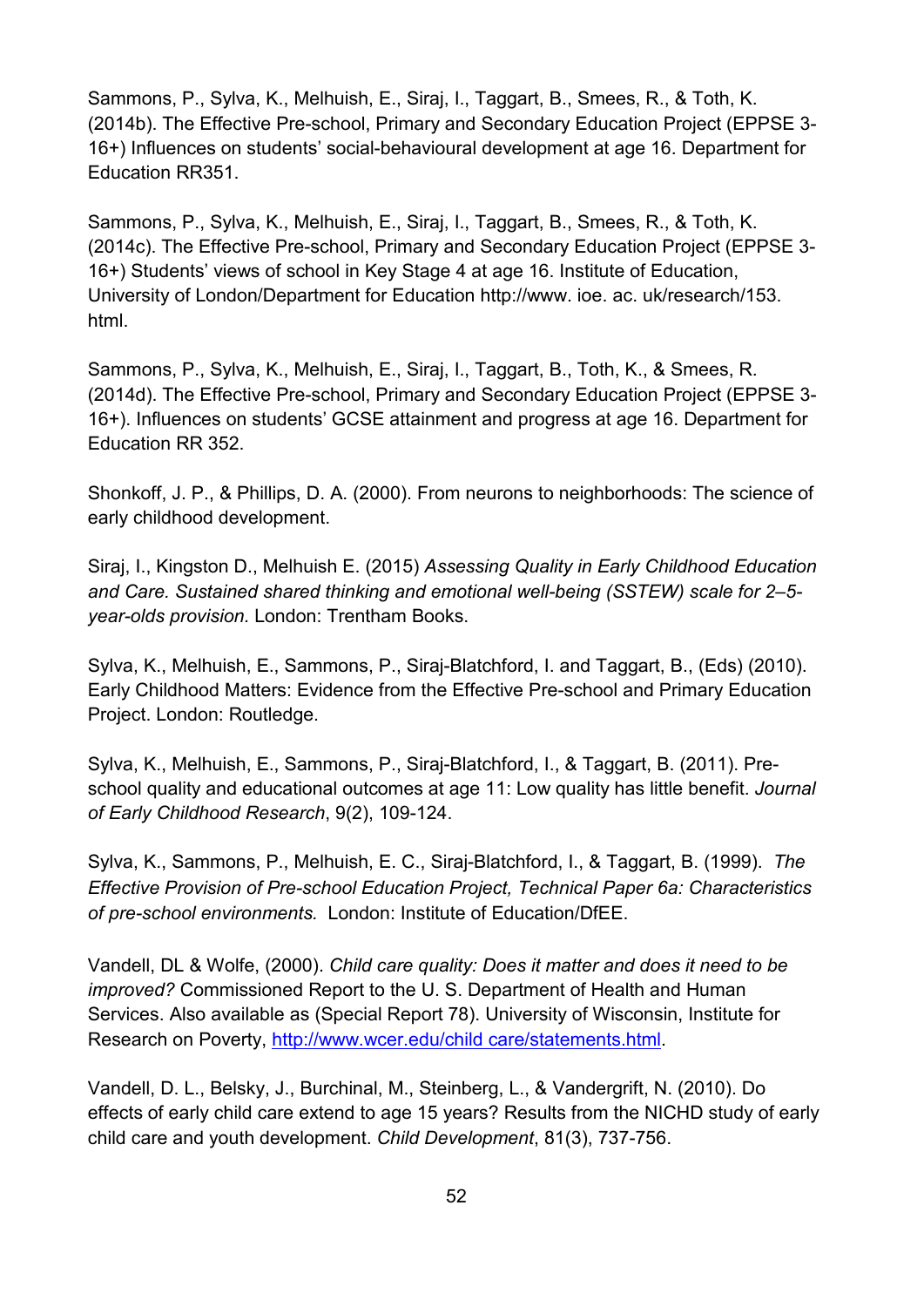Zaslow, M., Anderson, R., Redd, Z., Wessel, J., Tarullo, L., & Burchinal, M. (2010). Quality dosage, thresholds, and features in early childhood settings: A review of the literature: Mathematica Policy Research.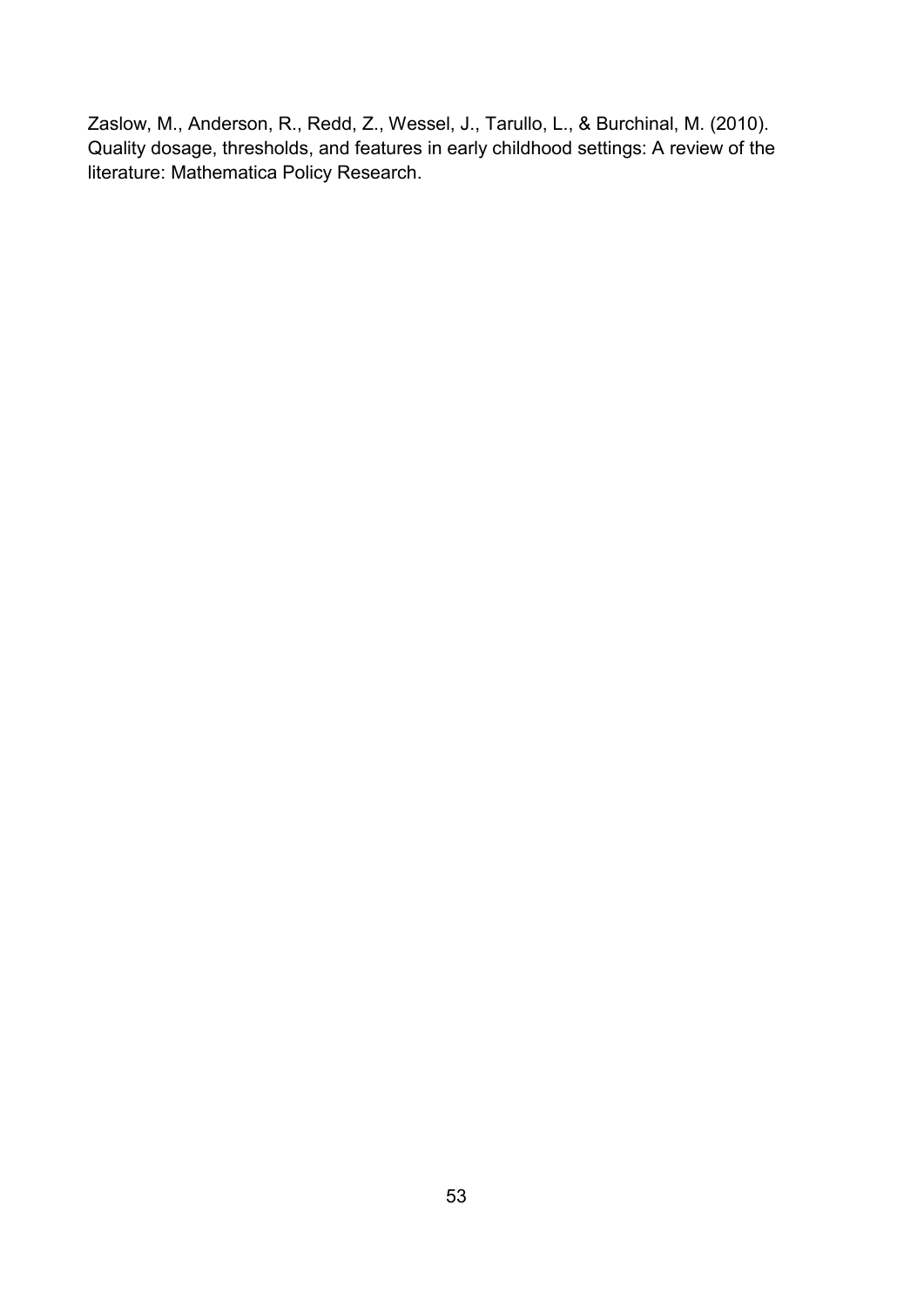# <span id="page-53-0"></span>**Appendix A**

# <span id="page-53-1"></span>**An example of a FCCERS-R item**

#### **Item 20: Dramatic play**

| Item | Minimal<br>Inadequate                                       |                                                                              |                                                                                                                                                                                                                                    | Good |                                                     |                                                                                                                                                                                                                                                                                                                                                                                                                                                                                                                                                   | Excellent |                                                                                                                                                                                                                                                                                                                                                                                                                                                                                                                                                                            |  |
|------|-------------------------------------------------------------|------------------------------------------------------------------------------|------------------------------------------------------------------------------------------------------------------------------------------------------------------------------------------------------------------------------------|------|-----------------------------------------------------|---------------------------------------------------------------------------------------------------------------------------------------------------------------------------------------------------------------------------------------------------------------------------------------------------------------------------------------------------------------------------------------------------------------------------------------------------------------------------------------------------------------------------------------------------|-----------|----------------------------------------------------------------------------------------------------------------------------------------------------------------------------------------------------------------------------------------------------------------------------------------------------------------------------------------------------------------------------------------------------------------------------------------------------------------------------------------------------------------------------------------------------------------------------|--|
|      | 1                                                           | $\overline{2}$                                                               | 3                                                                                                                                                                                                                                  | 4    |                                                     | 5                                                                                                                                                                                                                                                                                                                                                                                                                                                                                                                                                 | 6         | $\overline{7}$                                                                                                                                                                                                                                                                                                                                                                                                                                                                                                                                                             |  |
|      | 1.1<br>No<br>materials<br>accessible for<br>dramatic play.* | 3.1<br>play - e.g. toy<br>buildings with<br>and pans.*<br>3.2<br>age group.* | Some<br>materials accessible<br>daily to carry out<br>meaningful dramatic<br>appropriately sized<br>props; materials to<br>use with dolls; child-<br>sized stove with pots<br>Some<br>appropriate materials<br>accessible for each |      | 5.1<br>5.2<br>the day.*<br>5.3<br>buildings.<br>5.4 | Manny and<br>varied appropriate<br>dramatic play materials<br>accessible for each<br>age group.*<br>Materials for<br>each age group are<br>accessible for much of<br>Materials are<br>organized by type for<br>independent use - e.g.<br>play dishes in separate<br>container; dolls stored<br>together; dress-up hats<br>and purses hung on<br>pegs; accessories<br>stored with toy<br>Some child-<br>sized play furniture for<br>toddlers and<br>preschoolers - e.g.<br>small sink or stove,<br>baby stroller, shopping<br>cart.* NA permitted. |           | 7.1<br><b>Materials</b><br>accessible to represent<br>diversity - e.g. dolls<br>representing different<br>races/cultures;<br>equipment used by<br>people of different<br>cultures or with<br>disabilities.*<br>7.2<br><b>Materials</b><br>accessible for toddlers<br>and older children for<br>active dramatic play<br>outdoors or in other<br>large area.* NA<br>permitted.<br>7.3<br>Provider<br>facilitates children's<br>dramatic play - e.g.<br>talks to toddler on toy<br>telephone; brings out<br>props for playing store;<br>helps school-agers put<br>on a play.* |  |

N.B. scores 2, 4 and 6 are halfway between 1, 3, 5 and 7.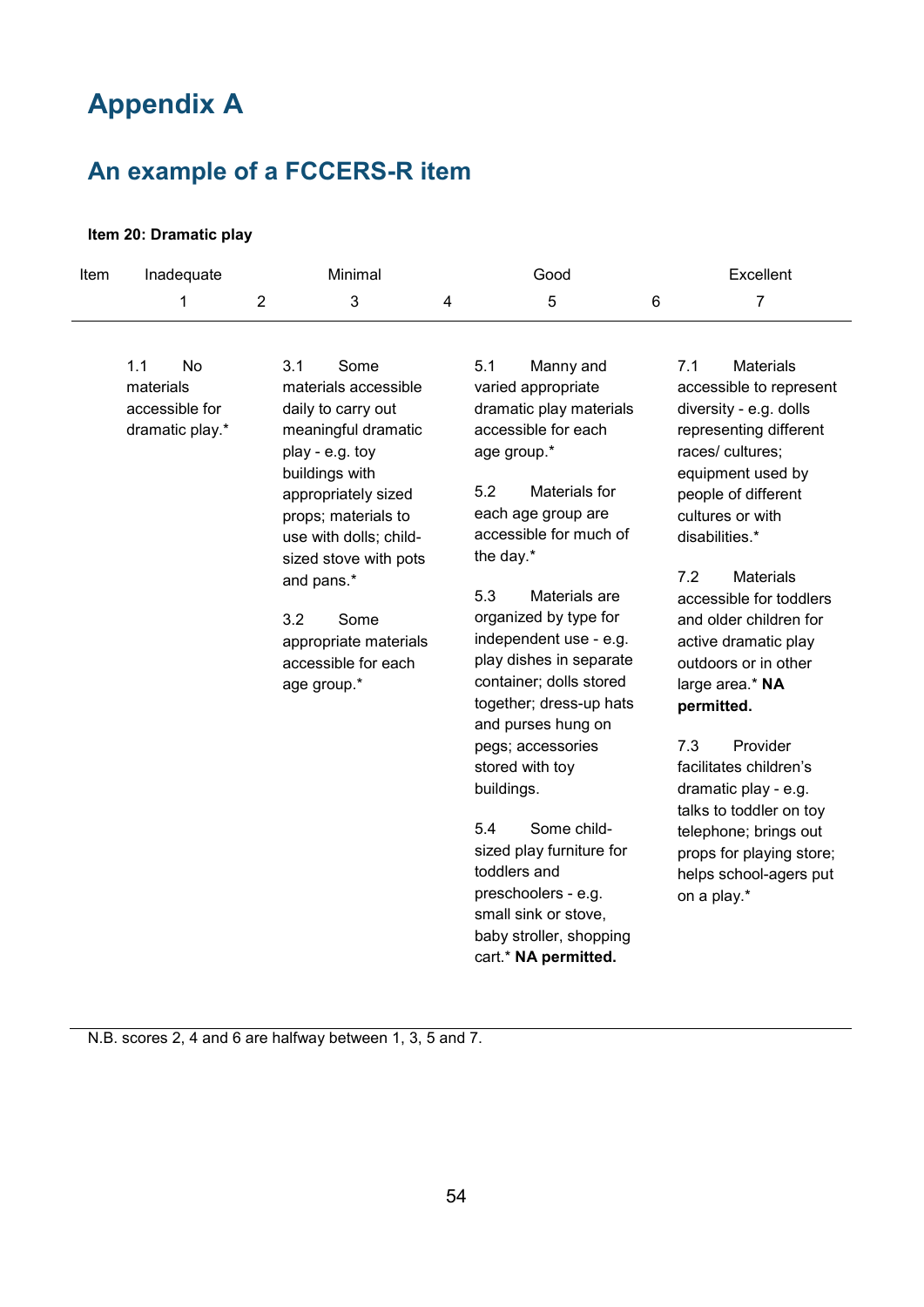# <span id="page-54-0"></span>**An example of a SSTEW scale item**

#### **Item 9: Supporting curiosity and problem solving**

| Excellent                                                                                                                                                                                                                                                                                                                                                                                                                                                                                                                                                                                         |
|---------------------------------------------------------------------------------------------------------------------------------------------------------------------------------------------------------------------------------------------------------------------------------------------------------------------------------------------------------------------------------------------------------------------------------------------------------------------------------------------------------------------------------------------------------------------------------------------------|
| 6<br>7                                                                                                                                                                                                                                                                                                                                                                                                                                                                                                                                                                                            |
| 7.1 Planning shows<br>there have been regular<br>visitors e.g. police, local<br>shop keepers, taxi<br>driver and/or staff<br>dressed as characters<br>in familiar stories<br>playing a role.<br>7.2 Visits are made to<br>places of interest and/or<br>to extend children's<br>knowledge and<br>experiences.<br>7.3 Staff support<br>curiosity by hiding<br>unexpected objects<br>and/or using treasure<br>boxes to be discovered<br>during play.<br>7.4 Staff support<br>children's metacognition<br>by talking aloud to<br>model their thinking and<br>problem solving<br>processes and support |
|                                                                                                                                                                                                                                                                                                                                                                                                                                                                                                                                                                                                   |

children to plan, do and

review activities.

N.B. scores 2, 4 and 6 are halfway between 1, 3, 5 and 7.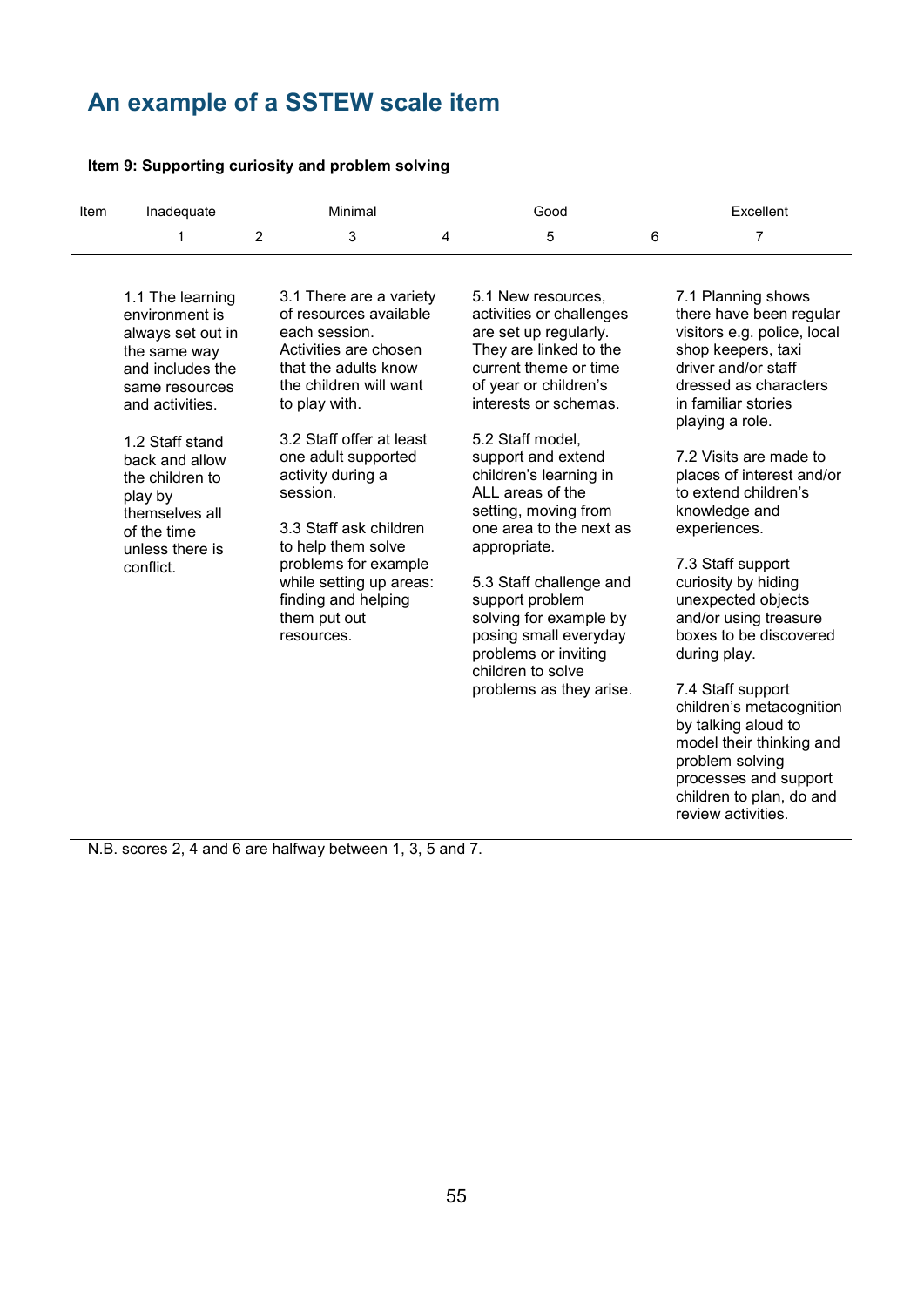# <span id="page-55-0"></span>**Appendix B**

# <span id="page-55-1"></span>**SEED Supplementary questions for childminding settings**

Date of Interview: Interviewer: Location: Unique ref number:

These questions should be discussed with childminders at the time of the visit

#### **Background**

1a. How many years of experience have you had in working in early years?

1b. Of these years how many have been as a registered childminder?

2. Briefly outline your employment experience prior to becoming a childminder.

#### **Programme characteristics**

3. Are you an independent childminder or registered with a childminder agency?

4a. How many assistants are working with you?

4b. How many years of experience do your assistants have working in the early years? (if applicable – list each one)

|             | Years of experience working<br>in early years |
|-------------|-----------------------------------------------|
| Assistant 1 |                                               |
| Assistant 2 |                                               |
| Assistant 3 |                                               |
| Assistant 4 |                                               |

5a. How many Ofsted registered places, or childminder agency registered places, do you have?

- 5b. How many of your own children under eight you have?
- 6a. How many minded children are currently registered at the setting?
- 6b. How many of these children come from a lone parent family?
- 7a. What is the minimum and maximum age range you are registered for? Minimum child age:  $\blacksquare$  Maximum child age:
- 7b. Birthdates of children on roll: Youngest  $\frac{1}{2}$  /  $\frac{1}{2}$  /  $\frac{1}{2}$  Oldest:  $\frac{1}{2}$  /  $\frac{1}{2}$
- 8a. Are you part of your local authority's scheme to deliver funded places for two year olds?
- 8b. How many children you have registered that would be eligible for the two year-old funded provision?

9. Are you delivering any funded early education places for three and four year-olds?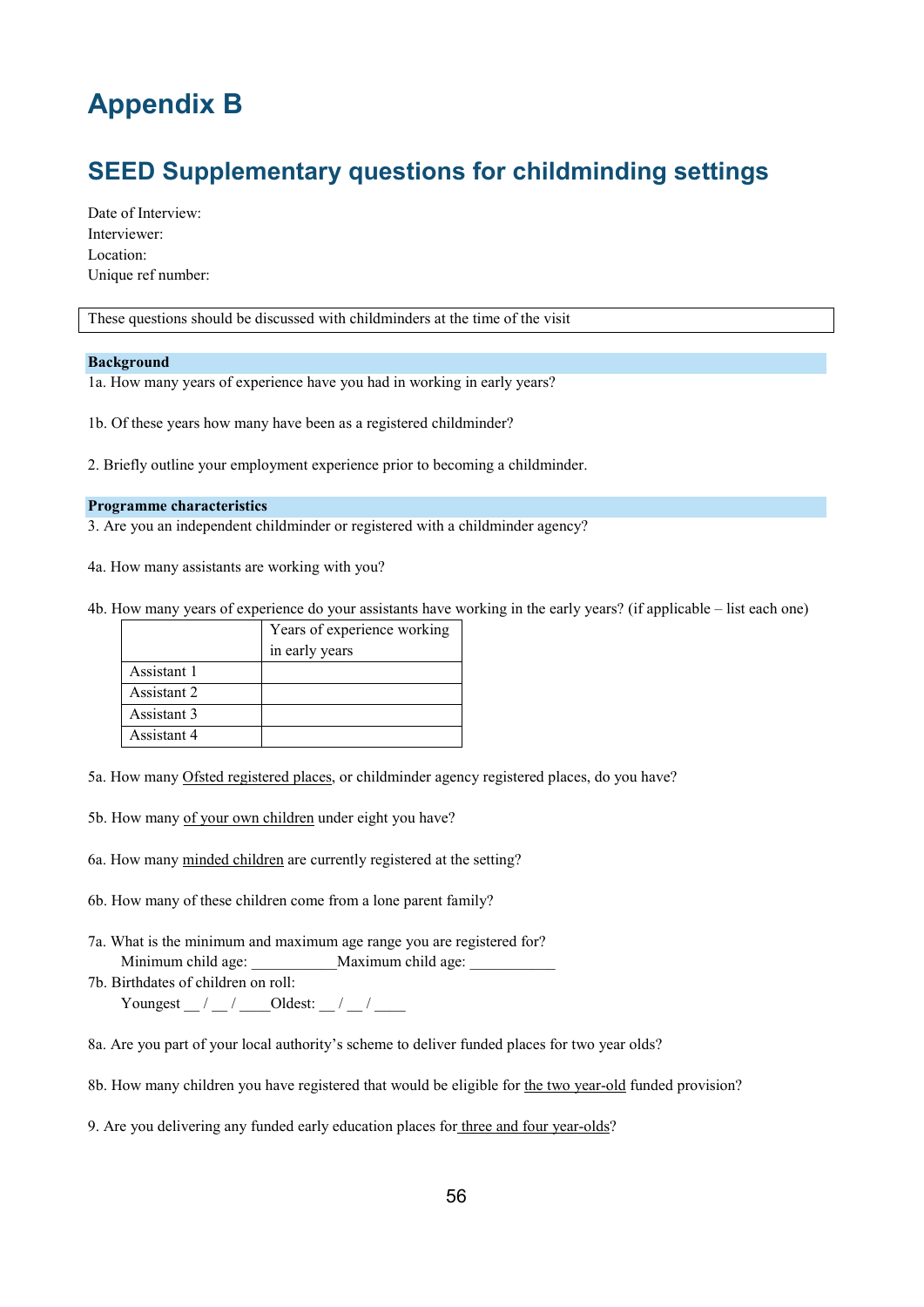10a. On a typical day, what are your operating hours?

10b. Are you available for overnight care and/ or weekends?

Overnight care Weekends **Other** None

#### **Special Educational Needs/Disabilities**

11. Do you currently care for any children with mental and/or physical disabilities? (Caring for any children with an Education Health and Care Plan (EHCP) formerly Early Years Action/Action Plus Statement)

12. Have you received any specialist training to care for children with SEN/D?

13. Is your setting open to children with Special Educational Needs and/or Disabilities?

#### **Qualifications**

14. What is your highest level of qualification, relevant to working with children or young people? And what is your assistants'?

| Qualification level          | Childminder | Assistant1 | Assistant2 | Assistant3 | Assistant4 |
|------------------------------|-------------|------------|------------|------------|------------|
|                              |             |            |            |            |            |
| Level 8                      |             |            |            |            |            |
| Level 7                      |             |            |            |            |            |
| Level 6 (Degree)             |             |            |            |            |            |
| Level 5 (Foundation degree)  |             |            |            |            |            |
| Level 4                      |             |            |            |            |            |
| Level 3                      |             |            |            |            |            |
| Level 2                      |             |            |            |            |            |
| Level 1                      |             |            |            |            |            |
| No relevant child care/early |             |            |            |            |            |
| education qualifications     |             |            |            |            |            |
| Don't know                   |             |            |            |            |            |
| Other (please specify)       |             |            |            |            |            |

#### **Training/Development and Support**

15a. Do you access any training/workshops other than mandatory first aid/ safeguarding training?

15b. If so how frequently do you access professional development training/ workshops?

At least once a month At least once per quarter/term At least twice per year Less than twice per year Other

16a. Are you a part of any Quality Improvement Programmes/Quality Assurance Schemes? (e.g. Childminding Network, Local Authority Scheme)

16b. If yes, which one/s?

17a. Do you receive any type of additional support from your local authority/ childminder agency?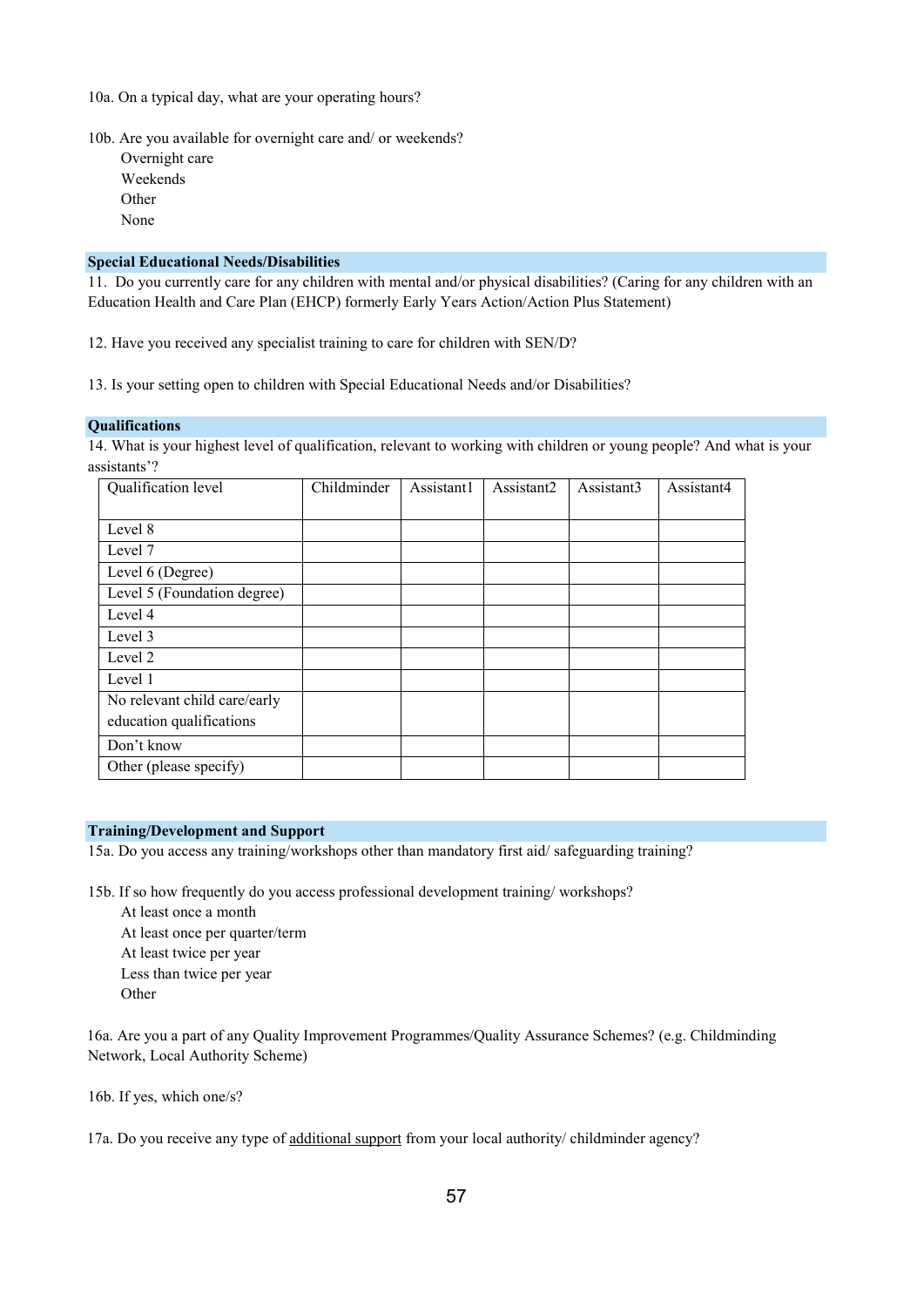- 17b. If yes, what kind of support have you received in 2014? Inspection support
	- Advice and guidance Trainings courses or workshops Setting visit Bursary Start-up support Other

#### **EYFS delivery**

18. Which of the following words best describes your understanding of the requirements of the Early Years Foundation Stage Framework?

| Basic knowledge                                                                       |
|---------------------------------------------------------------------------------------|
| Working Knowledge                                                                     |
| In depth Knowledge                                                                    |
| Advanced knowledge to the extent that you are used to mentor/support new childminders |

19. How often do you make observations on children/plan for their next steps according to the EYFS?

Less than once a week Once a week 3 times a week Daily More than once a day

#### 20. Which of the following statements best describes how you monitor children's progress: I use Development Matters/Early Years Outcomes documents as a tracking tool I have my own system to track children's progress based on the EYFS My monitoring system informs me where children are in their learning and development I do not use a formal system for tracking children's progress

21a. Do you use the internet to support you in your work as a childminder?

21b. If yes, what sources of information you find most helpful?

22. Finally, would you be willing to take part in any further research as part of the SEED project/study?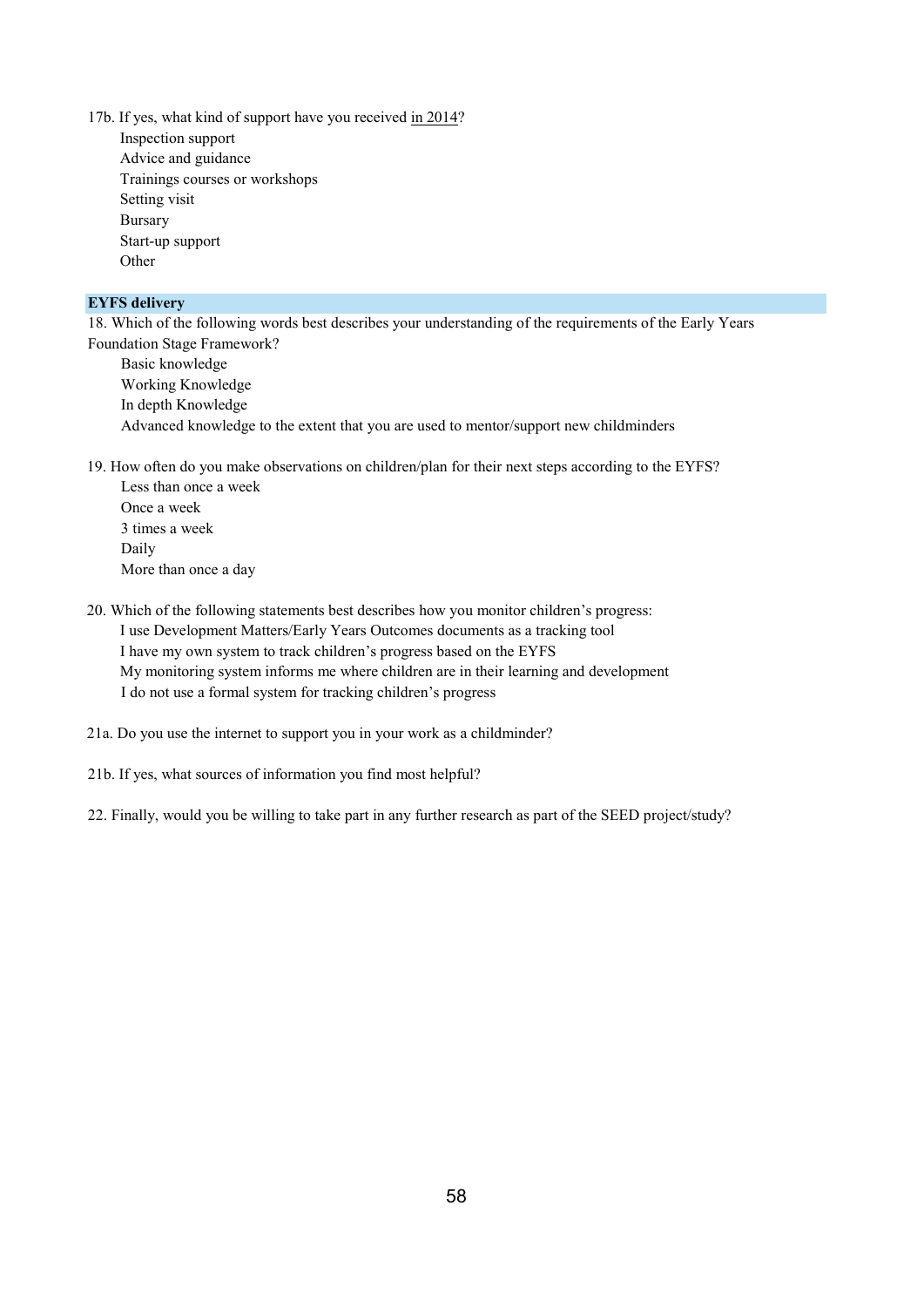# <span id="page-58-0"></span>**Appendix C - Tables**

#### **Correlation matrix and Descriptive Statistics**

<span id="page-58-1"></span>

| Table C.1 <sup>8</sup> Childminders characteristics and Structural and Process Quality Indicators: Pearson |
|------------------------------------------------------------------------------------------------------------|
| <b>Correlations and Descriptive Statistics (n = 99)</b>                                                    |

| <b>Variables</b><br>1. FCCERS-R Total<br>Score                    | $\mathbf 1$ .<br><b>FCCERS</b><br>-R Total<br>Score | 2.<br><b>SSTE</b><br>W Total<br>Score | 3. Years of<br>experience | $\overline{4}$ .<br>Frequency<br>of early<br>years<br>training | 5.<br><b>Highest</b><br>level of<br>qualif. | 6. Is part<br>of a<br>QIP/QAS | 7. Adult<br>-to-<br>child<br>ratio | 8.<br>Group<br>size |
|-------------------------------------------------------------------|-----------------------------------------------------|---------------------------------------|---------------------------|----------------------------------------------------------------|---------------------------------------------|-------------------------------|------------------------------------|---------------------|
| 2. SSTEW Total Score<br>3. Years of experience                    | .839**                                              |                                       |                           |                                                                |                                             |                               |                                    |                     |
| as registered childminder<br>4. Frequency of early                | 0.159                                               | .222*                                 |                           |                                                                |                                             |                               |                                    |                     |
| years training<br>5. Highest level of<br>qualification related to | $.199*$                                             | $.200*$                               | 0.071                     |                                                                |                                             |                               |                                    |                     |
| working with children<br>6. Is part of a QIP/QAS                  | $-0.04$                                             | 0.045                                 | 0.018                     | 0.021                                                          |                                             |                               |                                    |                     |
| $($ <sup><math>\wedge</math></sup> )<br>7. Adult-to-child ratio   | .204*                                               | $.276**$                              | .263**                    | 0.056                                                          | 0.124                                       |                               |                                    |                     |
| during observation (^^)                                           | $-0.13$                                             | $-0.126$                              | $-0.13$                   | 0.036                                                          | $-0.082$                                    | $-0.001$                      |                                    |                     |
| 8. Group size                                                     | $-0.077$                                            | $-0.091$                              | $-0.089$                  | $-0.019$                                                       | 0.075                                       | 0.051                         | $.512**$                           |                     |
| м                                                                 | 5.11                                                | 4.87                                  | 11.12                     | 3.11                                                           | 3.72                                        | 0.57                          | 2.27                               | 3.21                |
| <b>SD</b>                                                         | 0.73                                                | 0.93<br>$2.4 -$                       | 8.36                      | 1.38                                                           | 1.46                                        | 0.5                           | 0.83                               | 1.67                |
| Range                                                             | $2.8 - 6.5$                                         | 6.4                                   | $0 - 32$                  | $0 - 5$                                                        | $0 - 6$                                     | $0 - 1$                       | $0.5 - 4$                          | $1 - 8$             |

^ 1=childminder is part of a Quality Improvement Programme/Quality Assurance Scheme, 0=childminder is not part of a QIP/QAS.

^^ n=98 because one outlier value was excluded of the analysis.

\*\* p <. 01, \* p <. 05 (2-tailed)

<u>.</u>

<span id="page-58-2"></span> $8$  Table C1 shows the Pearson correlations coefficients and descriptive statistics for all of the quality indicators. The correlation coefficient, r, ranges from -1 to +1, (+1 is perfect correlation, -1 is perfect negative or inverse correlation, and 0.0 is no relationship). Positive associations were hypothesised, except for the adult-to-child ratio for which we expect a negative relationship, i.e., the lower the adult-tochild ratio, the higher the overall quality scores.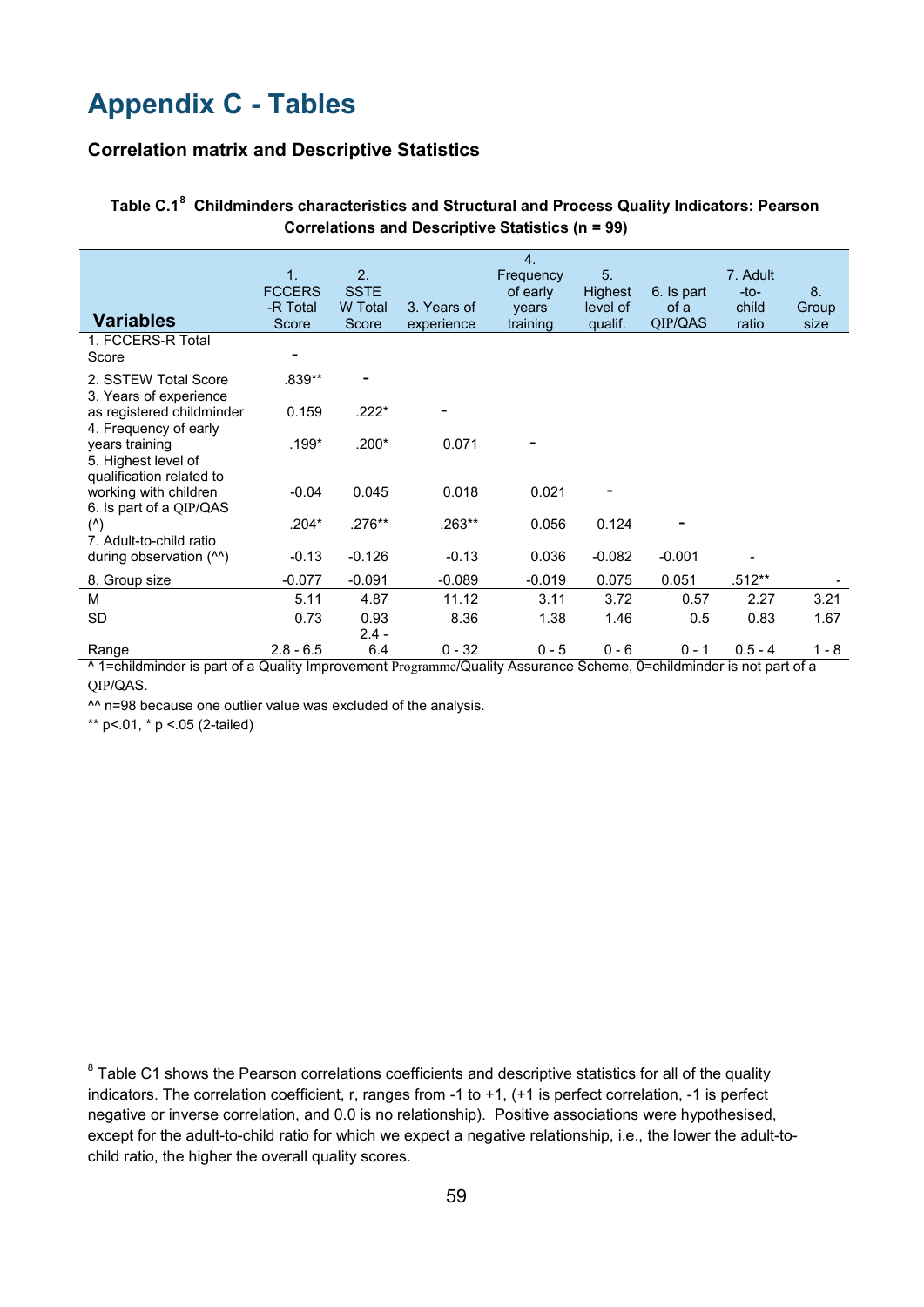### **Multiple linear regression analysis to predict process quality from structural quality indicators**

<span id="page-59-0"></span>**19Table C.2 Overall FCCERS-R average scores in relation to QIP/QAS involvement and early years' training frequency: multiple linear regression coefficients**

|                               | Standardized |      |       |  |  |  |  |
|-------------------------------|--------------|------|-------|--|--|--|--|
|                               | Coefficient  |      |       |  |  |  |  |
| <b>Explanatory variables</b>  |              |      | Sig.  |  |  |  |  |
| Is part of any Quality        |              |      |       |  |  |  |  |
| Improvement Programme/Quality |              |      |       |  |  |  |  |
| <b>Assurance Scheme</b>       | 0.194        | 1.97 | 0.052 |  |  |  |  |
| Frequency of training         | 0.051        | 1.92 | 0.058 |  |  |  |  |
| Adjusted $r^2$ = .058         |              |      |       |  |  |  |  |

<span id="page-59-1"></span>**20Table C.3 Overall SSTEW average scores in relation to QIP/QAS involvement and early years' training frequency: multiple linear regression coefficients**

|                               | <b>Standardized</b><br><b>Coefficient</b> |      |          |  |  |  |
|-------------------------------|-------------------------------------------|------|----------|--|--|--|
| <b>Explanatory variables</b>  |                                           |      | Sig.     |  |  |  |
| Is part of any Quality        |                                           |      |          |  |  |  |
| Improvement Programme/Quality |                                           |      |          |  |  |  |
| <b>Assurance Scheme</b>       | 0.266                                     | 2.76 | $0.007*$ |  |  |  |
| Frequency of training         | 0.185                                     | 1.92 | 0.057    |  |  |  |
| Adjusted $r^2$ = .092         |                                           |      |          |  |  |  |

 $* p < 05$ 

### **Binary logistic regression models**

<span id="page-59-2"></span>**21Table C.4 Overall SSTEW average scores outstanding (>= 6) vs. the rest by whether childminder is part of a QIP/QAS, early years' training frequency and years of experience as registered childminders: binary logistic regression coefficients**

| <b>Explanatory variables</b>    | В     | <b>S.E.</b> | <b>Wald</b> | df | Sig.     | Exp(B) |
|---------------------------------|-------|-------------|-------------|----|----------|--------|
| Is part of any Quality          |       |             |             |    |          |        |
| Improvement Programme/          |       |             |             |    |          |        |
| <b>Quality Assurance Scheme</b> | 0.143 | 0.227       | 0.396       |    | 0.529    | 1.154  |
| Frequency of training           | 0.622 | 0.651       | 0.912       | 1  | 0.34     | 1.862  |
| Years of experience as          |       |             |             |    |          |        |
| registered childminders         | 0.081 | 0.034       | 5.794       |    | $0.016*$ | 1.085  |

 $*$  p <.05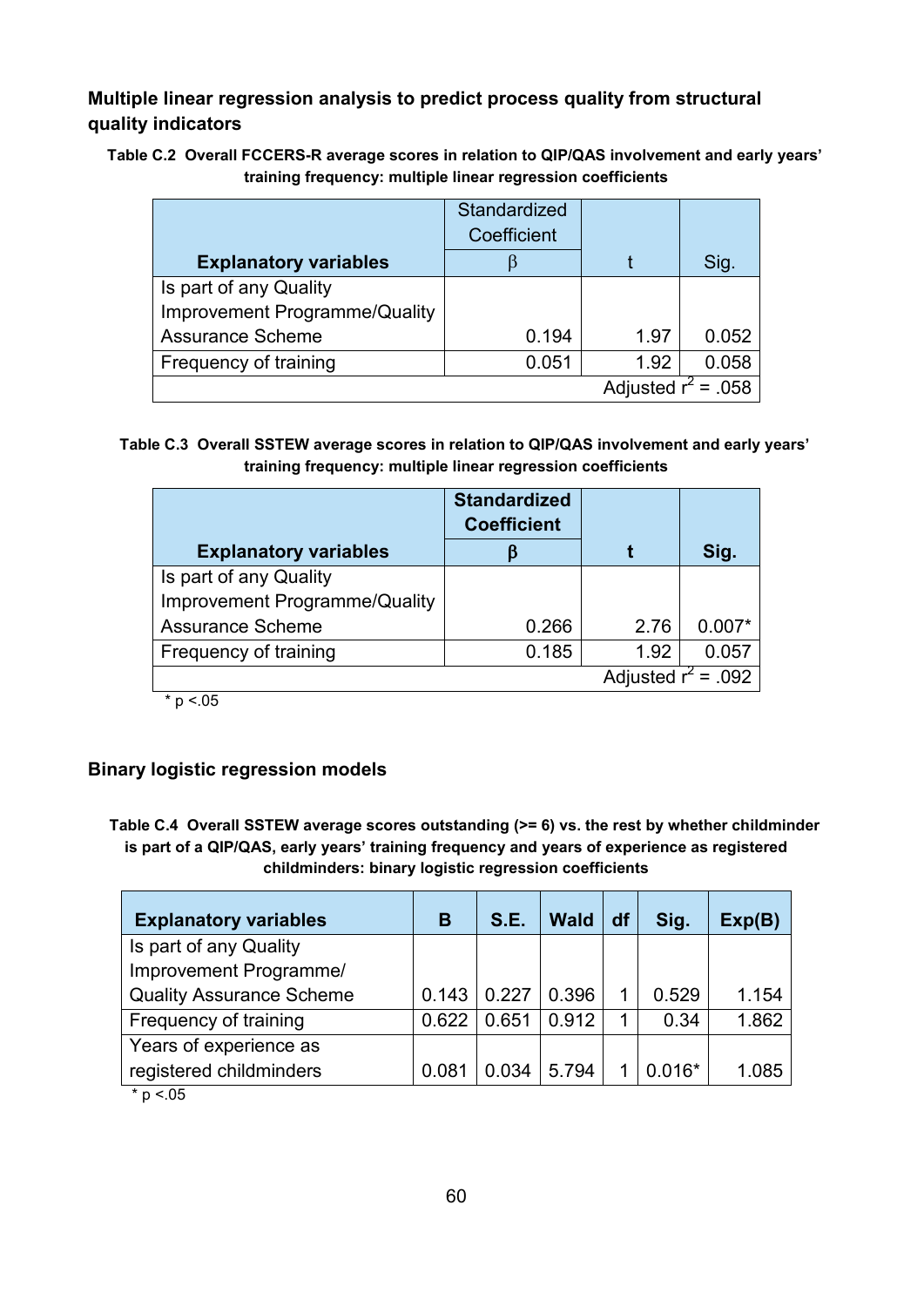#### <span id="page-60-0"></span>**22Table C.5 Overall FCCERS-R average scores good or above (>= 5) vs. the rest by QIP/QAS involvement: binary logistic regression coefficients**

| <b>Explanatory variable</b>                                                                                 | В | $S.E.$   Wald   df | Sig.      | Exp(B) |
|-------------------------------------------------------------------------------------------------------------|---|--------------------|-----------|--------|
| Is part of any Quality<br>Improvement Programme/Quality   1.237   .434   8.114  <br><b>Assurance Scheme</b> |   |                    | $1$ .004* | 3.444  |

 $* p < 0.05$ 

<span id="page-60-1"></span>**23Table C.6 Overall SSTEW average scores good or above (>= 5) vs. the rest by QIP/QAS involvement: binary logistic regression coefficients**

| <b>Explanatory variable</b>   | <b>S.E.</b> | Wald $ df $         | Sig.            | Exp(B) |
|-------------------------------|-------------|---------------------|-----------------|--------|
| Is part of any Quality        |             |                     |                 |        |
| Improvement Programme/Quality |             | .959   .429   4.995 | $1 \cdot 025^*$ | 2.609  |
| <b>Assurance Scheme</b>       |             |                     |                 |        |

 $* p < 05$ 

<span id="page-60-2"></span>**24Table C.7 Overall SSTEW average scores adequate and above (>= 4) vs. minimal/inadequate by early years' training frequency and adult-to-child ratio during observation: binary logistic regression coefficients**

| <b>Explanatory variables</b> | B | S.E.                    | Wald $ df $             |                      | Sig.         | Exp(B) |
|------------------------------|---|-------------------------|-------------------------|----------------------|--------------|--------|
| Frequency of training        |   | $0.616$   0.271   5.151 |                         | $\blacktriangleleft$ | $ 0.023*$    | 1.851  |
| Adult-to-child ratio during  |   |                         |                         |                      |              |        |
| observation                  |   |                         | $-1.22$   0.464   6.905 |                      | $1   0.009*$ | 0.295  |
| $+$ $ -$                     |   |                         |                         |                      |              |        |

 $p < 0.05$